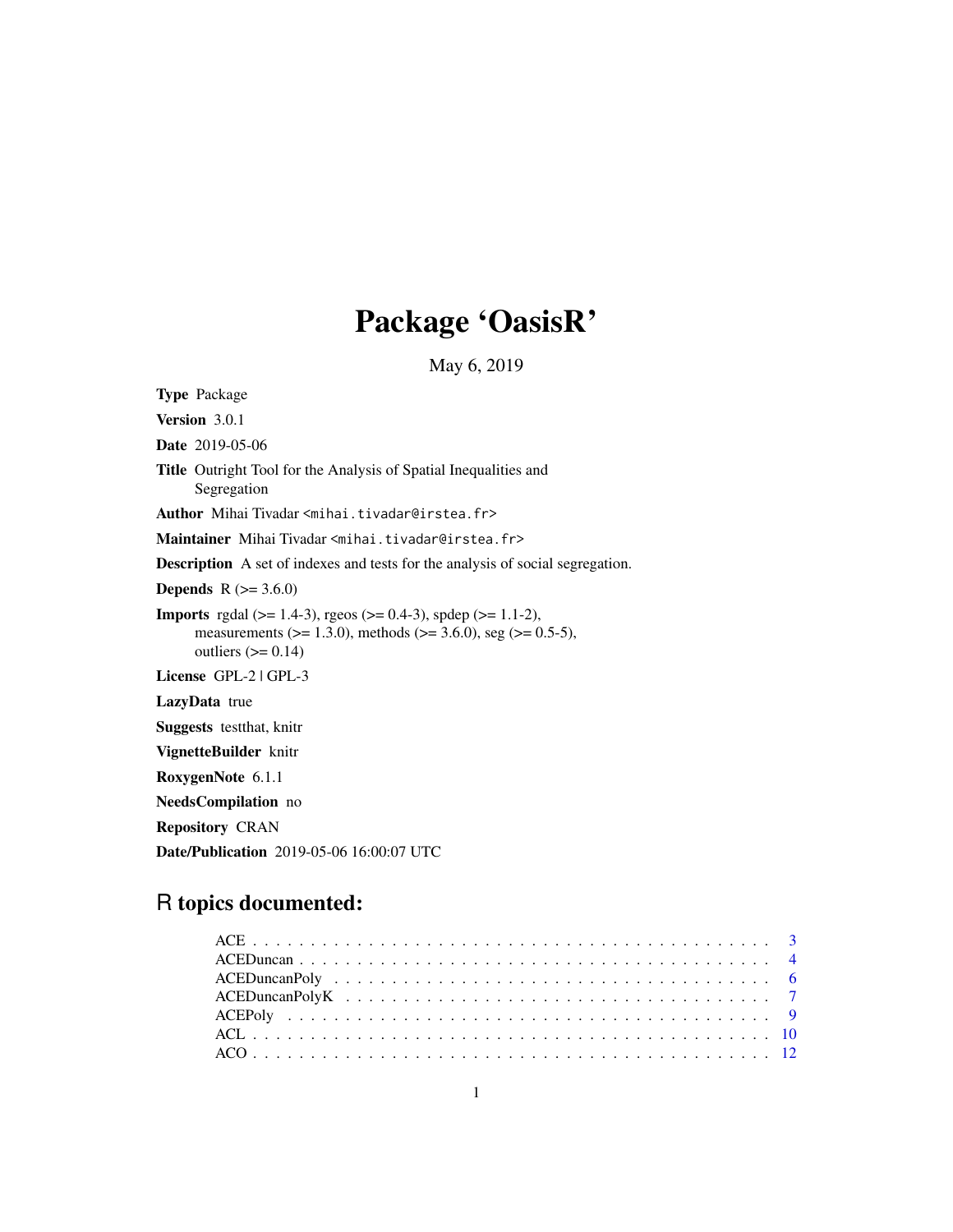| area                                                                                                                         | 13  |
|------------------------------------------------------------------------------------------------------------------------------|-----|
|                                                                                                                              | 14  |
|                                                                                                                              | 15  |
|                                                                                                                              | 16  |
|                                                                                                                              | 17  |
|                                                                                                                              | 18  |
|                                                                                                                              | 19  |
|                                                                                                                              | 20  |
|                                                                                                                              | 21  |
| distance                                                                                                                     | 22. |
|                                                                                                                              | 23  |
|                                                                                                                              |     |
|                                                                                                                              | 24  |
|                                                                                                                              | 26  |
|                                                                                                                              | 27  |
|                                                                                                                              | 28  |
|                                                                                                                              | 29  |
|                                                                                                                              | 30  |
| Gini <sub>2</sub>                                                                                                            | 31  |
|                                                                                                                              | 32  |
|                                                                                                                              | 33  |
|                                                                                                                              | 34  |
| <b>HLoc</b>                                                                                                                  | 34  |
|                                                                                                                              | 35  |
|                                                                                                                              | 36  |
|                                                                                                                              | 37  |
|                                                                                                                              | 38  |
|                                                                                                                              | 39  |
|                                                                                                                              | 40  |
|                                                                                                                              |     |
|                                                                                                                              | 41  |
|                                                                                                                              | 42  |
|                                                                                                                              | 44  |
|                                                                                                                              | 45  |
|                                                                                                                              | 46  |
|                                                                                                                              | 47  |
|                                                                                                                              | 48  |
|                                                                                                                              | 49  |
|                                                                                                                              | 50  |
| Poo                                                                                                                          | 51  |
| Pxx<br>$\mathbf{r}$ , $\mathbf{r}$ , $\mathbf{r}$ , $\mathbf{r}$ , $\mathbf{r}$ , $\mathbf{r}$ , $\mathbf{r}$ , $\mathbf{r}$ | 52  |
| Pxy                                                                                                                          | 54  |
|                                                                                                                              | 55  |
|                                                                                                                              | 57  |
|                                                                                                                              | 58  |
|                                                                                                                              | 59  |
|                                                                                                                              | 61  |
|                                                                                                                              |     |
| $RCO$                                                                                                                        | 62  |
| RelDivers                                                                                                                    | 63  |
|                                                                                                                              | 64  |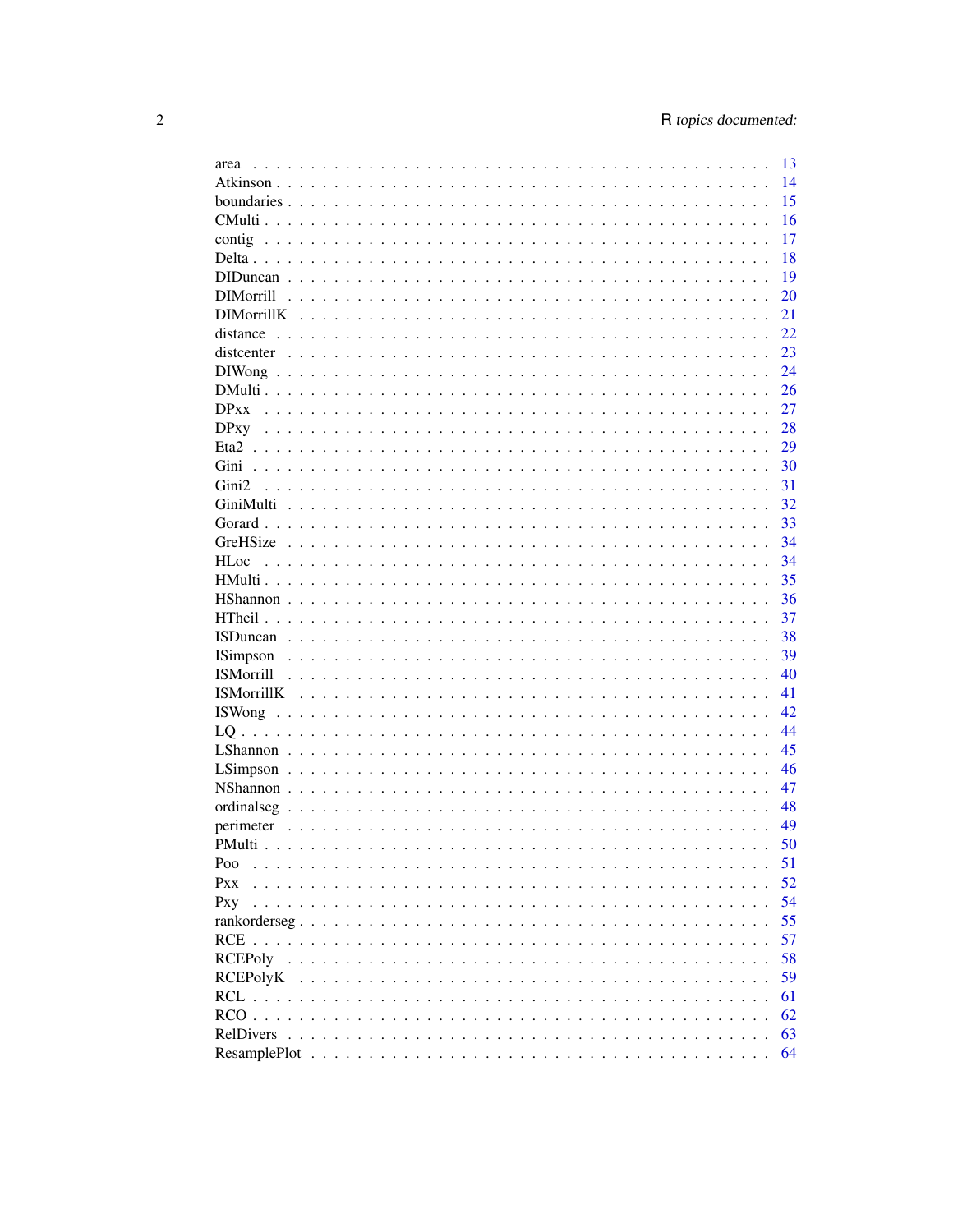<span id="page-2-0"></span>

| Index |  |  |  |  |  |  |  |  |  |  |  |  |  |  |  |  |  |  |  |
|-------|--|--|--|--|--|--|--|--|--|--|--|--|--|--|--|--|--|--|--|

<span id="page-2-1"></span>ACE *A function to compute Massey Absolute Centralisation Index (ACE)*

# Description

The absolute centralization index measures a group spatial distribution compared to the distribution of land area around the city center. The function can be used in two ways: to provide an area vector and a vector containing the distances between spatial units centroids and the central spatial unit or a external geographic information source (spatial object or shape file).

#### Usage

 $ACE(x, a = NULL, dc = NULL, center = 1,$ spatobj = NULL, folder = NULL, shape = NULL)

# Arguments

| $\mathsf{x}$ | - an object of class matrix (or which can be coerced to that class), where each<br>column represents the distribution of a group within spatial units. The number<br>of columns should be greater than 1 (at least 2 groups are required). You should<br>not include a column with total population, because this will be interpreted as a<br>group. |
|--------------|------------------------------------------------------------------------------------------------------------------------------------------------------------------------------------------------------------------------------------------------------------------------------------------------------------------------------------------------------|
| a            | - a numeric vector containing spatial unit areas                                                                                                                                                                                                                                                                                                     |
| dc           | - a numeric vector containing the distances between spatial units centroids and<br>the central spatial unit                                                                                                                                                                                                                                          |
| center       | - a numeric value giving the number of the spatial unit that represents the center<br>in the table                                                                                                                                                                                                                                                   |
| spatobj      | - a spatial object (SpatialPolygonsDataFrame) with geographic information                                                                                                                                                                                                                                                                            |
| folder       | - a character vector with the folder (directory) name indicating where the shape-<br>file is located on the drive                                                                                                                                                                                                                                    |
| shape        | - a character vector with the name of the shapefile (without the .shp extension).                                                                                                                                                                                                                                                                    |

# Value

a numeric vector containing asolute centralisation index value for each group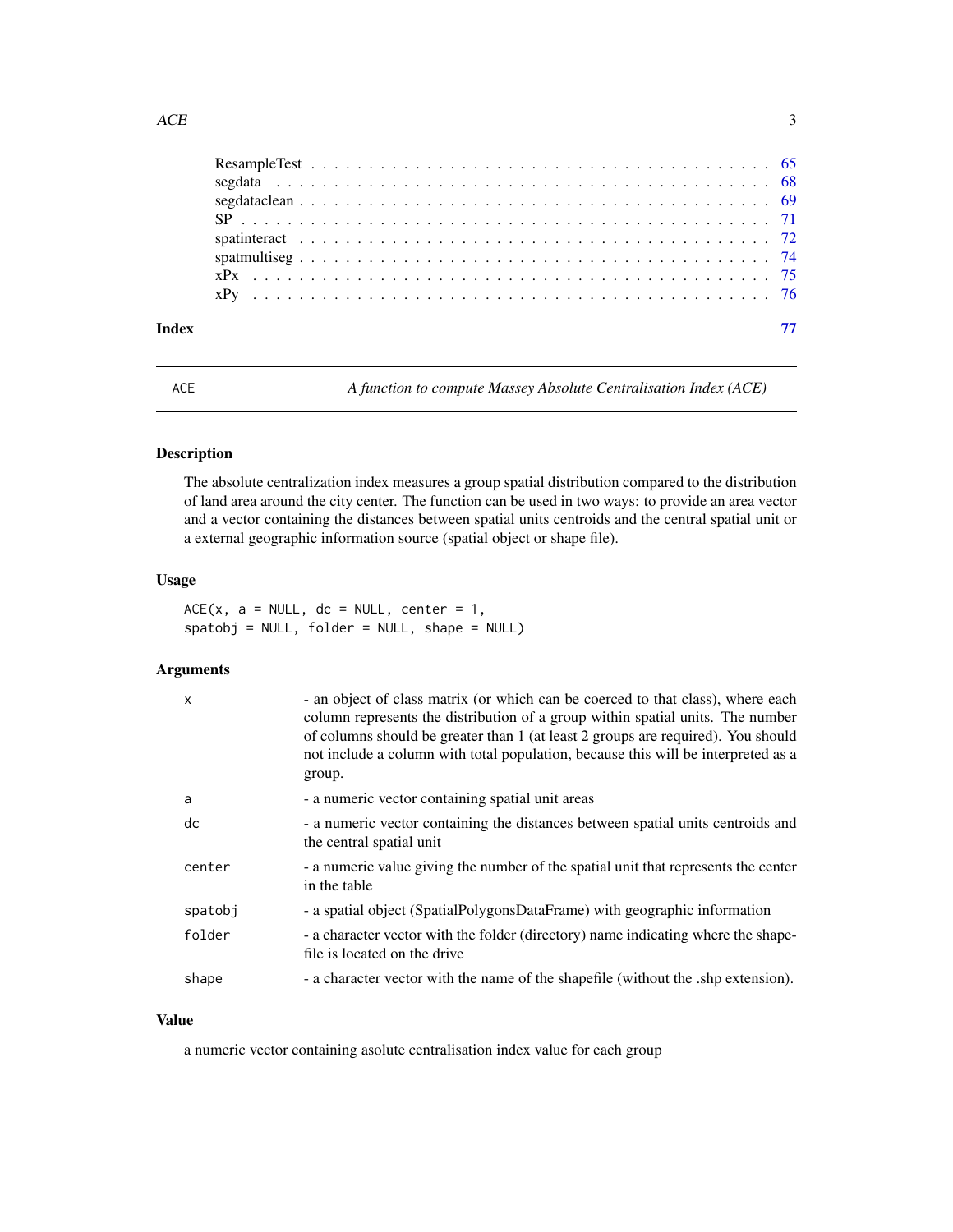#### <span id="page-3-0"></span>References

Massey D. S. and Denton N. A. (1988) *The dimensions of residential segregation*. Social Forces 67(2), pp. 281-315.

#### See Also

[ACEPoly](#page-8-1), [RCE](#page-56-1), [RCEPoly](#page-57-1), [RCEPolyK](#page-58-1), [ACEDuncan](#page-3-1), [ACEDuncanPoly](#page-5-1), [ACEDuncanPolyK](#page-6-1)

# Examples

```
x <- segdata@data[ ,1:2]
ar<-area(segdata)
distc<- distcenter(segdata, center = 28)
foldername <- system.file('extdata', package = 'OasisR')
shapename <- 'segdata'
ACE(x, a = ar, dc=distc)ACE(x, spatobj = segdata, center = 28)ACE(x, folder = foldername, shape = shapename, center = 28)
```
<span id="page-3-1"></span>ACEDuncan *A function to compute Duncan's Absolute Centralisation Index (ACE-Duncan)*

#### Description

Duncan's absolute centralization index measures the proportion of a group that should change its localization to achieve the same level of centralization as the rest of the population. The function can be used in two ways: to provide a vector containing the distances between spatial/organizational unit centroids or a external geographic information source (spatial object or shape file).

# Usage

```
ACEDuncan(x, dc = NULL, center = 1,spatobj = NULL, folder = NULL, shape = NULL)
```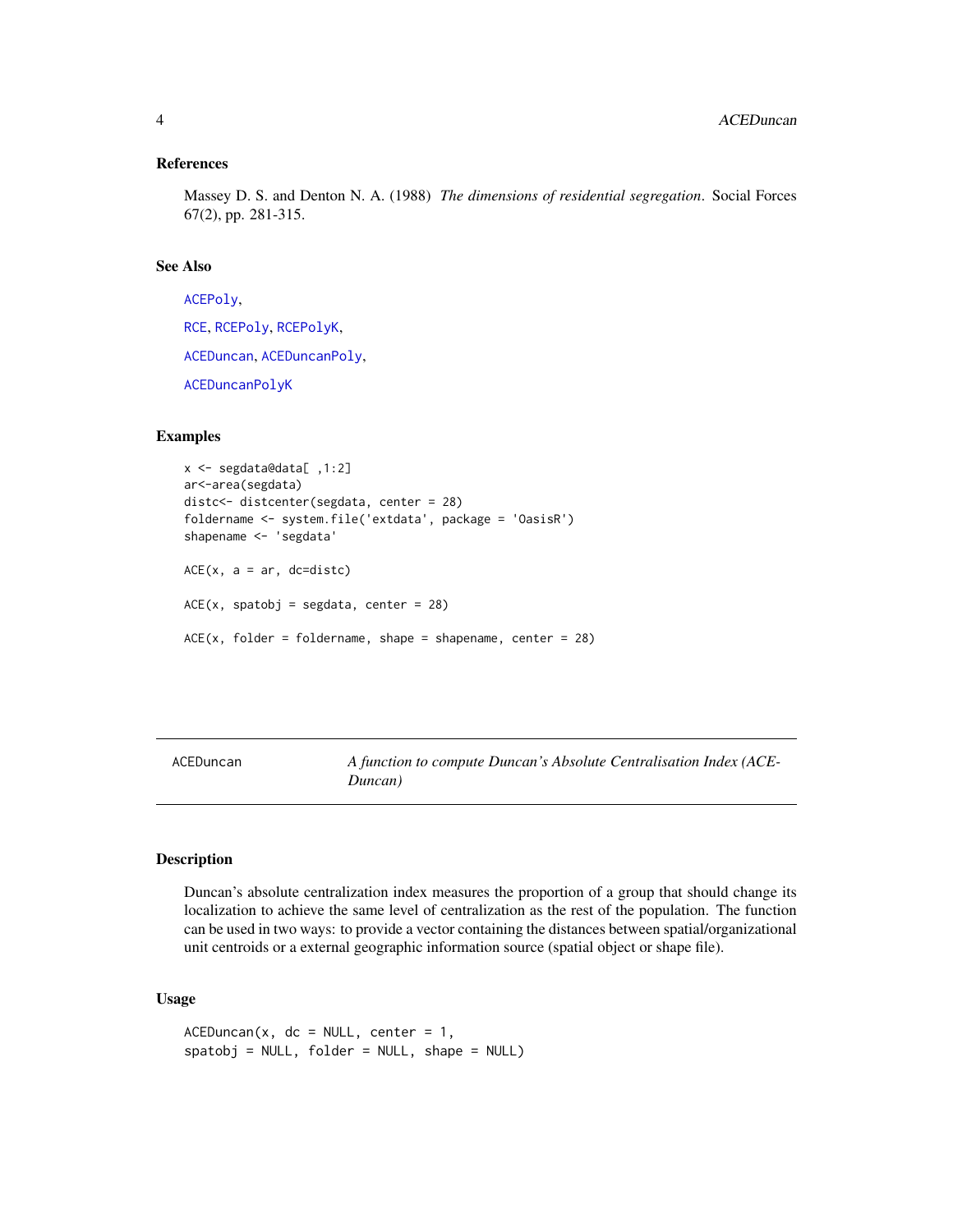# ACEDuncan 5

# Arguments

| $\mathsf{x}$ | - an object of class matrix (or which can be coerced to that class), where each<br>column represents the distribution of a group within spatial units. The number<br>of columns should be greater than 1 (at least 2 groups are required). You should<br>not include a column with total population, because this will be interpreted as a<br>group. |
|--------------|------------------------------------------------------------------------------------------------------------------------------------------------------------------------------------------------------------------------------------------------------------------------------------------------------------------------------------------------------|
| dc           | - a numeric vector containing the distances between spatial units centroids and<br>the central spatial unit                                                                                                                                                                                                                                          |
| center       | - a numeric value giving the number of the spatial unit that represents the center<br>in the table                                                                                                                                                                                                                                                   |
| spatobj      | - a spatial object (SpatialPolygonsDataFrame) with geographic information                                                                                                                                                                                                                                                                            |
| folder       | - a character vector with the folder (directory) name indicating where the shape-<br>file is located on the drive                                                                                                                                                                                                                                    |
| shape        | - a character vector with the name of the shapefile (without the shp extension).                                                                                                                                                                                                                                                                     |

# Value

a numeric vector containing Duncan's asolute centralisation index value for each group

#### References

Duncan O. D. and Duncan B. (1955) *A Methodological Analysis of Segregation Indexes*. American Sociological Review 41, pp. 210-217

# See Also

[ACEDuncanPoly](#page-5-1), [ACEDuncanPolyK](#page-6-1), [RCE](#page-56-1), [RCEPoly](#page-57-1), [RCEPolyK](#page-58-1) [ACE](#page-2-1), [ACEPoly](#page-8-1)

```
x <- segdata@data[ ,1:2]
distc<- distcenter(segdata, center = 28)
foldername <- system.file('extdata', package = 'OasisR')
shapename <- 'segdata'
ACEDuncan(x, dc=distc)
ACEDuncan(x, spatobj = segdata, center = 28)ACEDuncan(x, folder = foldername, shape = shapename, center = 28)
```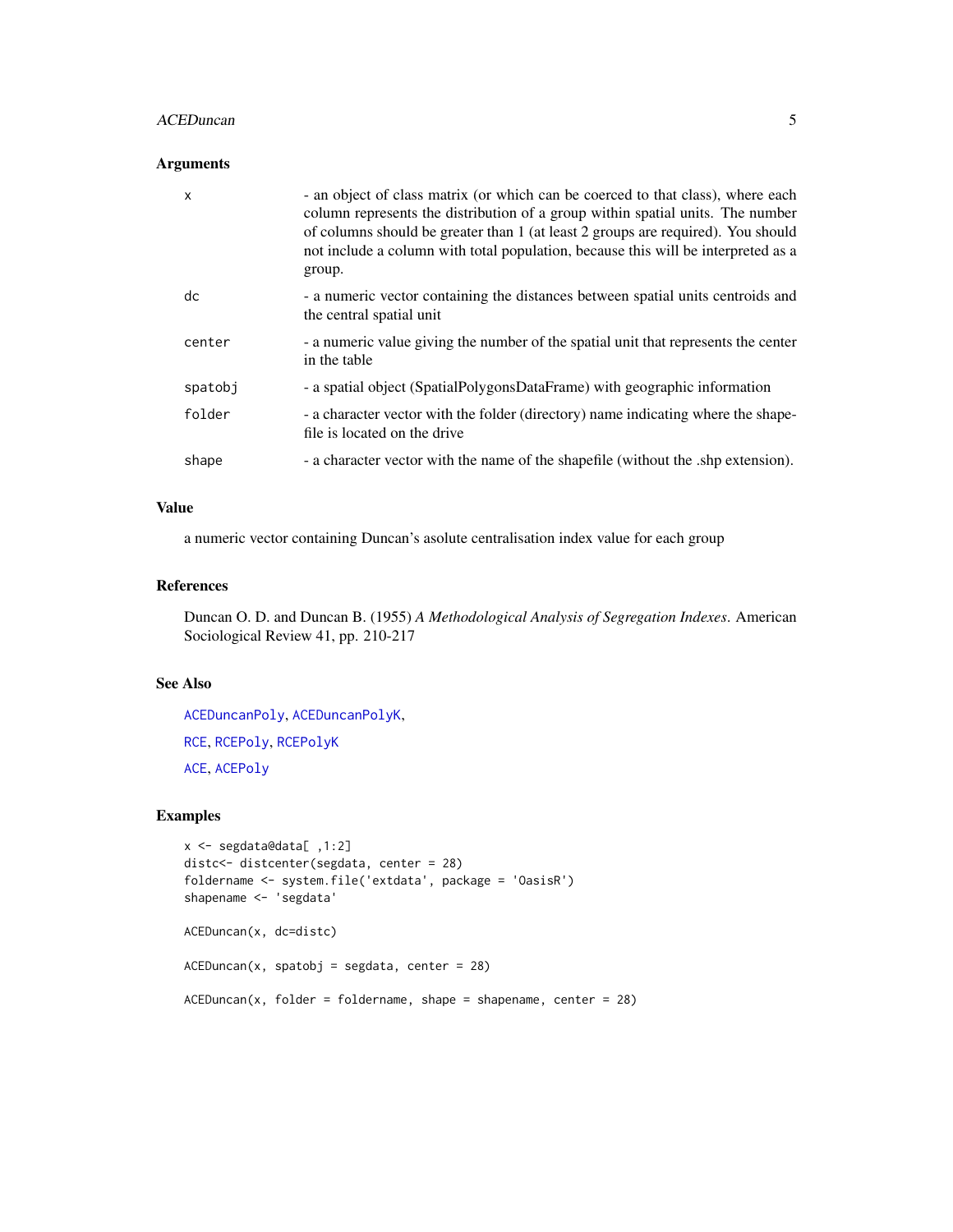<span id="page-5-1"></span><span id="page-5-0"></span>

Polycentric version of Duncan's absolute centralization index. The function can be used in two ways: to provide a vector containing the distances between spatial/organizational unit centroids or a external geographic information source (spatial object or shape file).

# Usage

 $ACEDuncanPoly(x, dc = NULL, center = 1,$  $spatobj = NULL, folder = NULL, shape = NULL)$ 

#### Arguments

| X       | - an object of class matrix (or which can be coerced to that class), where each<br>column represents the distribution of a group within spatial units. The number<br>of columns should be greater than 1 (at least 2 groups are required). You should<br>not include a column with total population, because this will be interpreted as a<br>group. |
|---------|------------------------------------------------------------------------------------------------------------------------------------------------------------------------------------------------------------------------------------------------------------------------------------------------------------------------------------------------------|
| dc      | - a numeric matrix/vector containing the distances between spatial units cen-<br>troids and the central spatial unit(s).                                                                                                                                                                                                                             |
| center  | - a numeric vector giving the number of the spatial/organizational units that<br>represents the centers in the table                                                                                                                                                                                                                                 |
| spatobj | - a spatial object (SpatialPolygonsDataFrame) with geographic information                                                                                                                                                                                                                                                                            |
| folder  | - a character vector with the folder (directory) name indicating where the shape-<br>file is located on the drive                                                                                                                                                                                                                                    |
| shape   | - a character vector with the name of the shapefile (without the .shp extension).                                                                                                                                                                                                                                                                    |

#### Value

a numeric vector containing Duncan's asolute centralisation index value for each group

# References

Duncan O. D. and Duncan B. (1955) *A Methodological Analysis of Segregation Indexes*. American Sociological Review 41, pp. 210-217

#### See Also

[ACEDuncan](#page-3-1), [ACEDuncanPolyK](#page-6-1), [RCE](#page-56-1), [RCEPoly](#page-57-1), [RCEPolyK](#page-58-1) [ACE](#page-2-1), [ACEPoly](#page-8-1)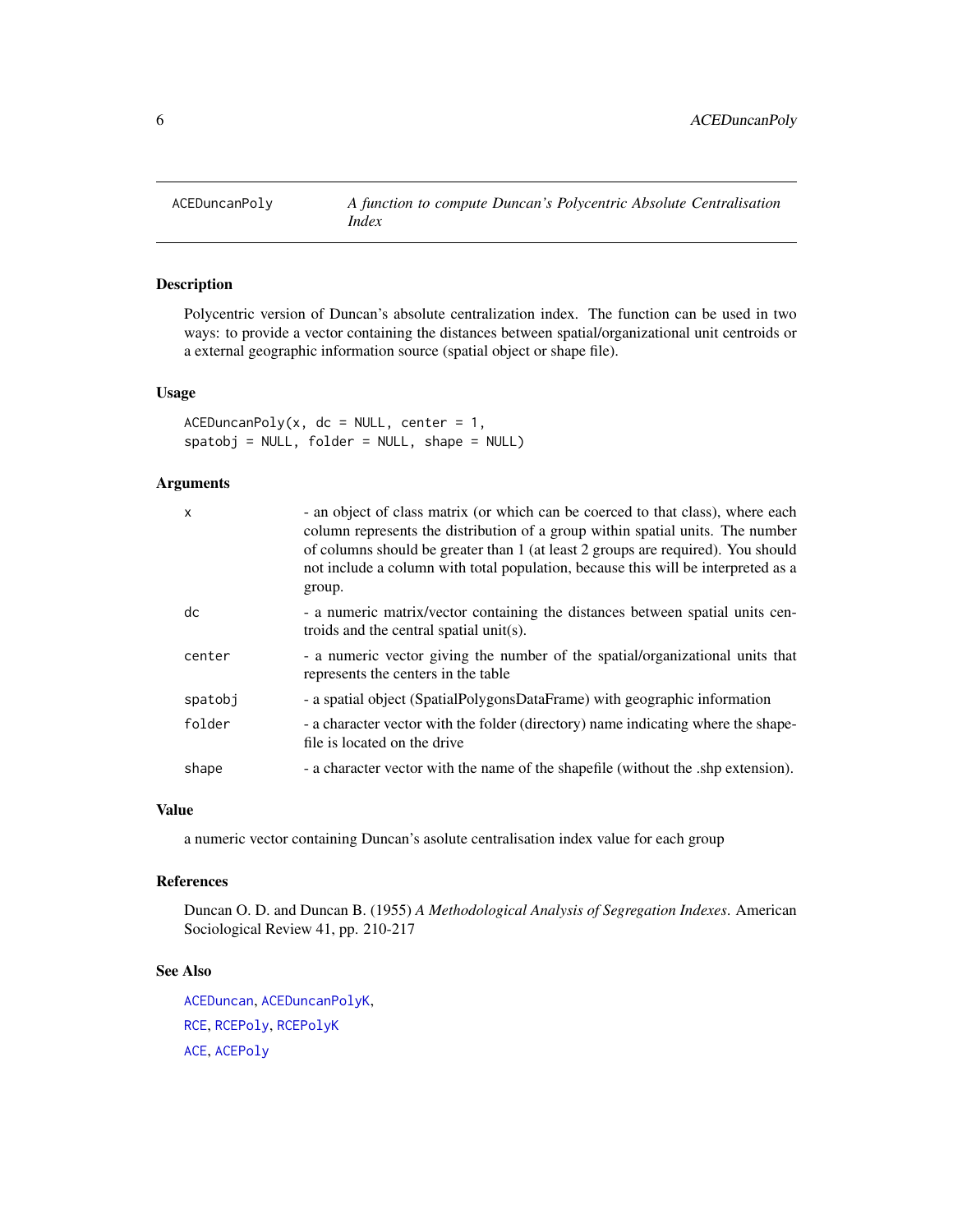# <span id="page-6-0"></span>ACEDuncanPolyK 7

#### Examples

```
x <- segdata@data[ ,1:2]
foldername <- system.file('extdata', package = 'OasisR')
shapename <- 'segdata'
ACEDuncanPoly(x, spatobj = segdata, center = c(28, 83))ACEDuncanPoly(x, folder = foldername, shape = shapename, center = c(28, 83))center <- c(28, 83)
polydist \leq matrix(data = NA, nrow = nrow(x), ncol = length(center))
for (i in 1:ncol(polydist))
  polydist[,i] <- distcenter(spatobj = segdata, center = center[i])
ACEDuncanPoly(x, dc = polydist)distmin \leq vector(length = nrow(x))
for (i in 1:nrow(polydist)) distmin[i] <- min(polydist[i,])
ACEDuncan(x, dc = distmin)
```
<span id="page-6-1"></span>

| ACEDuncanPolyK | A function to compute Duncan's Constrained Absolute Centralisation |
|----------------|--------------------------------------------------------------------|
|                | Index                                                              |

#### Description

Constrained (local) version of Duncan's centralization index. The function can be used in two ways: to provide a matrix containing the distances between spatial/organizational unit centroids or a external geographic information source (spatial object or shape file).

# Usage

```
ACEDuncanPolyK(x, dc = NULL, K = NULL, kdist = NULL, center = 1,spatobj = NULL, folder = NULL, shape = NULL)
```

| x     | - an object of class matrix (or which can be coerced to that class), where each<br>column represents the distribution of a group within spatial units. The number<br>of columns should be greater than 1 (at least 2 groups are required). You should<br>not include a column with total population, because this will be interpreted as a<br>group. |
|-------|------------------------------------------------------------------------------------------------------------------------------------------------------------------------------------------------------------------------------------------------------------------------------------------------------------------------------------------------------|
| dc    | - a numeric matrix/vector containing the distances between spatial units cen-<br>troids and the central spatial unit(s).                                                                                                                                                                                                                             |
| К     | - the number of neighbourhoods under the influence of a center                                                                                                                                                                                                                                                                                       |
| kdist | - the maximal distance that defines the neighbourhoods influenced by a center                                                                                                                                                                                                                                                                        |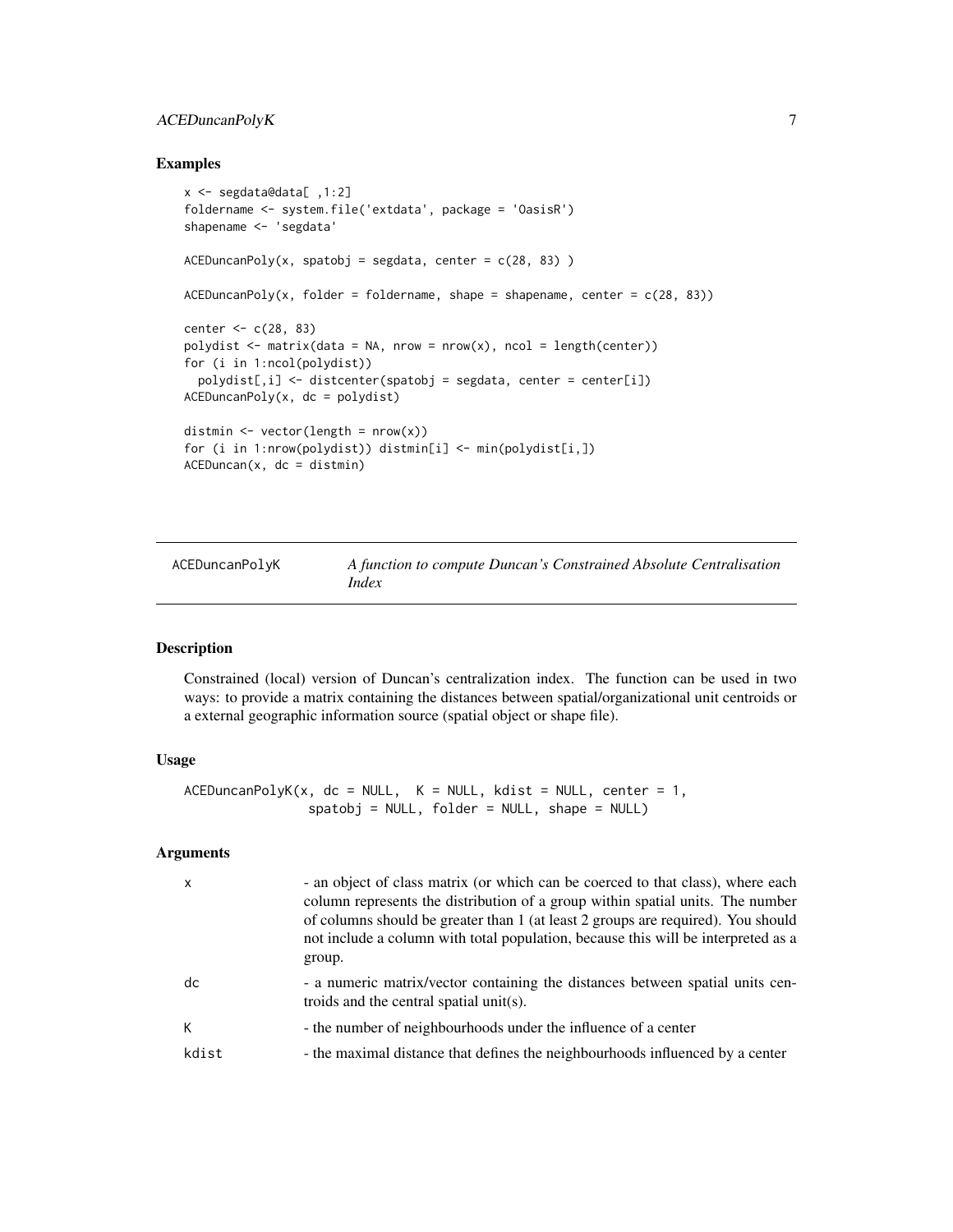| center  | - a numeric vector giving the number of the spatial units that represent the cen-<br>ters in the table            |
|---------|-------------------------------------------------------------------------------------------------------------------|
| spatobi | - a spatial object (SpatialPolygonsDataFrame) with geographic information                                         |
| folder  | - a character vector with the folder (directory) name indicating where the shape-<br>file is located on the drive |
| shape   | - a character vector with the name of the shapefile (without the shp extension).                                  |

# Value

a matrix containing relative centralisation index values

# References

Duncan O. D. and Duncan B. (1955) *A Methodological Analysis of Segregation Indexes*. American Sociological Review 41, pp. 210-217

Folch D.C and Rey S. J (2016) *The centralization index: A measure of local spatial segregation*. Papers in Regional Science 95 (3), pp. 555-576

# See Also

[ACEDuncan](#page-3-1), [ACEDuncanPoly](#page-5-1), [RCE](#page-56-1), [RCEPoly](#page-57-1), [RCEPolyK](#page-58-1) [ACE](#page-2-1), [ACEPoly](#page-8-1)

```
x <- segdata@data[ ,1:2]
foldername <- system.file('extdata', package = 'OasisR')
shapename <- 'segdata'
ACEDuncanPolyK(x, spatobj = segdata, center = c(28, 83))ACEDuncanPolyK(x, folder = foldername, shape = shapename, center = <math>c(28, 83)</math>, <math>K = 3</math>)center <- c(28, 83)
polydist \leq matrix(data = NA, nrow = nrow(x), ncol = length(center))
for (i in 1:ncol(polydist))
  polydist[,i] <- distcenter(spatobj = segdata, center = center[i])
ACEDuncanPolyK(x, dc = polydist, kdist = 2)
```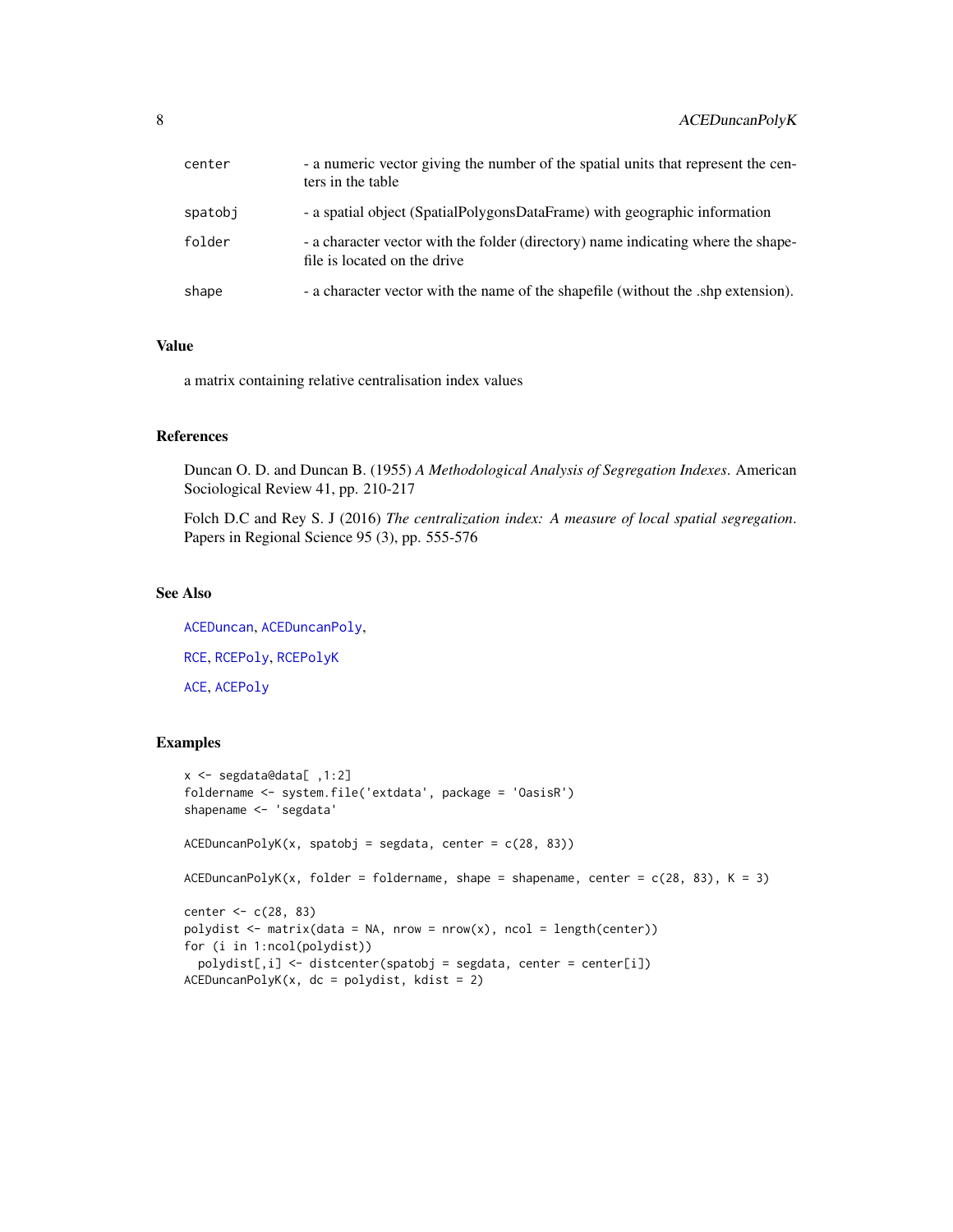<span id="page-8-1"></span><span id="page-8-0"></span>ACEPoly *A function to compute Massey's Polycentric Absolute Centralisation Index*

# Description

The absolute centralization index measures a group spatial distribution compared to the distribution of land area around the city center. The function can be used in two ways: to provide an area vector and a vector containing the distances between spatial units centroids and the central spatial unit or a external geographic information source (spatial object or shape file).

# Usage

 $ACEPoly(x, a = NULL, dc = NULL, center = 1,$  $spatobj = NULL, folder = NULL, shape = NULL)$ 

# Arguments

| $\mathsf{x}$ | - an object of class matrix (or which can be coerced to that class), where each<br>column represents the distribution of a group within spatial units. The number<br>of columns should be greater than 1 (at least 2 groups are required). You should<br>not include a column with total population, because this will be interpreted as a<br>group. |
|--------------|------------------------------------------------------------------------------------------------------------------------------------------------------------------------------------------------------------------------------------------------------------------------------------------------------------------------------------------------------|
| a            | - a numeric vector containing spatial unit areas                                                                                                                                                                                                                                                                                                     |
| dc           | - a numeric matrix containing the distances between spatial units centroids and<br>the central spatial units                                                                                                                                                                                                                                         |
| center       | - a numeric vector giving the number of the spatial units that represent the cen-<br>ters in the table                                                                                                                                                                                                                                               |
| spatobj      | - a spatial object (SpatialPolygonsDataFrame) with geographic information                                                                                                                                                                                                                                                                            |
| folder       | - a character vector with the folder (directory) name indicating where the shape-<br>file is located on the drive                                                                                                                                                                                                                                    |
| shape        | - a character vector with the name of the shapefile (without the .shp extension).                                                                                                                                                                                                                                                                    |

# Value

a numeric vector containing asolute centralisation index value for each group

# References

Massey D. S. and Denton N. A. (1988) *The dimensions of residential segregation*. Social Forces 67(2), pp. 281-315.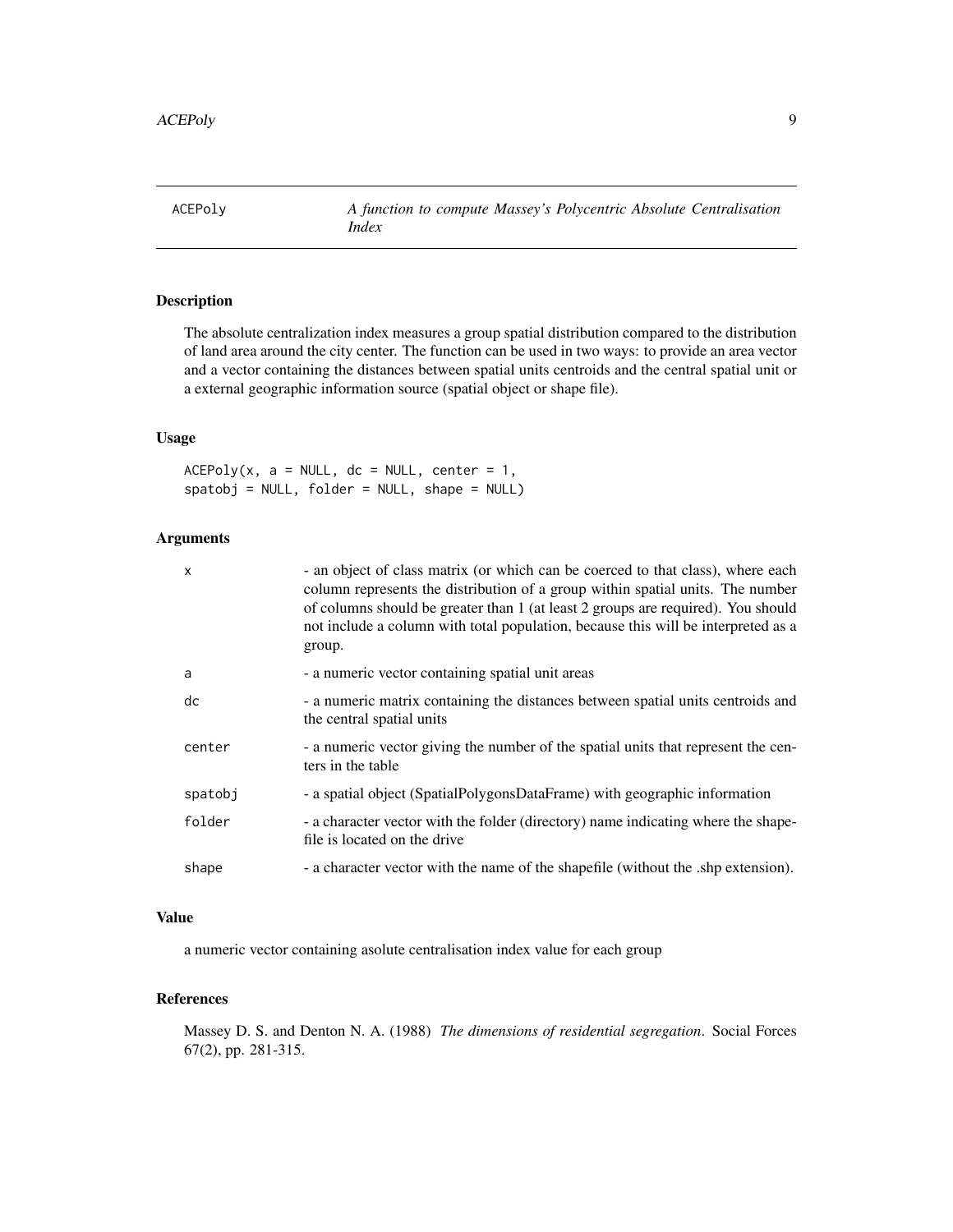<span id="page-9-0"></span>10 ACL

#### See Also

[ACE](#page-2-1), [RCE](#page-56-1), [RCEPoly](#page-57-1), [RCEPolyK](#page-58-1), [ACEDuncan](#page-3-1), [ACEDuncanPoly](#page-5-1), [ACEDuncanPolyK](#page-6-1)

# Examples

```
x <- segdata@data[ ,1:2]
ar<-area(segdata)
foldername <- system.file('extdata', package = 'OasisR')
shapename <- 'segdata'
ACEPoly(x, spatobj = segdata, center = c(28, 83))ACEPoly(x, folder = foldername, shape = shapename, center = c(28, 83))center <- c(28, 83)
polydist \leq matrix(data = NA, nrow = nrow(x), ncol = length(center))
for (i in 1:ncol(polydist))
  polydist[,i] \leq distcenter(spatchj = segdata, center = center[i])ACEPoly(x, a = ar, dc = polydist)distmin \leq vector(length = nrow(x))
for (i in 1:nrow(polydist)) distmin[i] <- min(polydist[i,])
ACE(x, a = ar, dc = distmin)
```
ACL *A function to compute Absolute Clustering Index (ACL)*

#### Description

The absolute clustering index, ACL, expresses the average number of a group's members in nearby spatial units, as a proportion of the total population in those spatial units. The spatial interactions can be expressed as a contiguity matrix (with diagonal equal to 1), as an inverse exponential function of the distance between spatial units centers (with diagonal equal to 0.6 of the square root of each spatial units area) or other user specified interaction matrix. The function can be used in two ways: to provide a spatial interactions matrix (a contiguity matrix or a distance matrix) or a external geographic information source (spatial object or shape file).

## Usage

```
ACL(x, spatmat = 'c', c = NULL, queen = FALSE, d = NULL, distin = 'm',distout = 'm', diagval = '0', beta = 1, spatobj = NULL, folder = NULL, shape = NULL)
```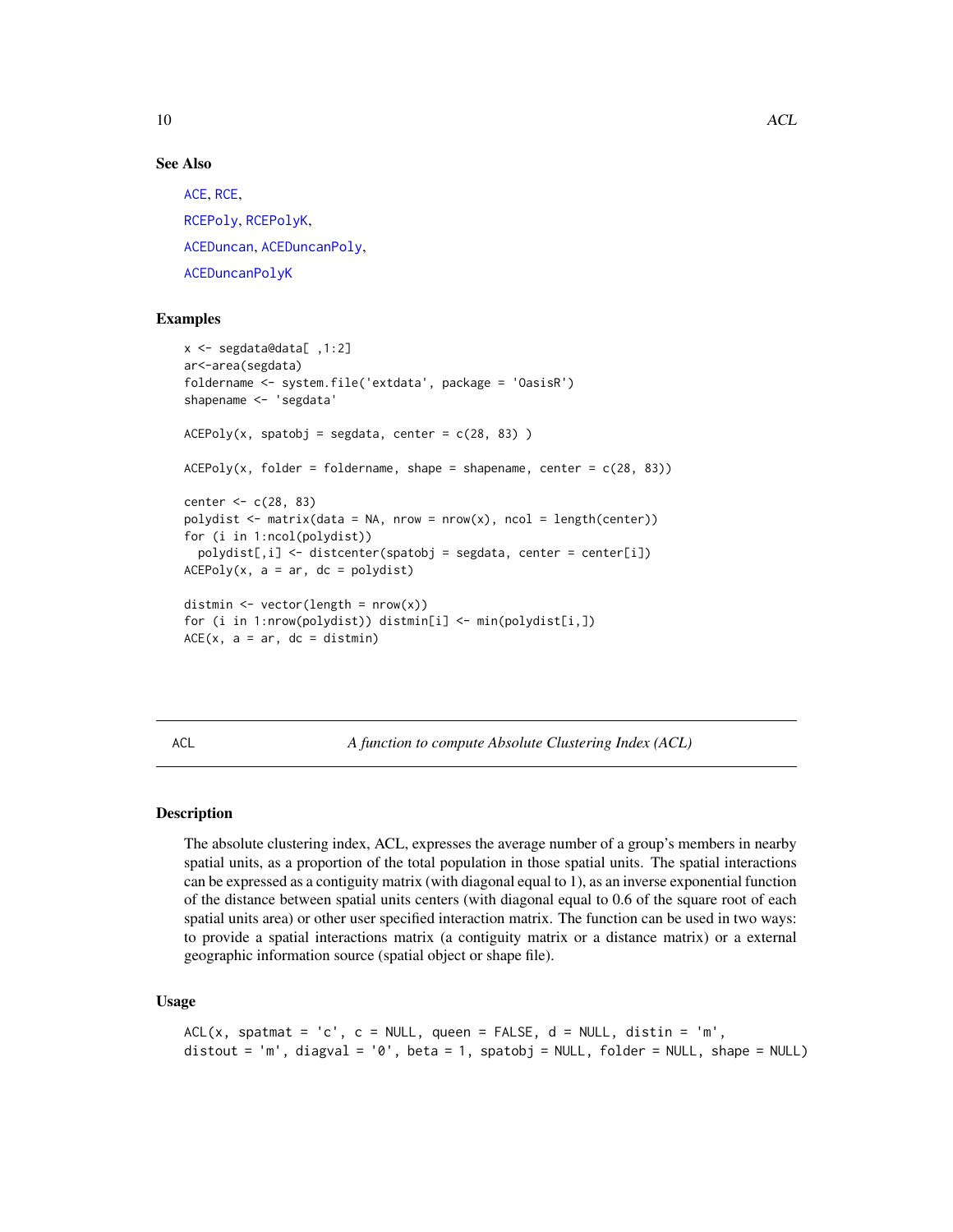#### $\Lambda$ CL  $\qquad \qquad$  11

# Arguments

| X       | - an object of class matrix (or which can be coerced to that class), where each<br>column represents the distribution of a group within spatial units. The number<br>of columns should be greater than 1 (at least 2 groups are required). You should<br>not include a column with total population, because this will be interpreted as a<br>group. |
|---------|------------------------------------------------------------------------------------------------------------------------------------------------------------------------------------------------------------------------------------------------------------------------------------------------------------------------------------------------------|
| spatmat | - the method used for spatial calculations: 'c' for the contiguity matrix (by de-<br>fault) or any other user spatial interaction matrix and 'd' for the inverse expo-<br>nential function of the distance.                                                                                                                                          |
| C       | - a modified binary contiguity (adjacency) symmetric matrix where each element<br>Cij equals 1 if <i>i</i> -th and <i>j</i> -th spatial units are adjacent or identical, and 0 otherwise.                                                                                                                                                            |
| queen   | - logical parameter difining criteria used for contiguity matrix computation,<br>TRUE for queen, FALSE (by default) for rook                                                                                                                                                                                                                         |
| d       | - a matrix of the distances between spatial unit centroids                                                                                                                                                                                                                                                                                           |
| distin  | - input metric conversion, based on bink package and includes conversions from<br>'m', 'km', 'inch', 'ft', 'yd', 'mi', 'naut_mi', etc.                                                                                                                                                                                                               |
| distout | - output metric conversion, based on bink package and includes conversions to<br>'m', 'km', 'inch', 'ft', 'yd', 'mi', 'naut_mi', etc.                                                                                                                                                                                                                |
| diagval | - when providing a spatial object or a shape file, the user has the choice of<br>the spatial matrix diagonal definition: diagval = $'0'$ (by default) for an null<br>diagonal and diagval = 'a' to compute the diagonal as $0.6 *$ square root (spa-<br>tial/organizational unitsarea) (White, 1983)                                                 |
| beta    | - distance decay parameter                                                                                                                                                                                                                                                                                                                           |
| spatobj | - a spatial object (SpatialPolygonsDataFrame) with geographic information                                                                                                                                                                                                                                                                            |
| folder  | - a character vector with the folder (directory) name indicating where the shape-<br>file is located on the drive                                                                                                                                                                                                                                    |
| shape   | - a character vector with the name of the shapefile (without the .shp extension).                                                                                                                                                                                                                                                                    |

# Value

a numeric vector containing Absolute Clustering index value for each group

# References

Massey D. S. and Denton N. A. (1988) *The dimensions of residential segregation*. Social Forces 67(2), pp. 281-315.

# See Also

Proximity measures: [Pxx](#page-51-1), [Pxy](#page-53-1), [Poo](#page-50-1), [SP](#page-70-1)

Relative Clustering Index: [RCL](#page-60-1)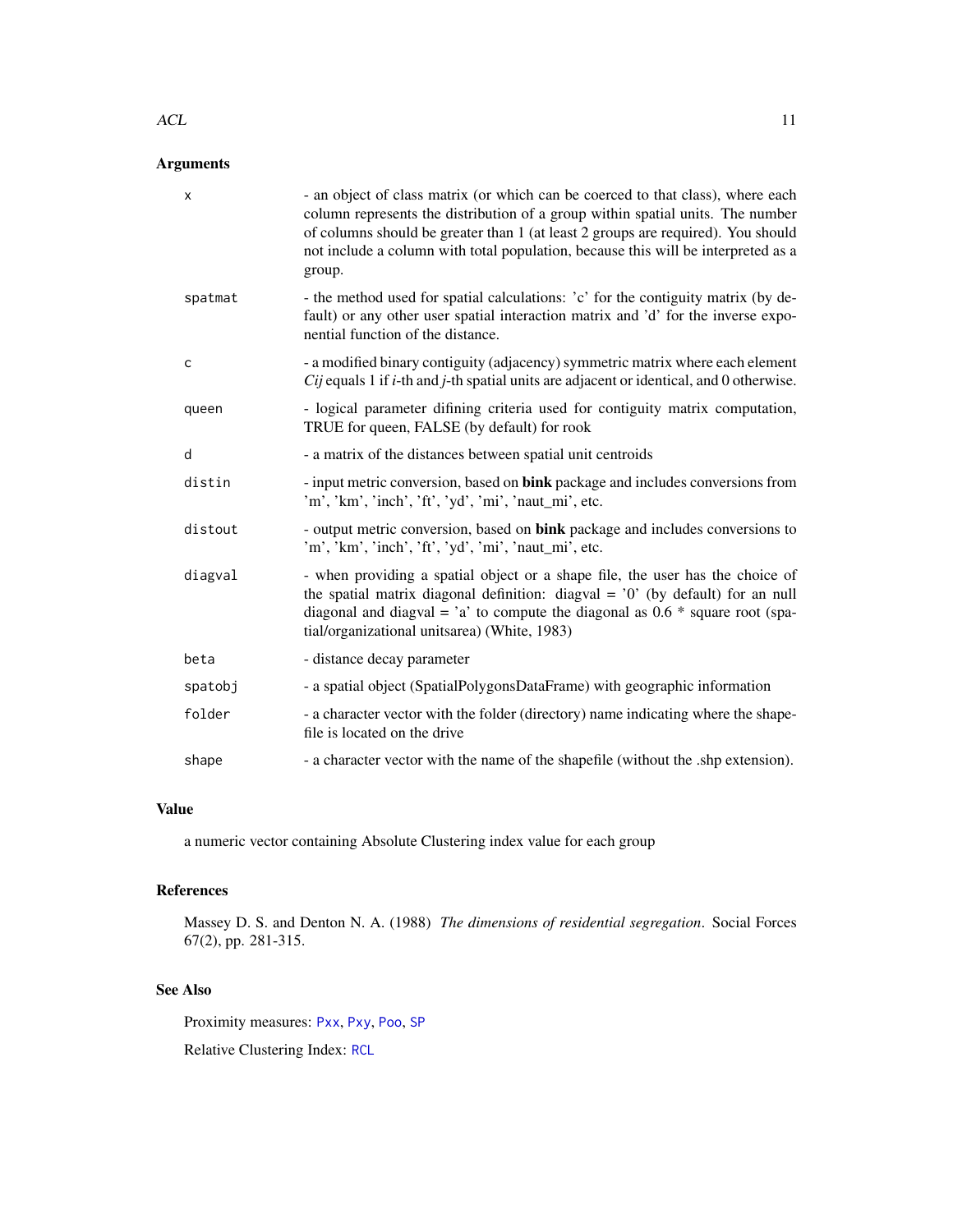# Examples

```
x <- segdata@data[ ,1:2]
contiguity <- contig(segdata)
diag(contiguity) <- 1
ar<-area(segdata)
dist <- distance(segdata)
diag(dist) <- sqrt(ar) * 0.6
foldername <- system.file('extdata', package = 'OasisR')
shapename <- 'segdata'
ACL(x, c = continuity)ACL(x, spatobj = segdata)ACL(x, spatmat = 'd', folder = foldername, shape = shapename)ACL(x, spatmat = 'd', diagval = 'a', spatobj = segdata)
ACL(x, d = dist, spatmat = 'd')
```
<span id="page-11-1"></span>ACO *A function to compute Absolute Concentration index (ACO)*

# Description

The absolute concentration index, ACO, computes the total area inhabited by a group, and compares the result to the minimum and maximum possible areas that could be inhabited by that group in the study area. The function can be used in two ways: to provide an area vector or a external geographic information source (spatial object or shape file).

# Usage

 $ACO(x, a = NULL, spatobj = NULL, folder = NULL, shape = NULL)$ 

| $\mathsf{x}$ | - an object of class matrix (or which can be coerced to that class), where each<br>column represents the distribution of a group within spatial units. The number<br>of columns should be greater than 1 (at least 2 groups are required). You should<br>not include a column with total population, because this will be interpreted as a<br>group. |
|--------------|------------------------------------------------------------------------------------------------------------------------------------------------------------------------------------------------------------------------------------------------------------------------------------------------------------------------------------------------------|
| a            | - a numeric vector containing spatial unit areas                                                                                                                                                                                                                                                                                                     |
| spatobj      | - a spatial object (SpatialPolygonsDataFrame) with geographic information                                                                                                                                                                                                                                                                            |
| folder       | - a character vector with the folder (directory) name indicating where the shape-<br>file is located on the drive                                                                                                                                                                                                                                    |
| shape        | - a character vector with the name of the shapefile (without the .shp extension).                                                                                                                                                                                                                                                                    |

<span id="page-11-0"></span>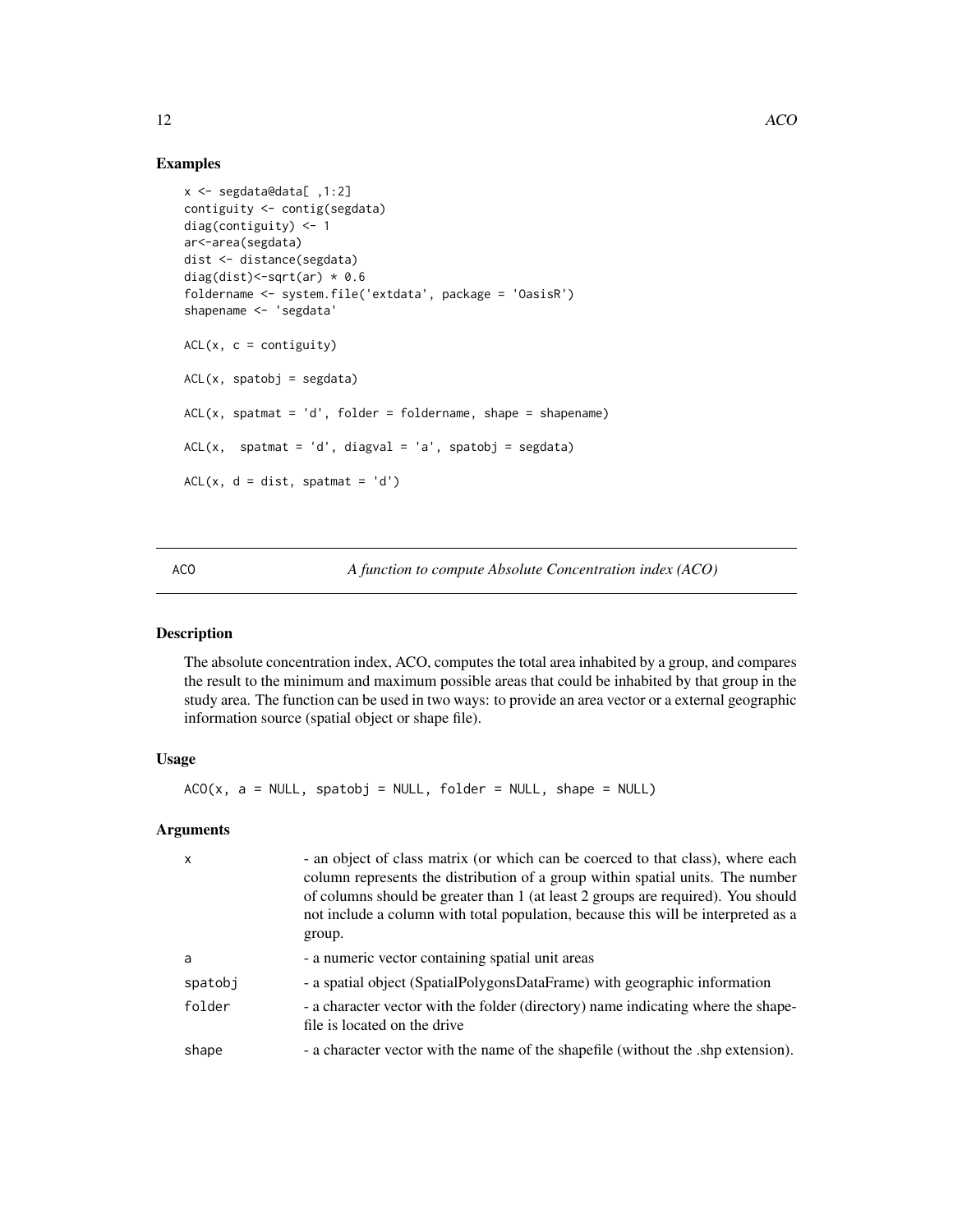# <span id="page-12-0"></span>Value

a numeric vector containing Absolute Concentration index value for each group

#### References

Massey D. S. and Denton N. A. (1988) *The dimensions of residential segregation*. Social Forces 67(2), pp. 281-315.

# See Also

Delta Index: [Delta](#page-17-1)

Relative Concentration Index: [RCO](#page-61-1)

# Examples

```
x <- GreHSize@data[ ,3:5]
ar <- area(GreHSize)
foldername <- system.file('extdata', package = 'OasisR')
shapename <- 'GreHSize'
ACO(x, a = ar)ACO(x, spatobj = GreHSize)
```
 $ACO(x, folder = foldername, shape = shapename)$ 

<span id="page-12-1"></span>area *A function to compute the spatial units' areas*

#### Description

The function is based on **rgdal** package and can be used with a shape file or an R spatial object (SpatialPolygonsDataFrame).

#### Usage

```
area(spatchj = NULL, folder = NULL, shape = NULL)
```

| spatobi | - a spatial object (SpatialPolygonsDataFrame) containing geographic informa-<br>tion                                                  |
|---------|---------------------------------------------------------------------------------------------------------------------------------------|
| folder  | - a character vector with the folder (directory) name indicating where the shape-<br>file with the geographic information is located. |
| shape   | a character vector with the name of the shapefile (without the .shp extension)<br>which contains the geographic information           |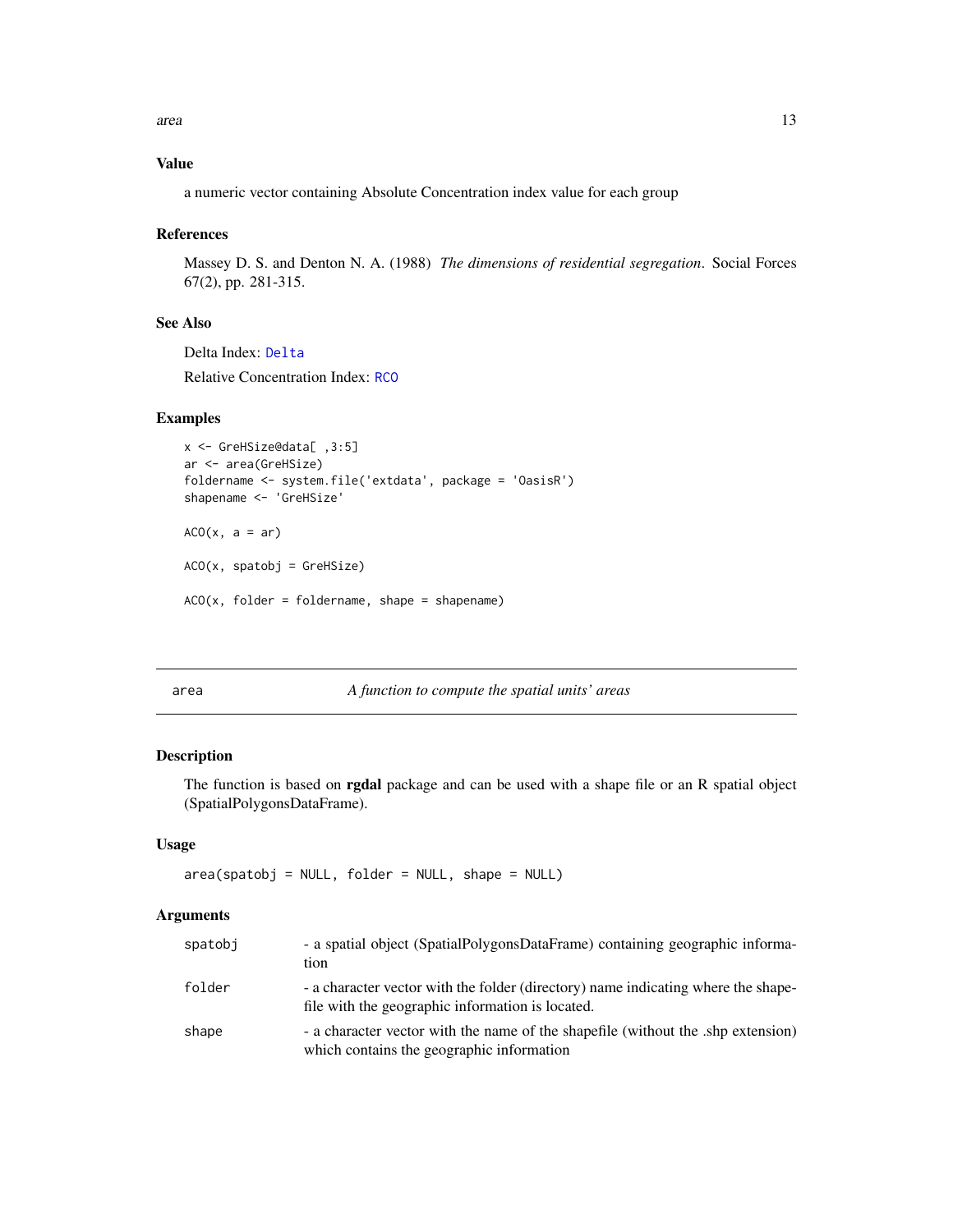<span id="page-13-0"></span>14 Atkinson

# Value

A area vector

# See Also

Other spatial functions used for segregation indices computation: [contig](#page-16-1), [perimeter](#page-48-1), [distance](#page-21-1), [distcenter](#page-22-1), [boundaries](#page-14-1)

# Examples

```
area(segdata)
foldername <- system.file('extdata', package = 'OasisR')
shapename <- 'segdata'
area(folder = foldername, shape = shapename)
```
<span id="page-13-1"></span>Atkinson *A function to compute Atkinson segregation index*

#### Description

The spatial version of Atkinson inequality index is based on Lorenz curves. The user can decide wich part of the curve contributes more to the index, by choosing the value of the shape parameter, delta.

#### Usage

Atkinson  $(x, delta = 0.5)$ 

# Arguments

| x     | - an object of class matrix (or which can be coerced to that class), where each   |
|-------|-----------------------------------------------------------------------------------|
|       | column represents the distribution of a group within spatial units. The number    |
|       | of columns should be greater than 1 (at least 2 groups are required). You should  |
|       | not include a column with total population, because this will be interpreted as a |
|       | group.                                                                            |
| delta | - an inequality aversion parameter                                                |

# Value

a numeric vector containing the Atkinson's segregation index value for each group

# References

James, D. and K. E. Taeuber (1985) *Measures of Segregation*. Sociological Methodology 15, pp. 1-32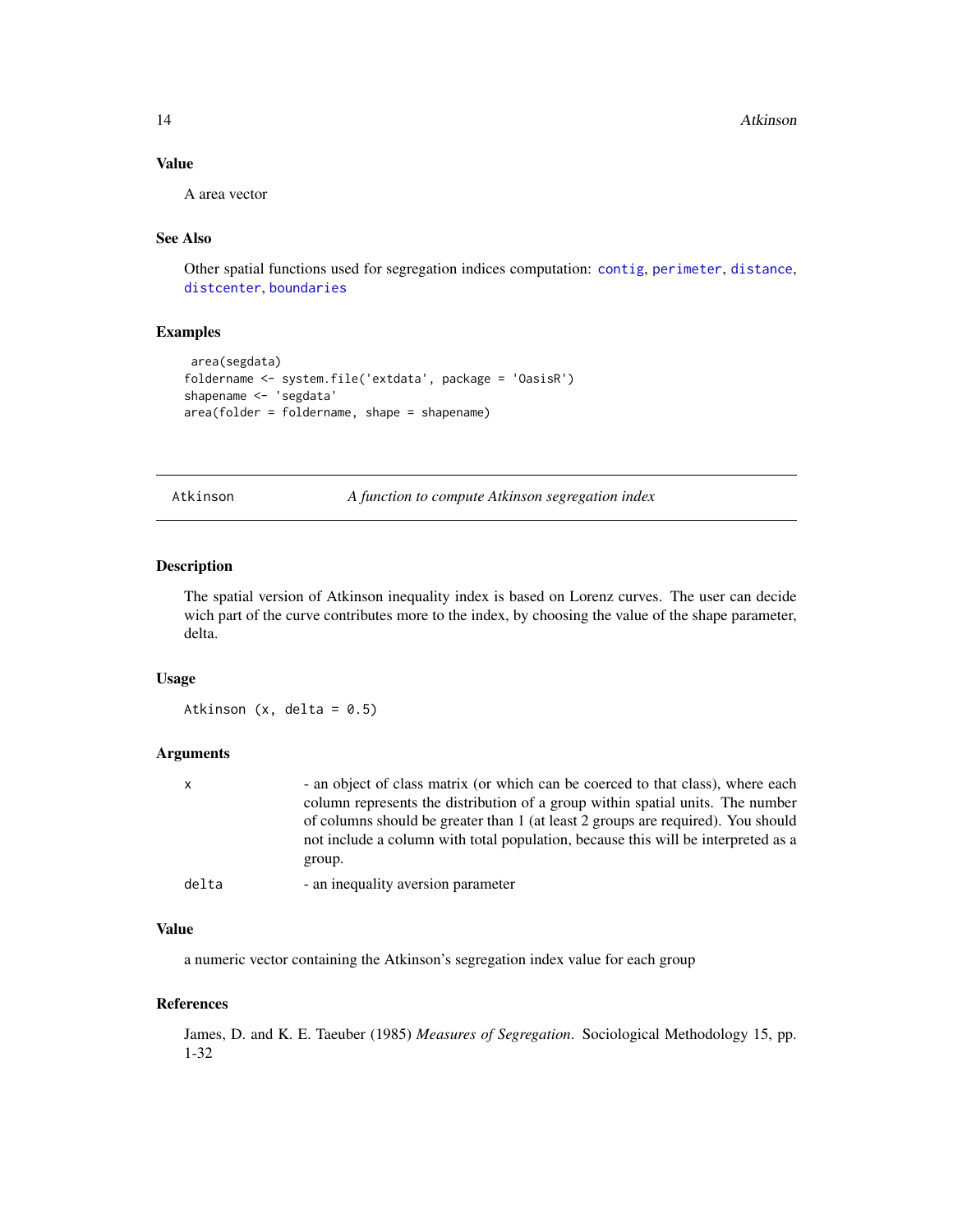#### <span id="page-14-0"></span>boundaries and the set of the set of the set of the set of the set of the set of the set of the set of the set of the set of the set of the set of the set of the set of the set of the set of the set of the set of the set o

# See Also

One-group evenness indices: [ISDuncan](#page-37-1), [Gini](#page-29-1), [Gorard](#page-32-1), [HTheil](#page-36-1), '[ISWong](#page-41-1), [ISMorrill](#page-39-1), [ISMorrillK](#page-40-1) Between groups dissimilarity indices: [DIDuncan](#page-18-1), [Gini2](#page-30-1), [DIMorrill](#page-19-1), [DIMorrillK](#page-20-1), [DIWong](#page-23-1)

# Examples

```
x <- segdata@data[ ,7:8]
Atkinson(x)
Atkinson(x, 0.1)
Atkinson(x, delta = 0.9)
```
<span id="page-14-1"></span>boundaries *A function to compute the matrix of common boundaries*

#### Description

The function is based on **rgdal** and **rgeos** packages and it can be used with a shape file or an R spatial object (SpatialPolygonsDataFrame).

# Usage

boundaries(spatobj = NULL, folder = NULL, shape = NULL)

# Arguments

| spatobi | - a spatial object (SpatialPolygonsDataFrame) containing geographic informa-<br>tion                                                  |
|---------|---------------------------------------------------------------------------------------------------------------------------------------|
| folder  | - a character vector with the folder (directory) name indicating where the shape-<br>file with the geographic information is located. |
| shape   | - a character vector with the name of the shapefile (without the .shp extension)<br>which contains the geographic information         |

# Value

A common boundaries matrix

#### See Also

Other spatial functions used for segregation indices computation: [area](#page-12-1), [contig](#page-16-1), [perimeter](#page-48-1), [distance](#page-21-1), [distcenter](#page-22-1)

```
boundaries(segdata)
foldername <- system.file('extdata', package = 'OasisR')
shapename <- 'segdata'
boundaries(folder = foldername, shape = shapename)
```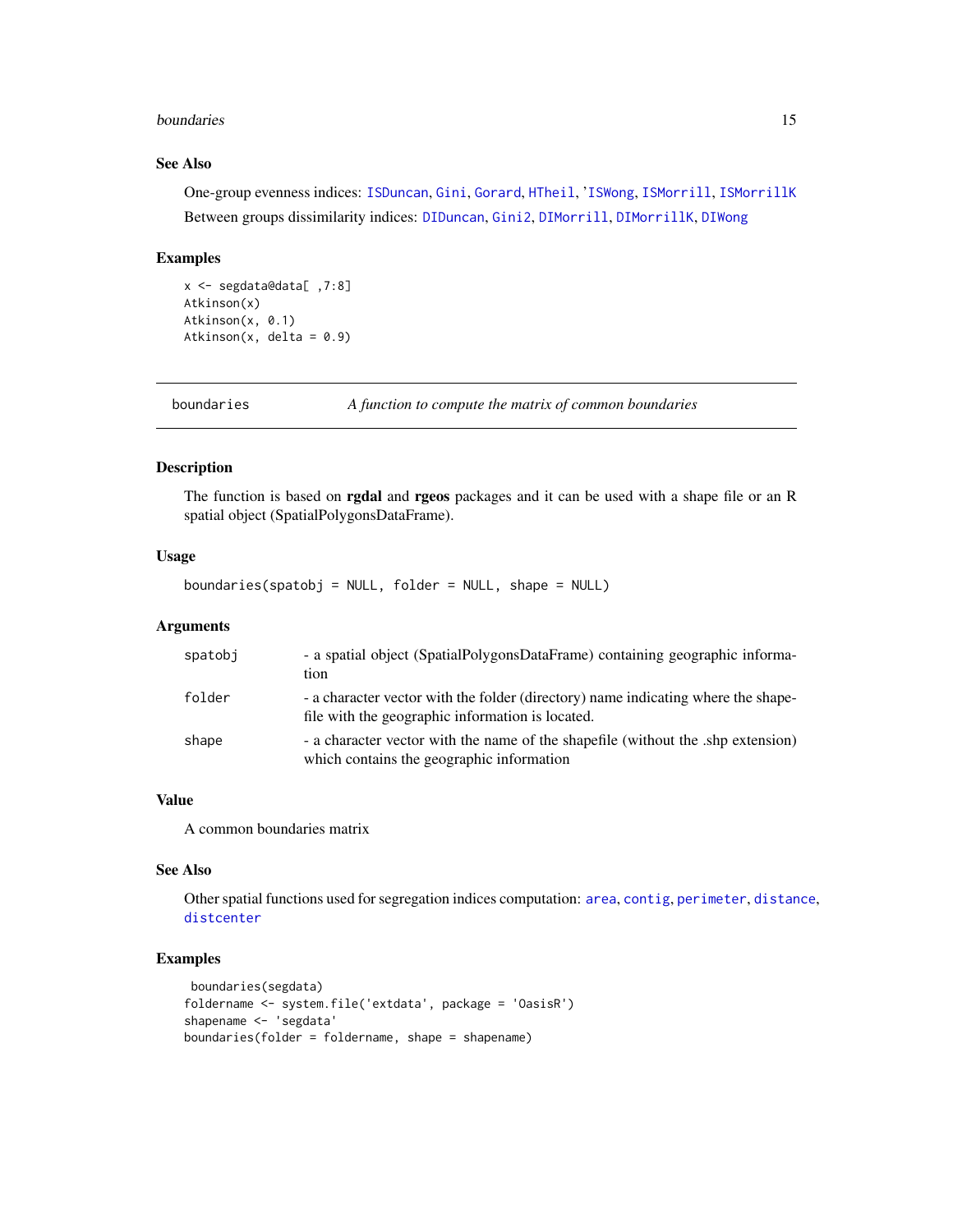<span id="page-15-1"></span><span id="page-15-0"></span>

The index can be interpreted as a measure of the variance of the spatial representation of the groups accros spatial unite, or as a normalized chi-squared measure of association between groups and units.

#### Usage

CMulti(x)

# Arguments

x - an object of class matrix (or which can be coerced to that class), where each column represents the distribution of a group within spatial units. The number of columns should be greater than 1 (at least 2 groups are required). You should not include a column with total population, because this will be interpreted as a group.

# Value

multi-group entropy segregation index

#### References

Reardon S. F. and Firebaugh G. (2002) *Measures of multi-group segregation*. Sociological Methodology, 32, pp. 33-67.

### See Also

Multi-group indices: [PMulti](#page-49-1), [GiniMulti](#page-31-1), [DMulti](#page-25-1), [HMulti](#page-34-1), [RelDivers](#page-62-1)

Social diversity indices: [HShannon](#page-35-1), [NShannon](#page-46-1), [ISimpson](#page-38-1),

```
x <- segdata@data[ ,1:2]
CMulti(x)
```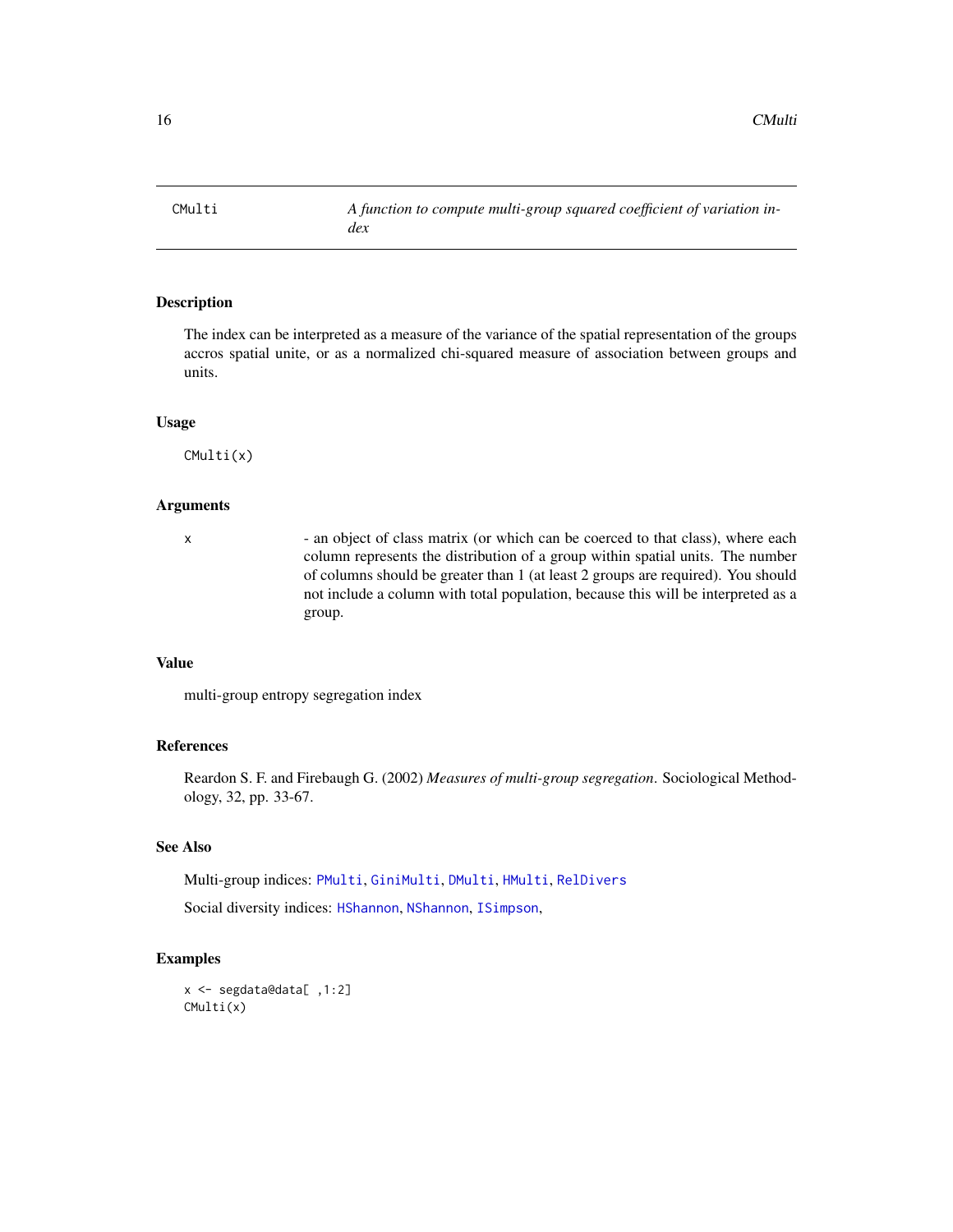<span id="page-16-1"></span><span id="page-16-0"></span>

The function is based on **rgdal** and spdep packages and can be used with a shape file or an R spatial object (SpatialPolygonsDataFrame).

#### Usage

```
contig(spatobj = NULL, folder = NULL, shape = NULL, queen = FALSE)
```
# Arguments

| spatobi | - a spatial object (SpatialPolygonsDataFrame) containing geographic informa-<br>tion                                                  |
|---------|---------------------------------------------------------------------------------------------------------------------------------------|
| folder  | - a character vector with the folder (directory) name indicating where the shape-<br>file with the geographic information is located. |
| shape   | - a character vector with the name of the shapefile (without the .shp extension)<br>which contains the geographic information         |
| queen   | = TRUE for queen criteria, FALSE (by default) for rook criteria                                                                       |

# Value

A first order contiguity (adjacency) matrix, where each element [*i,j*] equals 1 if *i*-th and *j*-th spatial units are adjacent, 0 otherwise (queen or rook criteria)

# See Also

Other spatial functions used for segregation indices computation: [area](#page-12-1), [perimeter](#page-48-1), [distance](#page-21-1), [distcenter](#page-22-1), [boundaries](#page-14-1)

```
contig(segdata)
foldername <- system.file('extdata', package = 'OasisR')
shapename <- 'segdata'
contig(folder = foldername, shape = shapename)
```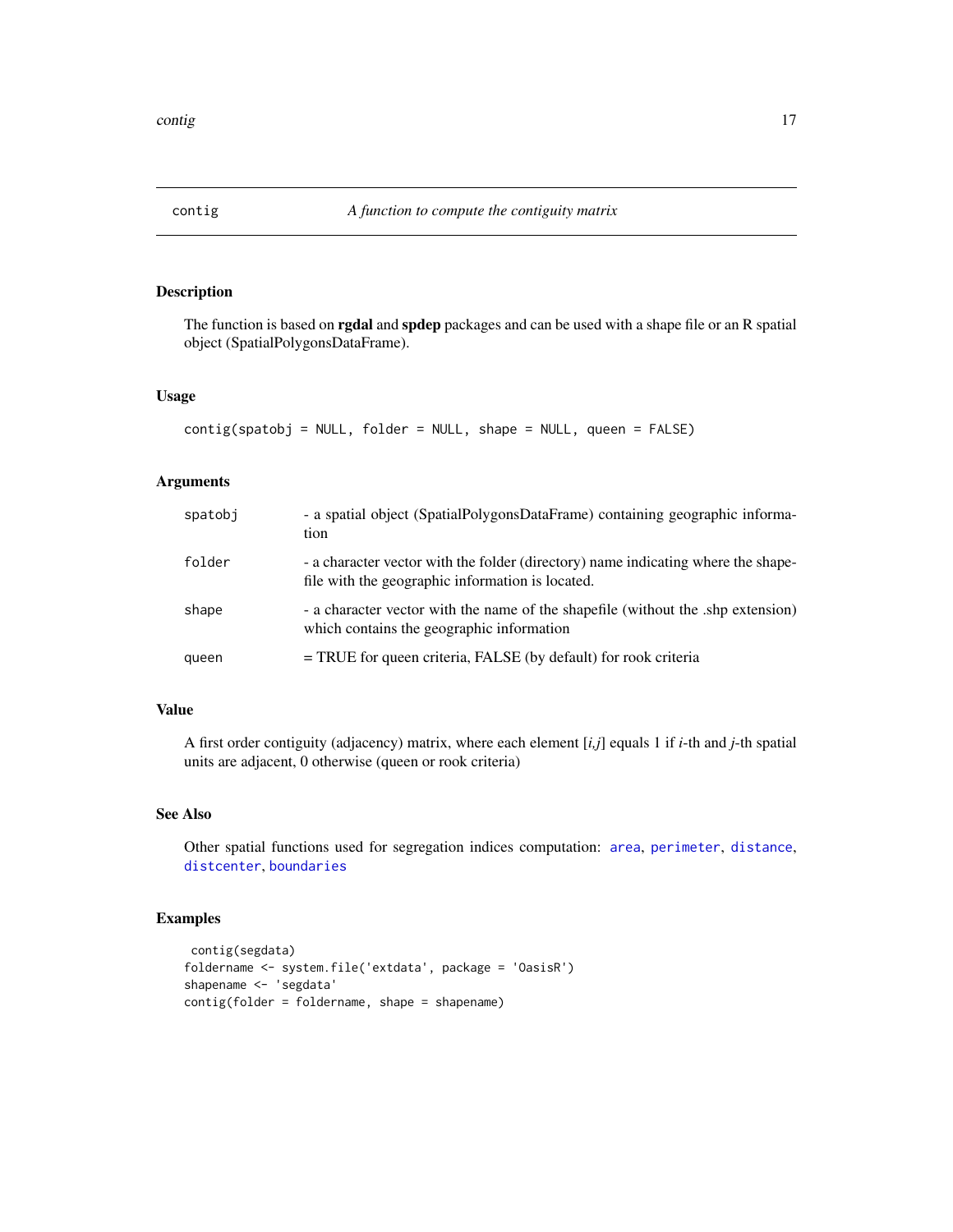<span id="page-17-1"></span><span id="page-17-0"></span>The Delta index is a specific application of dissimilarity index [DIDuncan](#page-18-1) which simply measures the dissimilarity between the spatial distribution of a group and the spatial distribution of available land. It can be interpreted as the share of group that would have to move to achieve uniform density over all spatial units. The function can be used in two ways: to provide an area vector or a external geographic information source (spatial object or shape file).

# Usage

 $Delta(x, a = NULL, spatobj = NULL, folder = NULL, shape = NULL)$ 

#### Arguments

| x       | - an object of class matrix (or which can be coerced to that class), where each<br>column represents the distribution of a group within spatial units. The number<br>of columns should be greater than 1 (at least 2 groups are required). You should<br>not include a column with total population, because this will be interpreted as a<br>group. |
|---------|------------------------------------------------------------------------------------------------------------------------------------------------------------------------------------------------------------------------------------------------------------------------------------------------------------------------------------------------------|
| a       | - a numeric vector containing spatial unit areas                                                                                                                                                                                                                                                                                                     |
| spatobi | - a spatial object (SpatialPolygonsDataFrame) with geographic information                                                                                                                                                                                                                                                                            |
| folder  | - a character vector with the folder (directory) name indicating where the shape-<br>file is located on the drive                                                                                                                                                                                                                                    |
| shape   | - a character vector with the name of the shapefile (without the .shp extension).                                                                                                                                                                                                                                                                    |

#### Value

a numeric vector containing Delta index value for each group

#### References

Duncan O. D., Cuzzoert and Duncan B. (1961) *Problems in analyzing areal data*. Statistical geography, Glencoe, Illinois: The free press of Glencoe

# See Also

Absolute Concentration Index: [ACO](#page-11-1)

Relative Concentration Index: [RCO](#page-61-1)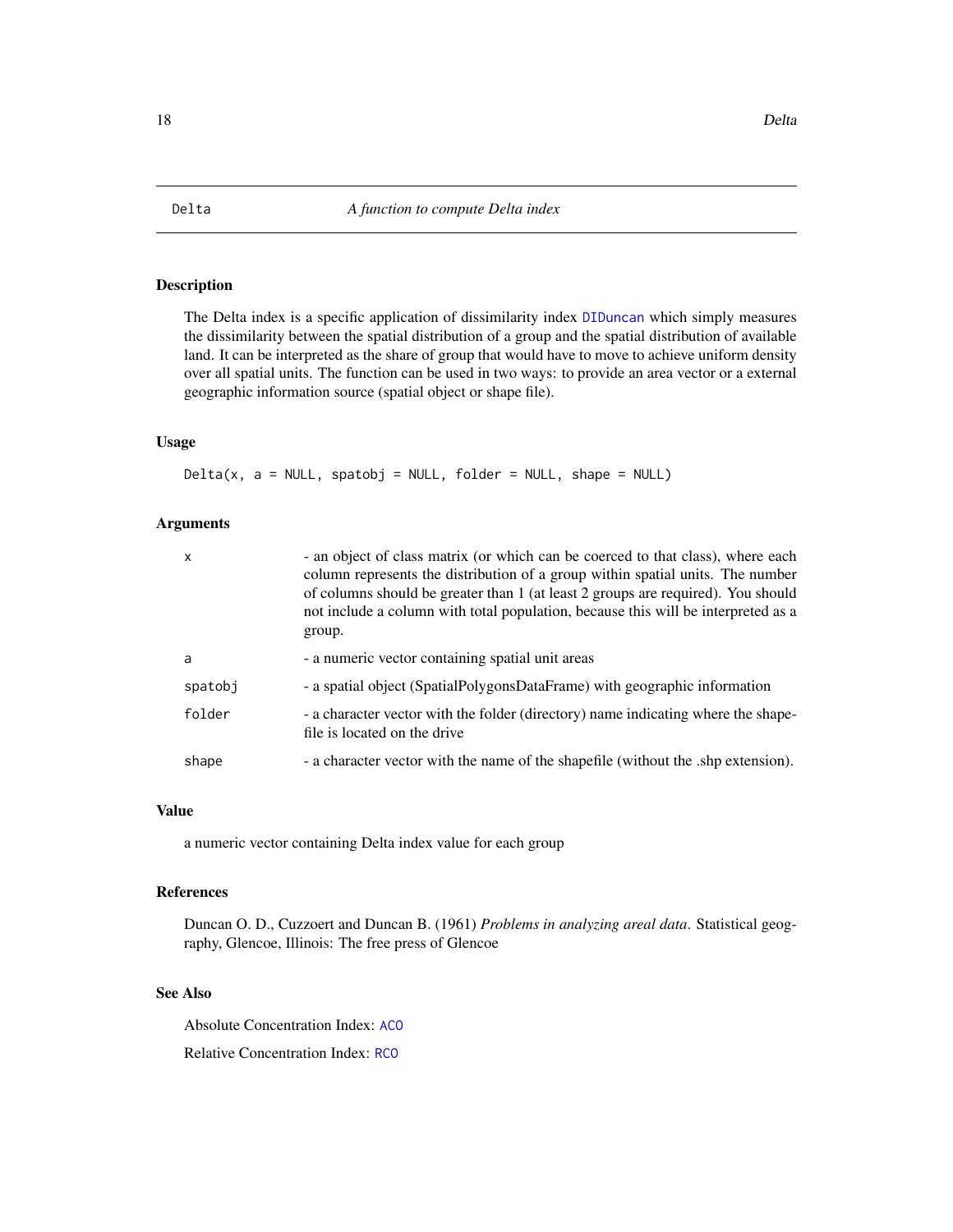#### <span id="page-18-0"></span>DIDuncan 19

#### Examples

```
x <- segdata@data[ ,1:2]
ar <- area(segdata)
foldername <- system.file('extdata', package = 'OasisR')
shapename <- 'segdata'
Delta(x, a = ar)Delta(x, spatobj = segdata)
Delta(x, folder = foldername, shape = shapename)
```
<span id="page-18-1"></span>

DIDuncan *A function to compute Duncan dissimilarity segregation index*

#### Description

Duncan's dissimilarity index is the segregation index most commonly used in the literature. It is derived from Lorenz curves as the maximum difference between the segregation curve and the diagonal. The index measures the unevenness of a group's spatial distribution compared to another group. It can be interpreted as the share of the group that would have to move to achieve an even distribution compared to another group.

#### Usage

DIDuncan(x)

#### Arguments

x - an object of class matrix (or which can be coerced to that class), where each column represents the distribution of a group within spatial units. The number of columns should be greater than 1 (at least 2 groups are required). You should not include a column with total population, because this will be interpreted as a group.

#### Value

a matrix containing dissimilarity index values

#### References

Duncan O. D. and Duncan B. (1955) *A Methodological Analysis of Segregation Indexes*. American Sociological Review 41, pp. 210-217

#### See Also

Other one-group evenness indices: [ISDuncan](#page-37-1), [Gini](#page-29-1), [Gorard](#page-32-1), [Atkinson](#page-13-1), [HTheil](#page-36-1), [ISWong](#page-41-1), [ISMorrill](#page-39-1), [ISMorrillK](#page-40-1)

Between groups dissimilarity indices: [DIMorrill](#page-19-1), [DIMorrillK](#page-20-1), [DIWong](#page-23-1)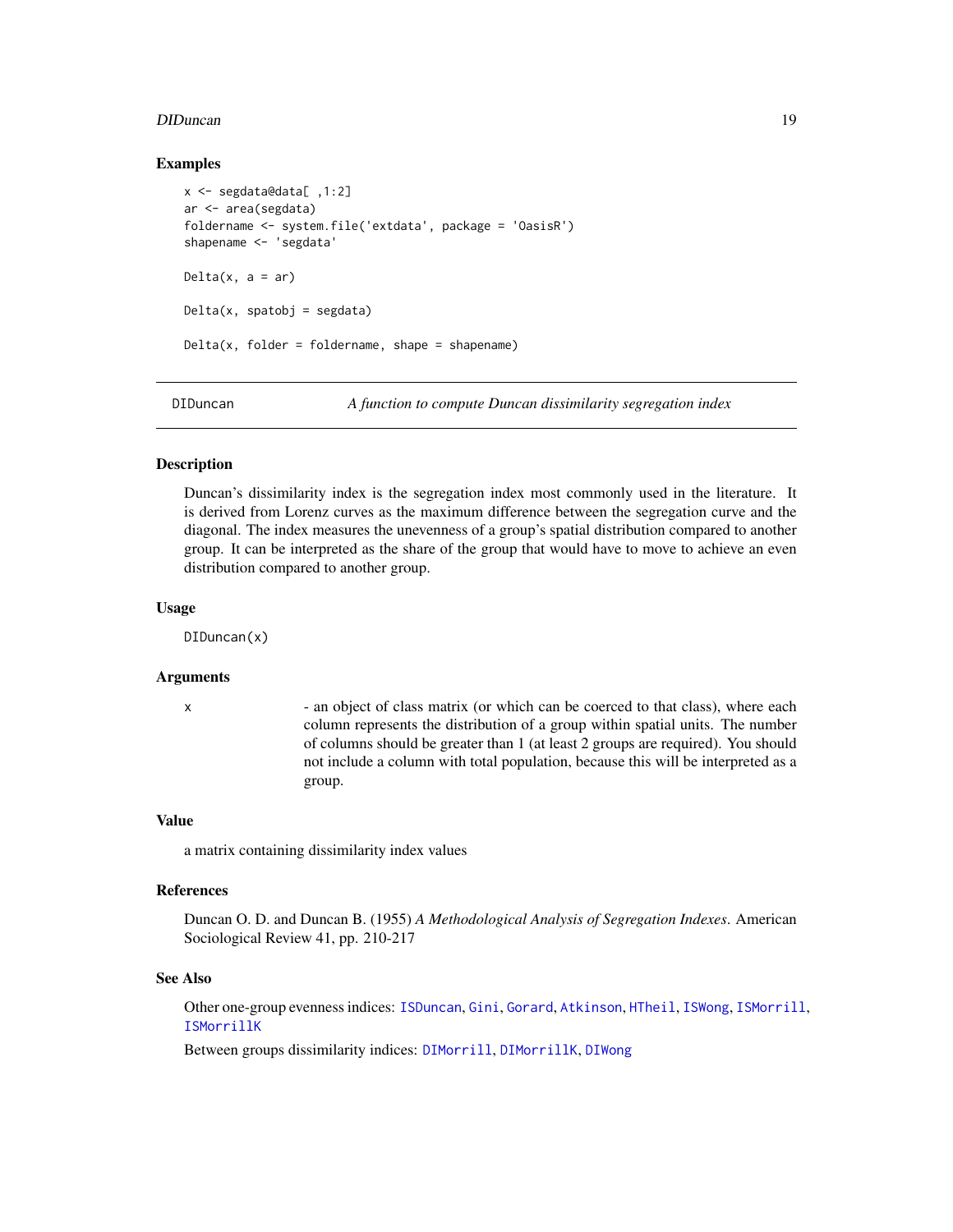#### Examples

```
x <- segdata@data[ ,1:2]
DIDuncan(x)
```
<span id="page-19-1"></span>DIMorrill *A function to compute Morrill's dissimilarity index*

# Description

Morrill's dissimilarity index is a development of [DIDuncan](#page-18-1)'s index which takes into account the interactions between spatial units(contiguity). The function can be used in two ways: to provide a contiguity matrix or a external geographic information source (spatial object or shape file).

# Usage

DIMorrill(x, c = NULL, queen = FALSE, spatobj = NULL, folder = NULL, shape = NULL)

# Arguments

| $\mathsf{x}$ | - an object of class matrix (or which can be coerced to that class), where each<br>column represents the distribution of a group within spatial units. The number<br>of columns should be greater than 1 (at least 2 groups are required). You should<br>not include a column with total population, because this will be interpreted as a |
|--------------|--------------------------------------------------------------------------------------------------------------------------------------------------------------------------------------------------------------------------------------------------------------------------------------------------------------------------------------------|
|              | group.                                                                                                                                                                                                                                                                                                                                     |
| C            | - a standard binary contiguity (adjacency) symmetric matrix where each element<br><i>Cij</i> equals 1 if <i>i</i> -th and <i>j</i> -th spatial units are adjacent, and 0 otherwise.                                                                                                                                                        |
| queen        | - a logical parameter difining criteria used for contiguity matrix computation,<br>TRUE for queen, FALSE (by default) for rook                                                                                                                                                                                                             |
| spatobj      | - a spatial object (SpatialPolygonsDataFrame) with geographic information                                                                                                                                                                                                                                                                  |
| folder       | - a character vector with the folder (directory) name indicating where the shape-<br>file is located on the drive                                                                                                                                                                                                                          |
| shape        | - a character vector with the name of the shapefile (without the shp extension).                                                                                                                                                                                                                                                           |

# Value

a matrix with Morrill's dissimilarity index values

# References

Morrill B. (1991) *On the measure of geographic segregation*. Geography research forum, 11, pp. 25-36.

#### See Also

Other one-group evenness indices: [ISDuncan](#page-37-1), [Gini](#page-29-1), [Gorard](#page-32-1), [Atkinson](#page-13-1), [HTheil](#page-36-1), [ISWong](#page-41-1), [ISMorrill](#page-39-1), [ISMorrillK](#page-40-1)

Between groups dissimilarity indices: [DIDuncan](#page-18-1), [DIMorrillK](#page-20-1), [DIWong](#page-23-1)

<span id="page-19-0"></span>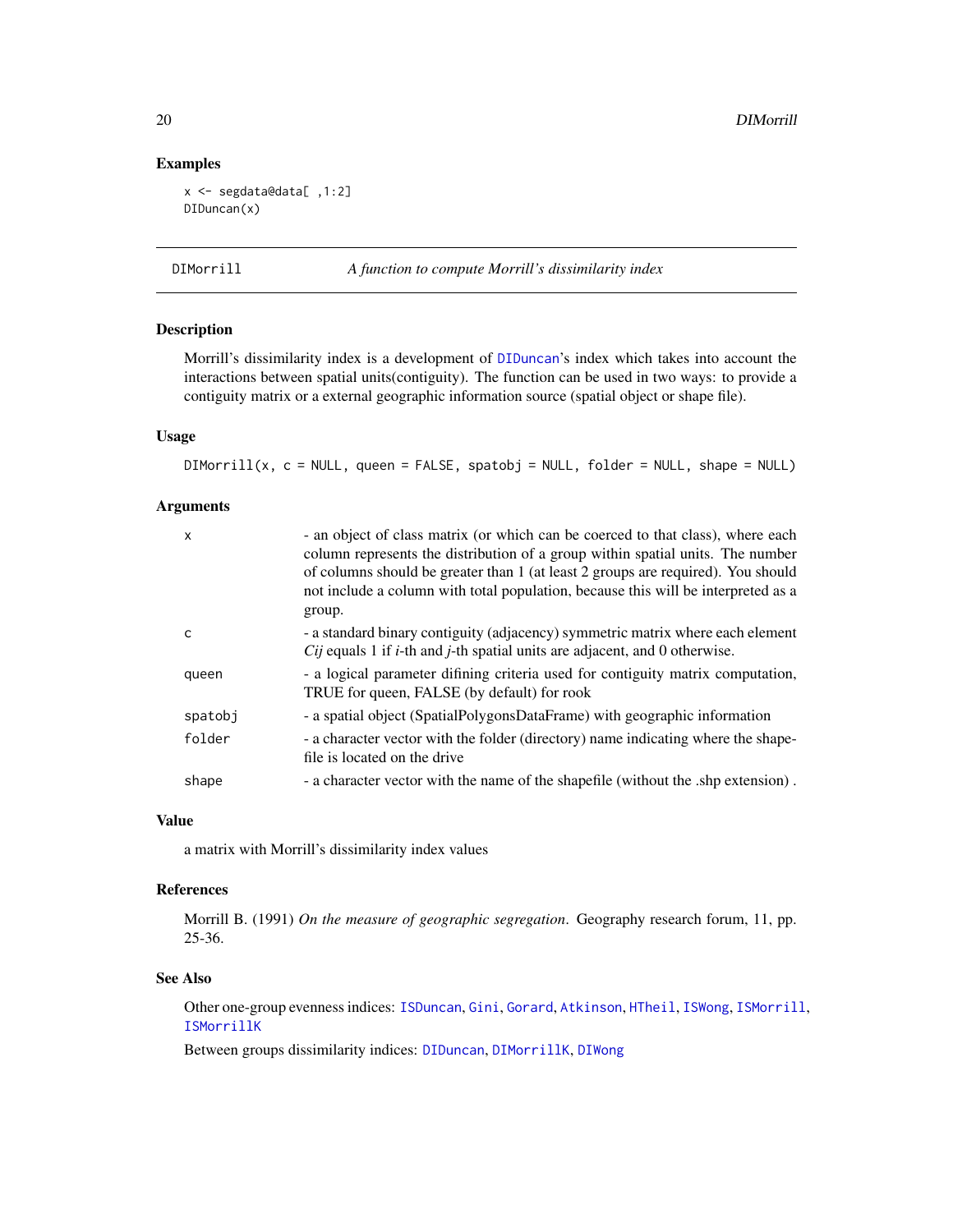#### <span id="page-20-0"></span>**DIMorrillK** 21

# Examples

```
x <- segdata@data[ ,1:2]
contiguity <- contig(segdata)
foldername <- system.file('extdata', package = 'OasisR')
shapename <- 'segdata'
DIMorrill(x, c = contiguity)DIMorrill(x, spatobj = segdata, queen = FALSE)DIMorrill(x, folder = foldername, shape = shapename)
```
<span id="page-20-1"></span>DIMorrillK *A function to compute K-th order Morrill's dissimilarity index*

#### Description

This function compute an adaptation of Morrill's dissimilarity index which takes into account the interactions between spatial units defined by K order contiguity matrix. The function can be used in two ways: to provide a contiguity matrix or a external geographic information source (spatial object or shape file).

#### Usage

 $DIMorrillK(x, ck = NULL, queen = FALSE, spatobj = NULL,$ folder = NULL, shape = NULL,  $K = 2$ ,  $f = 'exp'$ , beta = 1, prec = NULL)

| $\times$ | - an object of class matrix (or which can be coerced to that class), where each<br>column represents the distribution of a group within spatial units. The number<br>of columns should be greater than 1 (at least 2 groups are required). You should<br>not include a column with total population, because this will be interpreted as a<br>group. |
|----------|------------------------------------------------------------------------------------------------------------------------------------------------------------------------------------------------------------------------------------------------------------------------------------------------------------------------------------------------------|
| ck       | - a list with contiguity matrix for each order (from 1 to K)                                                                                                                                                                                                                                                                                         |
| queen    | - logical parameter difining criteria used for contiguity matrix computation,<br>TRUE for queen, FALSE (by default) for rook                                                                                                                                                                                                                         |
| spatobj  | - a spatial object (SpatialPolygonsDataFrame) with geographic information                                                                                                                                                                                                                                                                            |
| folder   | - a character vector with the folder (directory) name indicating where the shape-<br>file is located on the drive                                                                                                                                                                                                                                    |
| shape    | - a character vector with the name of the shapefile (without the .shp extension).                                                                                                                                                                                                                                                                    |
| K        | - contiguity matrix order                                                                                                                                                                                                                                                                                                                            |
| f        | - the distance function, $f = 'exp'$ (by default) for negative exponential function<br>and $f = 'rec'$ for reciprocal function                                                                                                                                                                                                                       |
| beta     | - distance decay parameter                                                                                                                                                                                                                                                                                                                           |
| prec     | - precision parameter. If not NULL, the function stop computing the spatial<br>interaction when the impact on the indice is bellow $10 \wedge (-prec)$                                                                                                                                                                                               |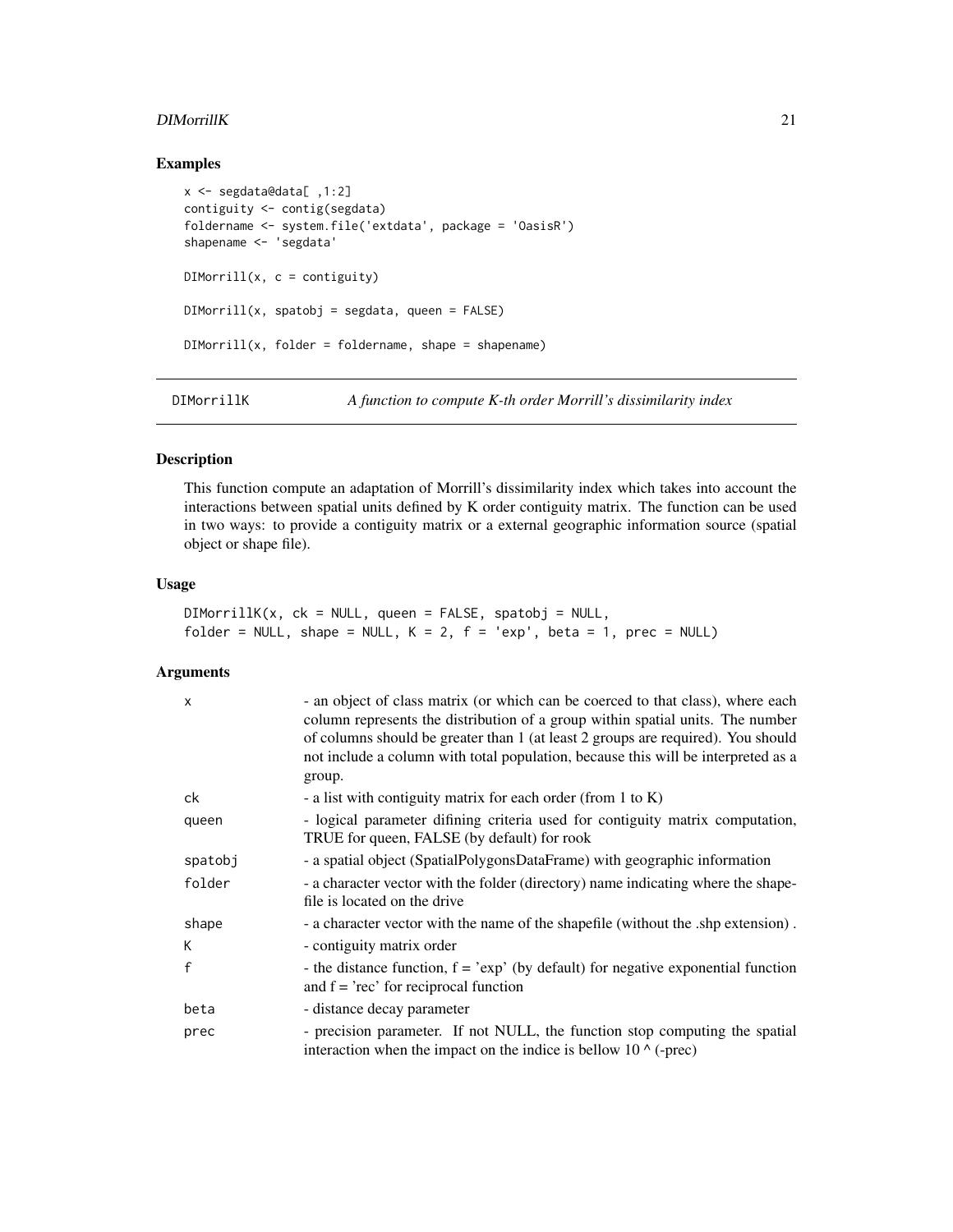#### <span id="page-21-0"></span>Value

a matrix with Generalized Morrill's dissimilarity index values

#### References

Morrill B. (1991) *On the measure of geographic segregation*. Geography research forum, 11, pp. 25-36.

# See Also

Other one-group evenness indices: [ISDuncan](#page-37-1), [Gini](#page-29-1), [Gorard](#page-32-1), [Atkinson](#page-13-1), [HTheil](#page-36-1), [ISWong](#page-41-1), [ISMorrill](#page-39-1), [ISMorrillK](#page-40-1)

Between groups dissimilarity indices: [DIDuncan](#page-18-1), [DIMorrill](#page-19-1), [DIWong](#page-23-1)

#### Examples

```
x <- segdata@data[ ,1:2]
foldername <- system.file('extdata', package = 'OasisR')
shapename <- 'segdata'
DIMorrillK(x, spatobj = segdata, queen = FALSE, K = 3)
DIMorrillK(x, folder = foldername, shape = shapename, K = 4, f = 'rec')
```
<span id="page-21-1"></span>

| distance | A function to compute the distance matrix between centroids of spatial |
|----------|------------------------------------------------------------------------|
|          | units                                                                  |

# Description

The function is based on **rgdal** and **rgeos** packages and can be used with a shape file or an R spatial object (SpatialPolygonsDataFrame).

#### Usage

distance(spatobj = NULL, folder = NULL, shape = NULL, distin =  $'m'$ , distout =  $'m'$ , diagval =  $'0')$ 

| spatobi | - a spatial object (SpatialPolygonsDataFrame) containing geographic informa-<br>tion                                                  |
|---------|---------------------------------------------------------------------------------------------------------------------------------------|
| folder  | - a character vector with the folder (directory) name indicating where the shape-<br>file with the geographic information is located. |
| shape   | - a character vector with the name of the shapefile (without the .shp extension)<br>which contains the geographic information         |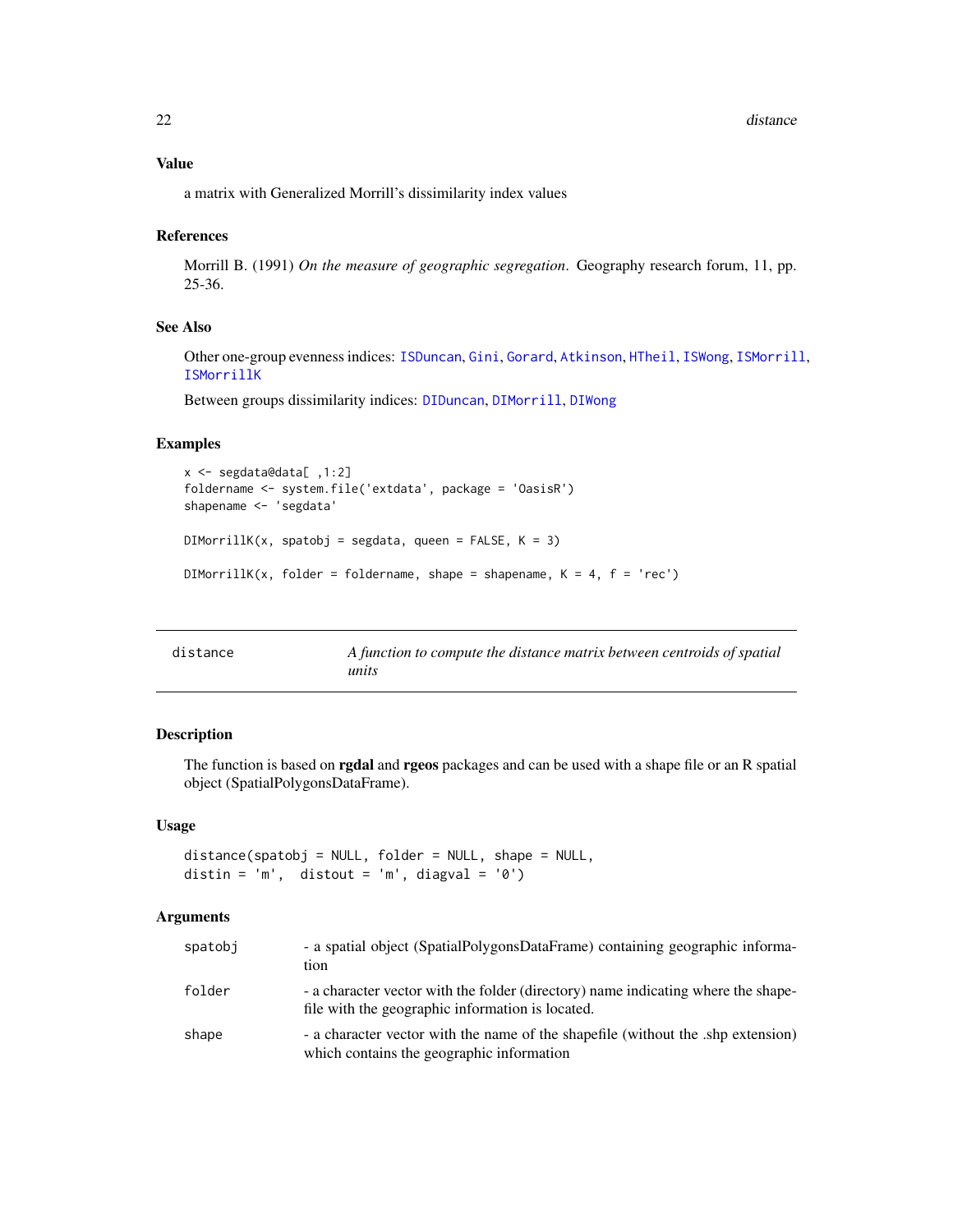#### <span id="page-22-0"></span>distcenter 23

| distin  | - input metric conversion, based on <b>measurements</b> package and includes con-<br>versions from 'm', 'km', 'inch', 'ft', 'yd', 'mi', 'naut_mi', etc.                                                                        |
|---------|--------------------------------------------------------------------------------------------------------------------------------------------------------------------------------------------------------------------------------|
| distout | - output metric conversion, based on <b>measurements</b> package and includes con-<br>versions to 'm', 'km', 'inch', 'ft', 'yd', 'mi', 'naut mi', etc.                                                                         |
| diagval | - the user has the choice of the definition of the diagonal: diagval = $'0'$ (by<br>default) for an 'empty' diagonal and diagonal $= 'a'$ to compute the diagonal as<br>$0.6 *$ square root (spatial units area) (White, 1983) |

# Value

A matrix with the distance between centroids

# See Also

Other spatial functions used for segregation indices computation: [area](#page-12-1), [contig](#page-16-1), [perimeter](#page-48-1), [distcenter](#page-22-1), [boundaries](#page-14-1)

# Examples

```
distance(segdata)
foldername <- system.file('extdata', package = 'OasisR')
shapename <- 'segdata'
distance(folder = foldername, shape = shapename)
```
<span id="page-22-1"></span>

| distcenter | A function to compute the distance from spatial units centroids to the |
|------------|------------------------------------------------------------------------|
|            | center                                                                 |

# Description

The function is based on rgdal and rgeos packages and it can be used with a shape file or an R spatial object (SpatialPolygonsDataFrame).

# Usage

```
distcenter(spatobj = NULL, folder = NULL, shape = NULL,
center = 1, distin = 'm', distout = 'm')
```

| spatobi | - a spatial object (SpatialPolygonsDataFrame) containing geographic informa-<br>tion                                                  |
|---------|---------------------------------------------------------------------------------------------------------------------------------------|
| folder  | - a character vector with the folder (directory) name indicating where the shape-<br>file with the geographic information is located. |
| shape   | - a character vector with the name of the shapefile (without the .shp extension)<br>which contains the geographic information         |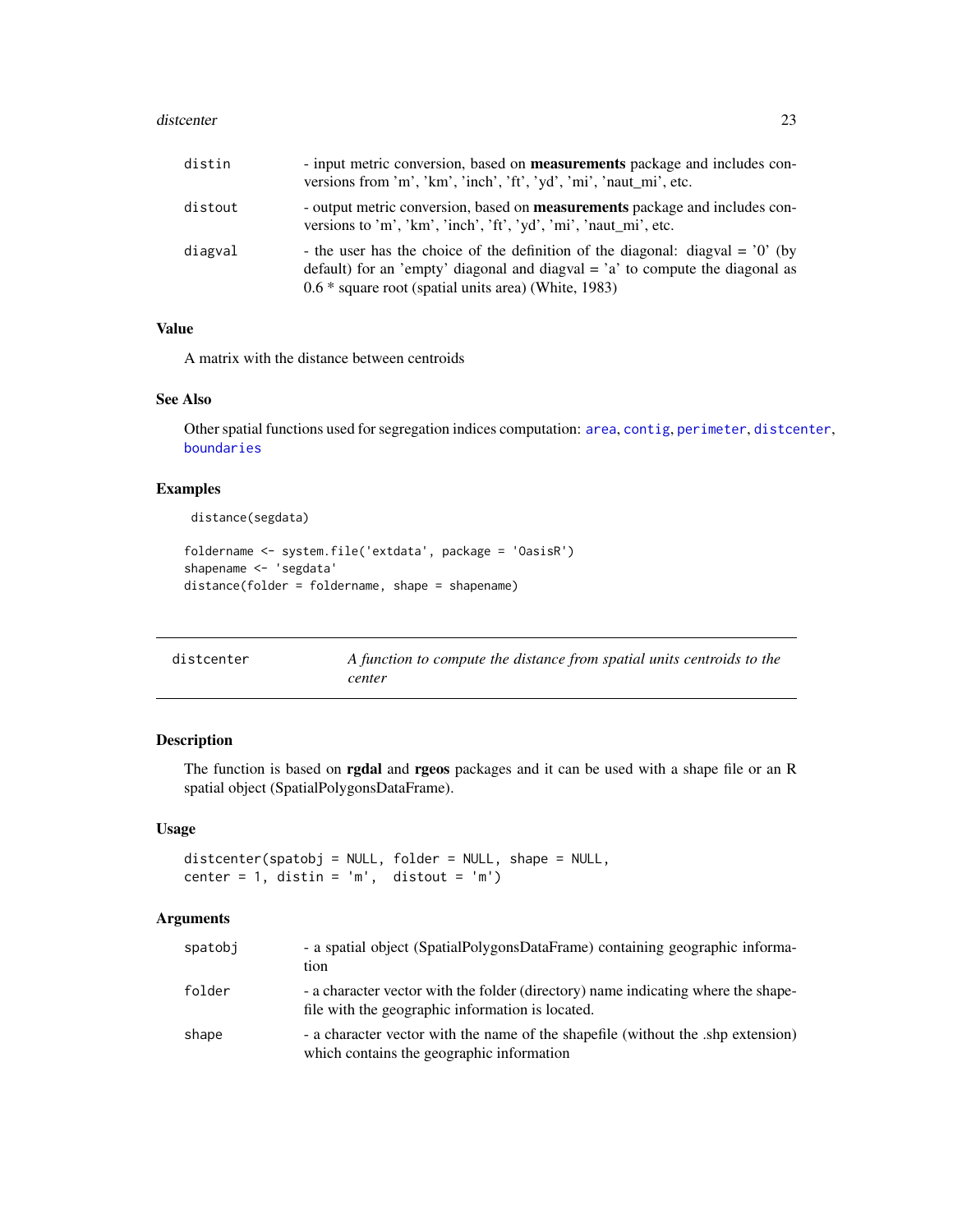<span id="page-23-0"></span>

| center  | - the row number of the center                                                                                                                          |
|---------|---------------------------------------------------------------------------------------------------------------------------------------------------------|
| distin  | - input metric conversion, based on <b>measurements</b> package and includes con-<br>versions from 'm', 'km', 'inch', 'ft', 'yd', 'mi', 'naut_mi', etc. |
| distout | - output metric conversion, based on <b>measurements</b> package and includes con-<br>versions to 'm', 'km', 'inch', 'ft', 'yd', 'mi', 'naut_mi', etc.  |

# Value

A vector with the distance to the center's centroid

# See Also

Other spatial functions used for segregation indices computation: [area](#page-12-1), [contig](#page-16-1), [perimeter](#page-48-1), [distance](#page-21-1), [boundaries](#page-14-1)

#### Examples

```
distcenter(segdata, center = 46)
foldername <- system.file('extdata', package = 'OasisR')
shapename <- 'segdata'
distcenter(folder = foldername, shape = shapename, center = 19)
```
<span id="page-23-1"></span>DIWong *A function to compute Wongs's dissimilarity index*

#### Description

Wong's dissimilarity index is a development of [DIDuncan](#page-18-1)'s which takes into account the interactions between spatial units(common boundaries and perimeter/area ratios). The function can be used in two ways: to provide spatial data ( boundaries matrix, a perimeter vector and an area vector) or a external geographic information source (spatial object or shape file).

#### Usage

```
DIWong(x, b = NULL, a = NULL, p = NULL, ptype = 'int', variant = 's',spatobj = NULL, folder = NULL, shape = NULL)
```

| $\mathsf{x}$ | - an object of class matrix (or which can be coerced to that class), where each<br>column represents the distribution of a group within spatial units. The number<br>of columns should be greater than 1 (at least 2 groups are required). You should<br>not include a column with total totals because this will be interpreted as a group |
|--------------|---------------------------------------------------------------------------------------------------------------------------------------------------------------------------------------------------------------------------------------------------------------------------------------------------------------------------------------------|
| b            | - a common boundaries matrix where each element Bij equals the shared bound-<br>ary of $i$ -th and $j$ -th spatial units.                                                                                                                                                                                                                   |
| a            | - a numeric vector containing spatial unit areas                                                                                                                                                                                                                                                                                            |
| p            | - a numeric vector containing spatial units perimeters.                                                                                                                                                                                                                                                                                     |
|              |                                                                                                                                                                                                                                                                                                                                             |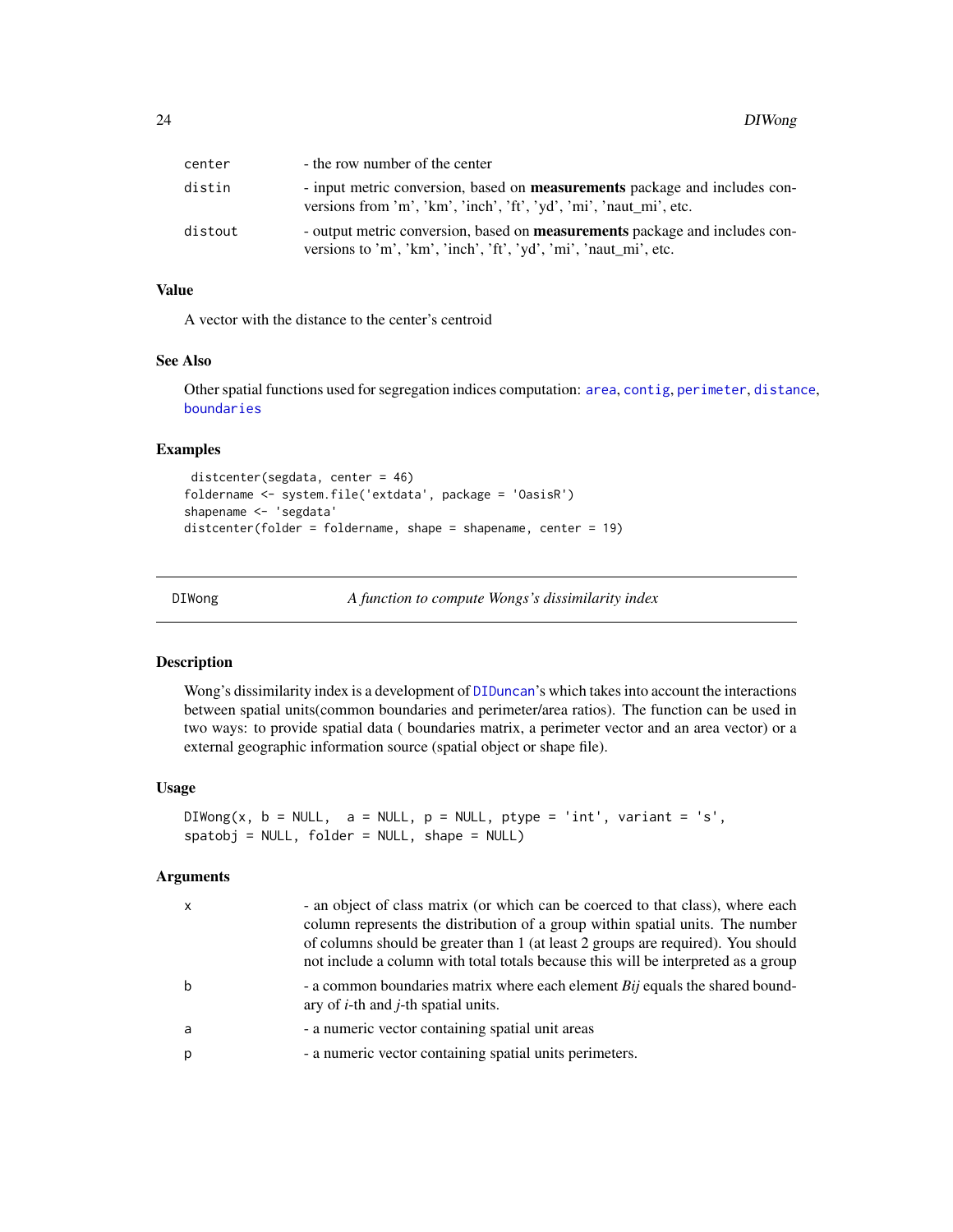#### DIWong 25

| ptype   | - a string variable giving two options for perimeter calculation when a spatial<br>object or shapefile is provided: 'int' to use only interior borders of spatial units,<br>and 'all' to use entire borders, including to the exterior of the area                               |
|---------|----------------------------------------------------------------------------------------------------------------------------------------------------------------------------------------------------------------------------------------------------------------------------------|
| variant | - a character variable that allows to choose the index version: variant = 's' for<br>the dissimilarity index adjusted for contiguous spatial units boundary lengths<br>and perimeter/area ratio (by default) and variant $=$ 'w' for the version without<br>perimeter/area ratio |
| spatobi | - a spatial object (SpatialPolygonsDataFrame) with geographic information                                                                                                                                                                                                        |
| folder  | - a character vector with the folder (directory) name indicating where the shape-<br>file is located on the drive                                                                                                                                                                |
| shape   | - a character vector with the name of the shapefile (without the shp extension).                                                                                                                                                                                                 |

# Value

a matrix containing Wong's dissimilarity index values

# References

Wong D. W. S. (1993) *Spatial Indices of Segregation*. Urban Studies, 30 (3), pp. 559-572.

# See Also

Other one-group evenness indices: [ISDuncan](#page-37-1), [Gini](#page-29-1), [Gorard](#page-32-1), [Atkinson](#page-13-1), [HTheil](#page-36-1), '[ISWong](#page-41-1), [ISMorrill](#page-39-1), [ISMorrillK](#page-40-1)

Between groups dissimilarity indices: [DIDuncan](#page-18-1), [DIMorrill](#page-19-1), [DIMorrillK](#page-20-1)

```
x <- segdata@data[ ,1:2]
bound <- boundaries(segdata)
per <- perimeter(segdata)
ar <- area(segdata)
foldername <- system.file('extdata', package = 'OasisR')
shapename <- 'segdata'
DIWong(x, b = bound, p = per, a = ar)
DIWong(x, spatobj = segdata, variant = 'w')
DIWong(x, folder = foldername, shape = shapename, pipe = 'all')
```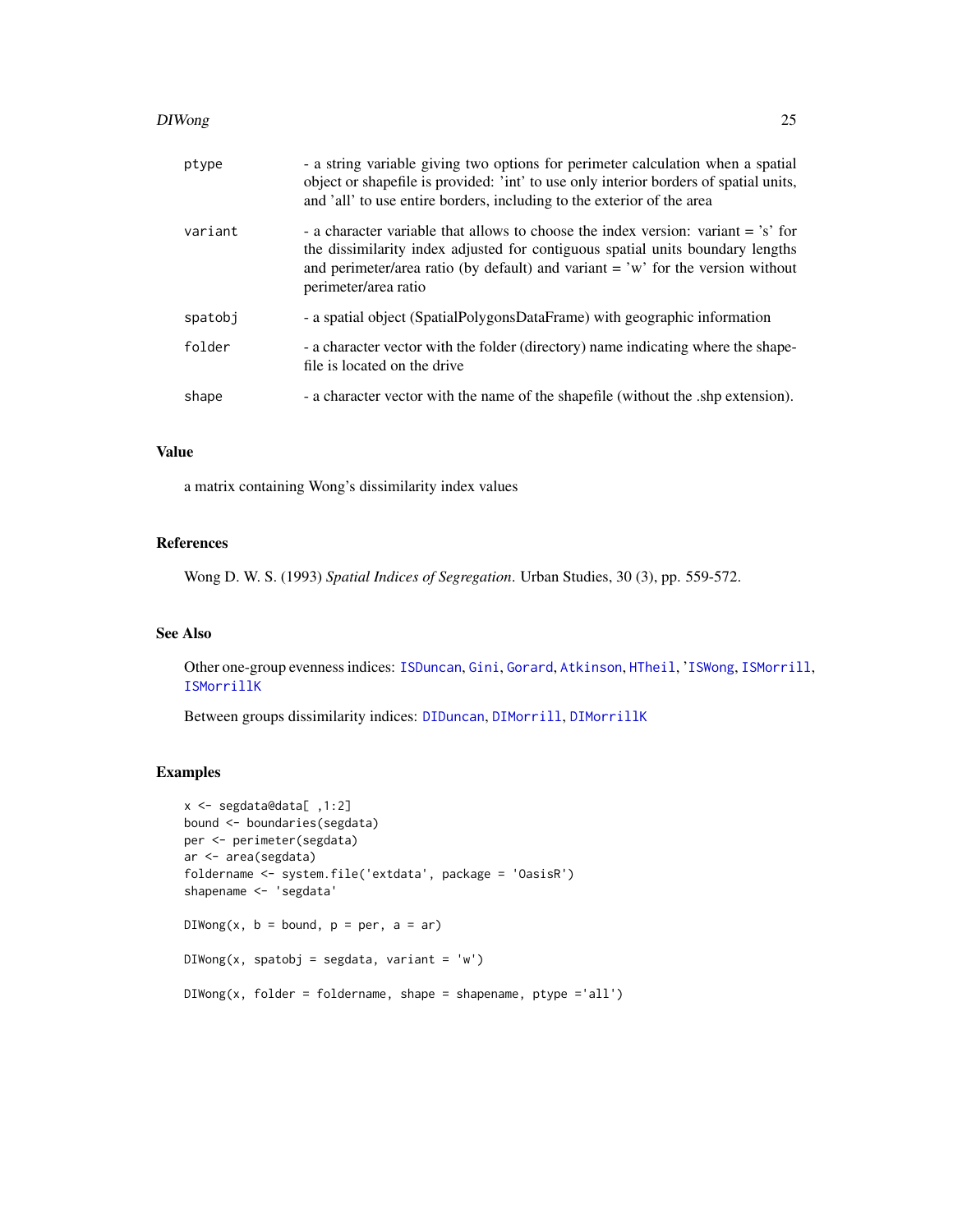<span id="page-25-1"></span><span id="page-25-0"></span>

Multi-group dissimilarity index, is a multi-group version of Duncan's dissimilarity index ([DIDuncan](#page-18-1))

#### Usage

DMulti(x)

# Arguments

x - an object of class matrix (or which can be coerced to that class), where each column represents the distribution of a group within spatial units. The number of columns should be greater than 1 (at least 2 groups are required). You should not include a column with total population, because this will be interpreted as a group.

#### Value

multi-group dissimilarity index

# References

Sakoda J. N. (1981) *A generalized Index of dissimilarity*. Demography,18, 245-250

#### See Also

Multi-group indices: [PMulti](#page-49-1), [GiniMulti](#page-31-1), [HMulti](#page-34-1), [CMulti](#page-15-1), [RelDivers](#page-62-1)

Social diversity indices: [HShannon](#page-35-1), [NShannon](#page-46-1), [ISimpson](#page-38-1),

```
x <- segdata@data[ ,1:2]
DMulti(x)
```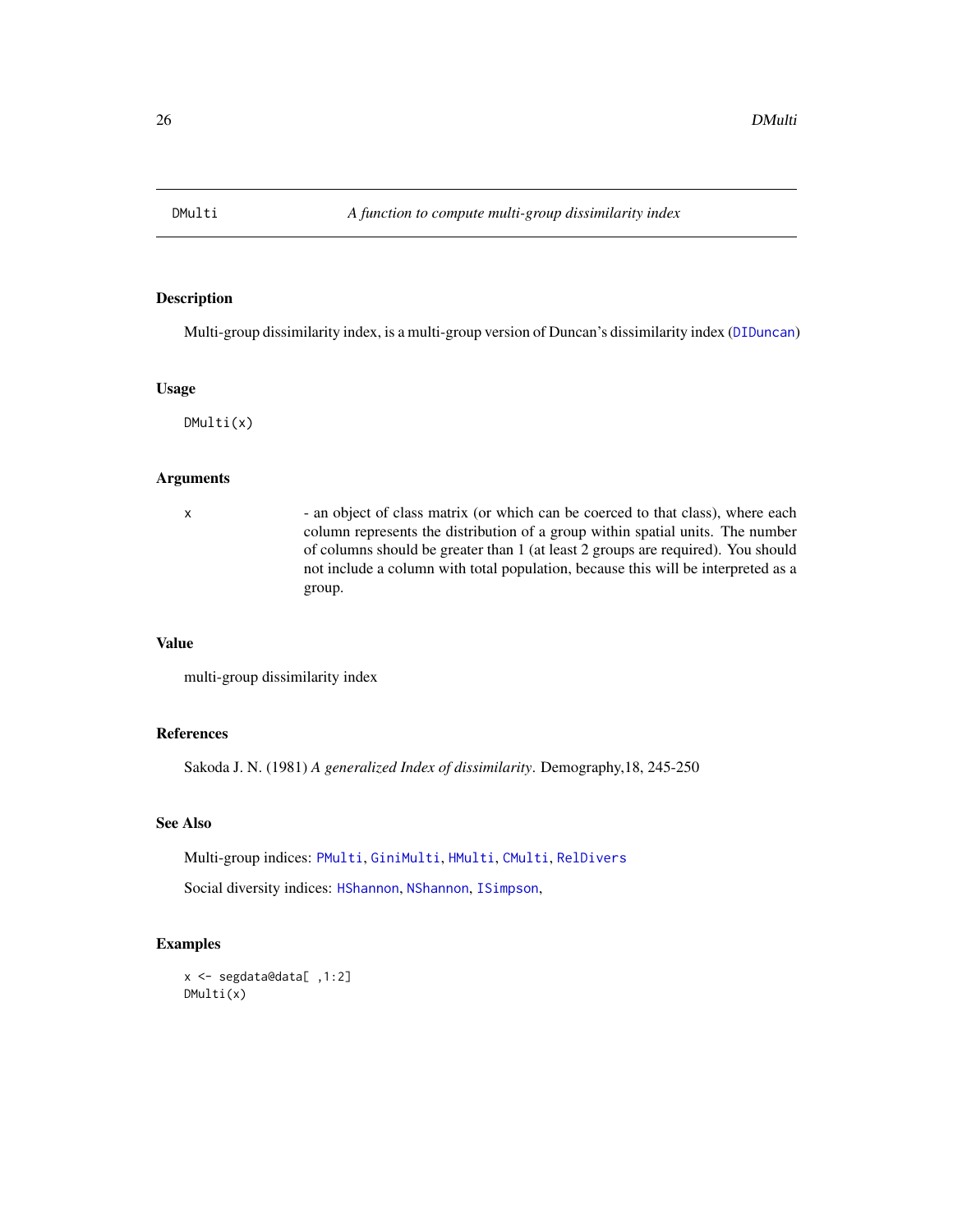<span id="page-26-1"></span><span id="page-26-0"></span>

The distance decay isolation index, DPxx, is a spatial adaptation of isolation index [xPx](#page-74-1). The function can be used in two ways: to provide a distance matrix or a external geographic information source (spatial object or shape file).

# Usage

```
DPxx(x, d = NULL, distin = 'm', distout = 'm', diagval = '0', beta = 1,
spatobj = NULL, folder = NULL, shape = NULL)
```
# Arguments

| $\times$ | - an object of class matrix (or which can be coerced to that class), where each<br>column represents the distribution of a group within spatial units. The number<br>of columns should be greater than 1 (at least 2 groups are required). You should<br>not include a column with total population, because this will be interpreted as a<br>group. |
|----------|------------------------------------------------------------------------------------------------------------------------------------------------------------------------------------------------------------------------------------------------------------------------------------------------------------------------------------------------------|
| d        | - a matrix of the distances between spatial unit centroids                                                                                                                                                                                                                                                                                           |
| distin   | - input metric conversion, based on <b>bink</b> package and includes conversions from<br>'m', 'km', 'inch', 'ft', 'yd', 'mi', 'naut_mi', etc.                                                                                                                                                                                                        |
| distout  | - output metric conversion, based on <b>bink</b> package and includes conversions to<br>'m', 'km', 'inch', 'ft', 'yd', 'mi', 'naut_mi', etc.                                                                                                                                                                                                         |
| diagval  | - when providing a spatial object or a shape file, the user has the choice of<br>the spatial matrix diagonal definition: diagval = $'0'$ (by default) for an null<br>diagonal and diagval = $a$ to compute the diagonal as 0.6 $*$ square root (spa-<br>tial/organizational unitsarea) (White, 1983)                                                 |
| beta     | - distance decay parameter                                                                                                                                                                                                                                                                                                                           |
| spatobj  | - a spatial object (SpatialPolygonsDataFrame) with geographic information                                                                                                                                                                                                                                                                            |
| folder   | - a character vector with the folder (directory) name indicating where the shape-<br>file is located on the drive                                                                                                                                                                                                                                    |
| shape    | - a character vector with the name of the shapefile (without the .shp extension).                                                                                                                                                                                                                                                                    |

# Value

a numeric vector containing the distance-decay isolation index value for each group

# References

Morgan, B. S. (1983) *A Distance-Decay Based Interaction Index to Measure Residential Segregation*. Area 15(3), pp. 211-217.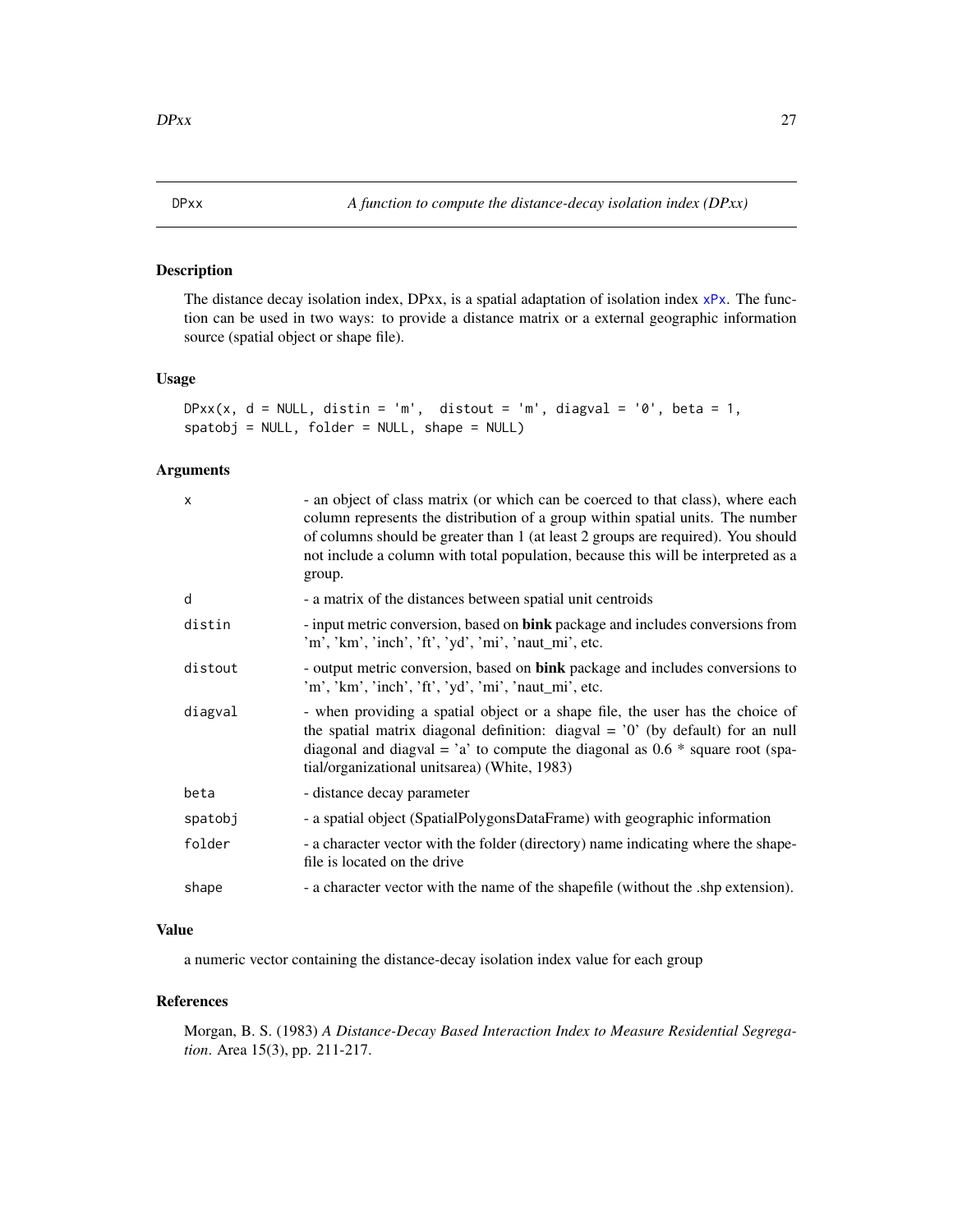# See Also

Isolation indices: [xPx](#page-74-1), [Eta2](#page-28-1) Interaction indices: [xPy](#page-75-1), [DPxy](#page-27-1)

# Examples

```
x <- segdata@data[ ,1:2]
ar <- area(segdata)
dist <- distance(segdata)
diag(dist) <- sqrt(ar) * 0.6
foldername <- system.file('extdata', package = 'OasisR')
shapename <- 'segdata'
DPxx(x, d = dist)DPxx(x, spatobj = segdata, diagval = 'a')DPxx(x, folder = foldername, shape = shapename, diagonal = '0')
```
<span id="page-27-1"></span>DPxy *A function to compute the distance-decay interaction index (DPxy)*

#### Description

The distance decay interaction index, DPxy, is a spatial adaptation of interaction index [xPy](#page-75-1). The function can be used in two ways: to provide a distance matrix or a external geographic information source (spatial object or shape file).

# Usage

```
DPxy(x, d = NULL, distin = 'm', distout = 'm', diagval = '0',beta = 1, spatobj = NULL, folder = NULL, shape = NULL)
```

| $\mathsf{x}$ | - an object of class matrix (or which can be coerced to that class), where each<br>column represents the distribution of a group within spatial units. The number<br>of columns should be greater than 1 (at least 2 groups are required). You should<br>not include a column with total population, because this will be interpreted as a<br>group. |
|--------------|------------------------------------------------------------------------------------------------------------------------------------------------------------------------------------------------------------------------------------------------------------------------------------------------------------------------------------------------------|
| d            | - a matrix of the distances between spatial unit centroids                                                                                                                                                                                                                                                                                           |
| distin       | - input metric conversion, based on bink package and includes conversions from<br>'m', 'km', 'inch', 'ft', 'yd', 'mi', 'naut_mi', etc.                                                                                                                                                                                                               |
| distout      | - output metric conversion, based on <b>bink</b> package and includes conversions to<br>'m', 'km', 'inch', 'ft', 'yd', 'mi', 'naut_mi', etc.                                                                                                                                                                                                         |

<span id="page-27-0"></span>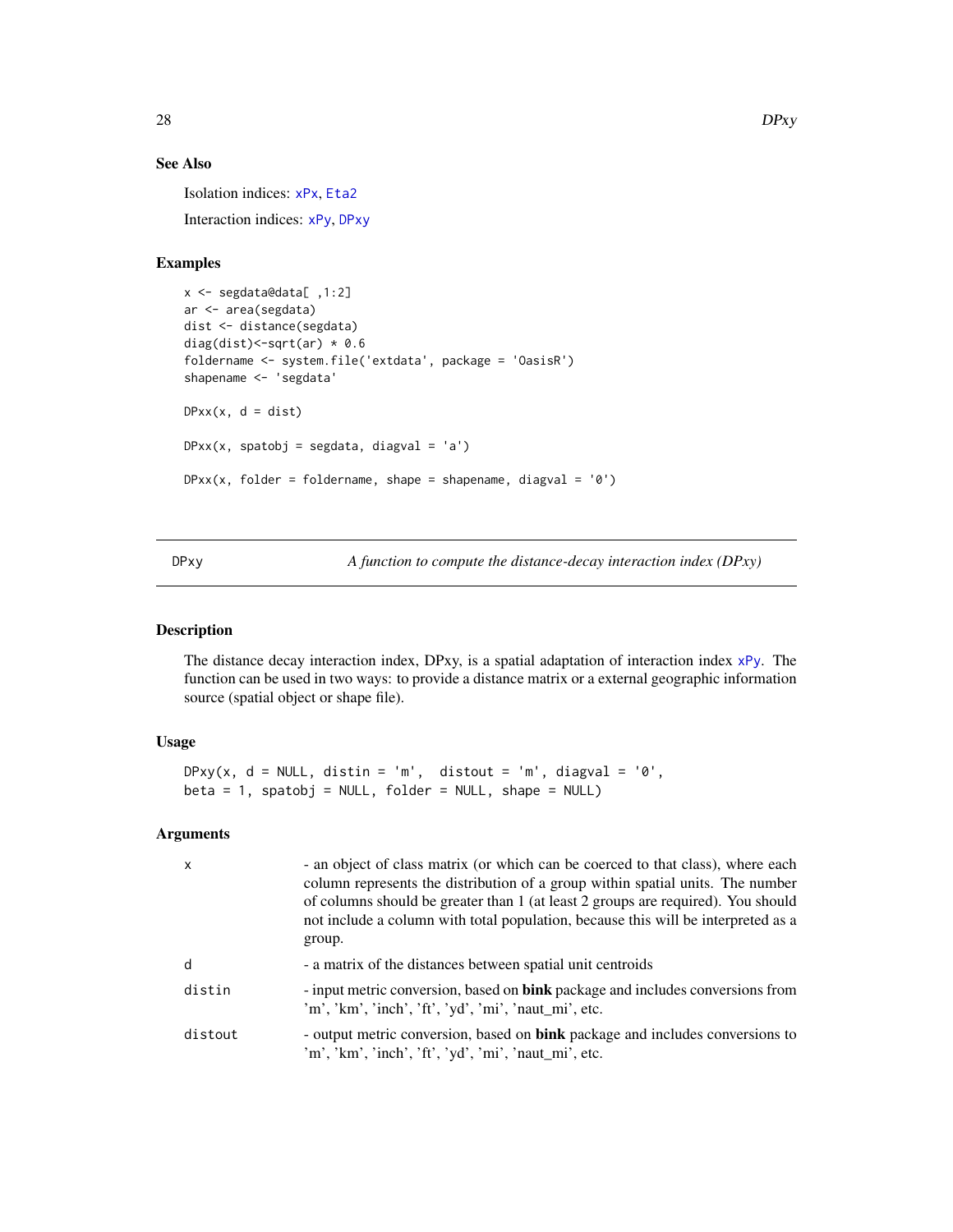<span id="page-28-0"></span>

| diagval | - when providing a spatial object or a shape file, the user has the choice of                                     |
|---------|-------------------------------------------------------------------------------------------------------------------|
|         | the spatial matrix diagonal definition: diagval = $'0'$ (by default) for an null                                  |
|         | diagonal and diagval = $a$ to compute the diagonal as 0.6 $*$ square root (spa-                                   |
|         | tial/organizational unitsarea) (White, 1983)                                                                      |
| beta    | - distance decay parameter                                                                                        |
| spatobj | - a spatial object (SpatialPolygonsDataFrame) with geographic information                                         |
| folder  | - a character vector with the folder (directory) name indicating where the shape-<br>file is located on the drive |
| shape   | - a character vector with the name of the shapefile (without the shp extension).                                  |

# Value

a numeric matrix containing the distance-decay isolation index values

# References

Morgan, B. S. (1983) *An Alternate Approach to the Development of a Distance-Based Measure of Racial Segregation*. American Journal of Sociology 88, pp. 1237-1249.

# See Also

Isolation indices: [xPx](#page-74-1), [Eta2](#page-28-1), [DPxx](#page-26-1) Interaction index: [xPy](#page-75-1)

# Examples

```
x <- segdata@data[ ,1:2]
ar <- area(segdata)
dist <- distance(segdata)
diag(dist) <- sqrt(ar) * 0.6
foldername <- system.file('extdata', package = 'OasisR')
shapename <- 'segdata'
DPxy(x, d = dist)DPy(x, spatobj = segdata, diagval = 'a')DPxy(x, folder = foldername, shape = shapename, diagval = '0')
```
<span id="page-28-1"></span>Eta2 *A function to compute adjusted isolation index (Eta2)*

#### Description

The adjusted isolation index is the standardized version of the isolation index,  $xPx$ , which controls for the effect of total population structure. Using the approximate version of xPx, the adjusted index is equal to Eta2 (the square of the correlation ratio) which, in the case of the binomial variable, is identical to the square of the mean square contingency coefficient phi. It can be used as a segregation score and varies from 0 (minimum segregation) to 1 (maximum segregation).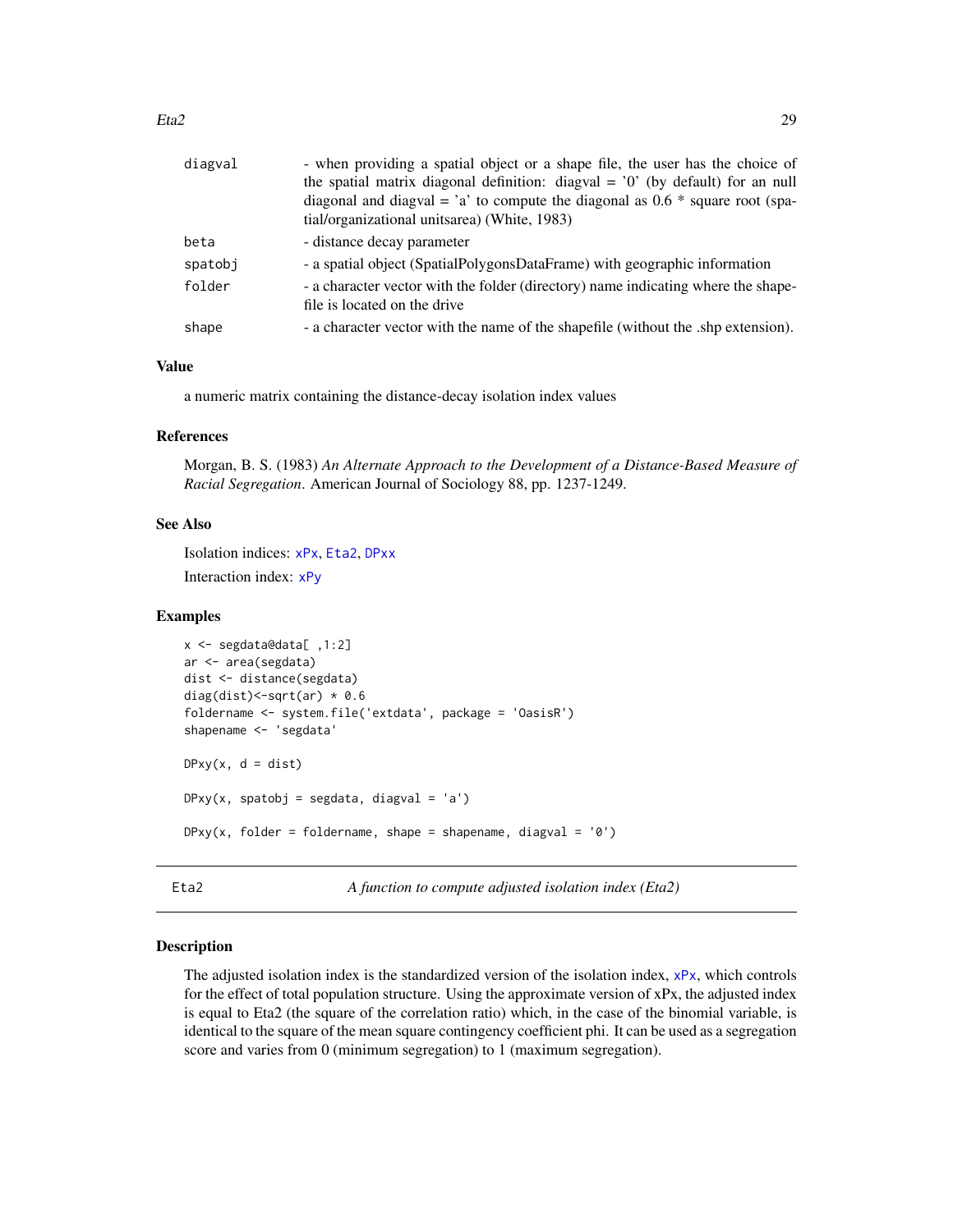# <span id="page-29-0"></span>Usage

Eta2(x)

#### Arguments

x - an object of class matrix (or which can be coerced to that class), where each column represents the distribution of a group within spatial units. The number of columns should be greater than 1 (at least 2 groups are required). You should not include a column with total population, because this will be interpreted as a group.

# Value

a numeric vector containing the adjusted isolation index value for each group

# References

Bell W. (1954) *A probability model for the measurement of ecological segregation*. Social Forces 32(4), pp. 357-364

Duncan O. D. and Duncan B. (1955) *Residential Distribution and Occupational Stratification.*. American Journal of Sociology 60 (5), pp. 493-503

# See Also

Isolation indices: [xPx](#page-74-1), [DPxx](#page-26-1) Interaction indices: [xPy](#page-75-1), [DPxy](#page-27-1)

# Examples

```
x <- segdata@data[ ,1:2]
Eta2(x)
```
<span id="page-29-1"></span>Gini *A function to compute Spatial Gini's segregation index*

### Description

The spatial version of the Gini index can be derived from the Lorenz curve as the area between the segregation curve and the diagonal.

# Usage

Gini(x)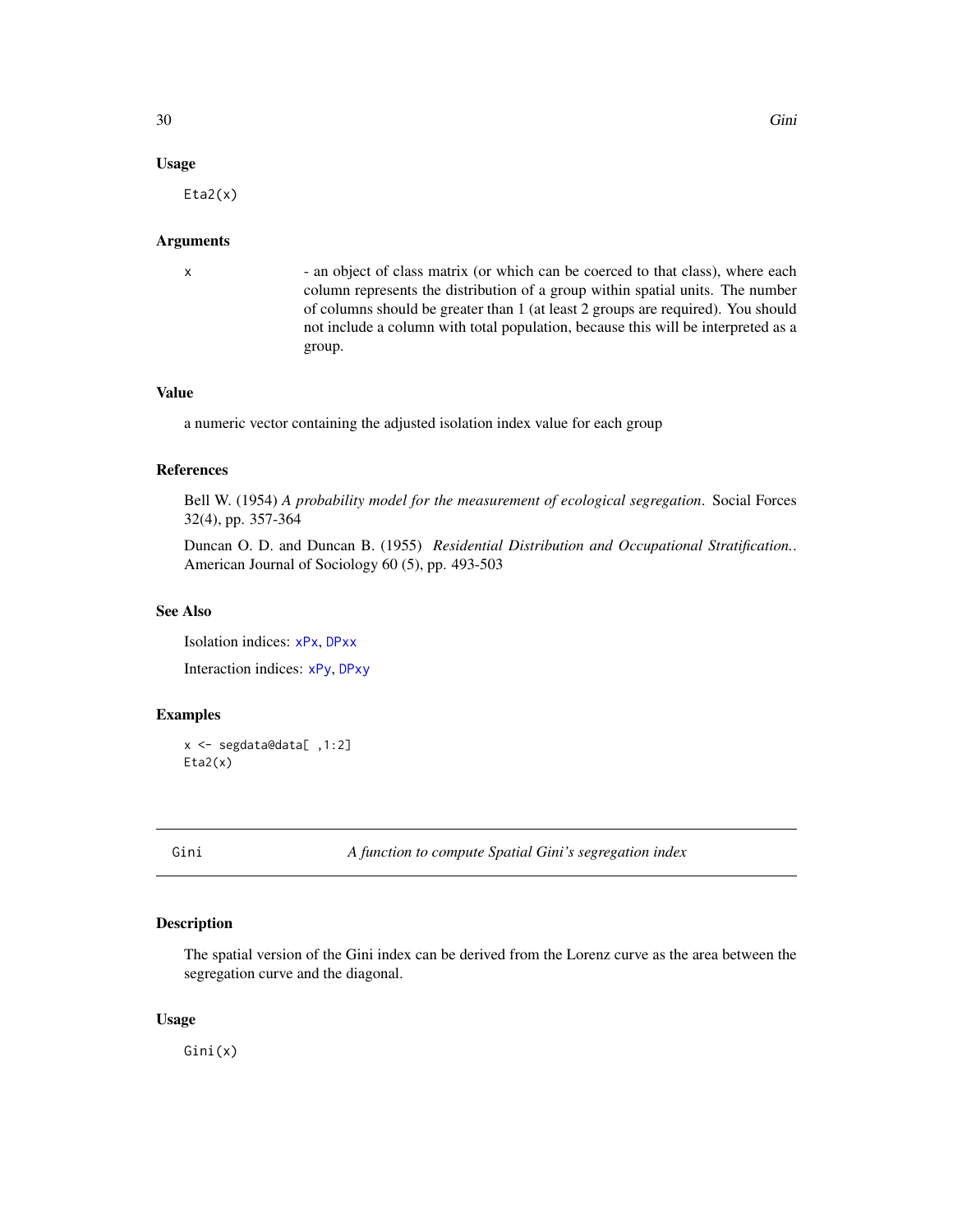#### <span id="page-30-0"></span> $Gini2$  31

#### Arguments

x - an object of class matrix (or which can be coerced to that class), where each column represents the distribution of a group within spatial units. The number of columns should be greater than 1 (at least 2 groups are required). You should not include a column with total population, because this will be interpreted as a group.

# Value

a numeric vector containing the Gini's segregation index value for each group

#### References

Duncan O. D. and Duncan B. (1955) *A Methodological Analysis of Segregation Indexes*. American Sociological Review 41, pp. 210-217

# See Also

Other one-group evenness indices: [ISDuncan](#page-37-1), [Atkinson](#page-13-1), [Gorard](#page-32-1), [HTheil](#page-36-1), '[ISWong](#page-41-1), [ISMorrill](#page-39-1), [ISMorrillK](#page-40-1)

Between groups dissimilarity indices: [DIDuncan](#page-18-1), [Gini2](#page-30-1), [DIMorrill](#page-19-1), [DIMorrillK](#page-20-1), [DIWong](#page-23-1)

#### Examples

```
x <- segdata@data[ ,1:2]
Gini(x)
```
<span id="page-30-1"></span>

Gini2 *A function to compute Spatial Gini's between group index*

#### Description

The between group version of Gini index is obtained by computing the index for a subpopulation formed by each pair of groups

#### Usage

Gini2(x)

#### Arguments

x - an object of class matrix (or which can be coerced to that class), where each column represents the distribution of a group within spatial units. The number of columns should be greater than 1 (at least 2 groups are required). You should not include a column with total population, because this will be interpreted as a group.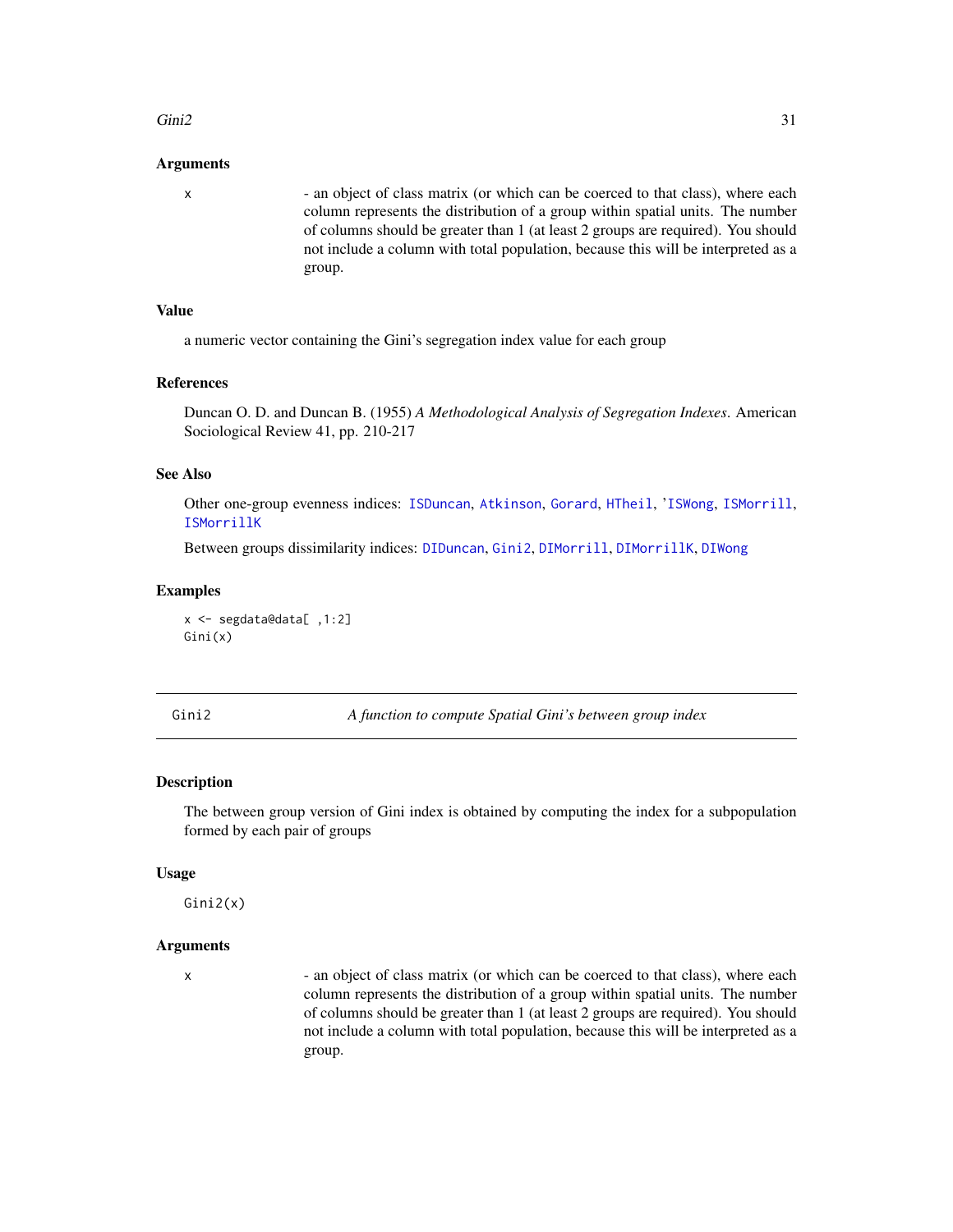# <span id="page-31-0"></span>Value

a matrix with between group Gini index

#### References

Duncan O. D. and Duncan B. (1955) *A Methodological Analysis of Segregation Indexes*. American Sociological Review 41, pp. 210-217

#### See Also

Other one-group evenness indices: [ISDuncan](#page-37-1), [Gini](#page-29-1), [Gorard](#page-32-1), [Atkinson](#page-13-1), [HTheil](#page-36-1), '[ISWong](#page-41-1), [ISMorrill](#page-39-1), [ISMorrillK](#page-40-1)

Between groups dissimilarity indices: [DIDuncan](#page-18-1), [DIMorrill](#page-19-1), [DIMorrillK](#page-20-1), [DIWong](#page-23-1)

#### Examples

```
x <- segdata@data[ ,1:2]
Gini2(x)
```
<span id="page-31-1"></span>GiniMulti *A function to compute multi-group Gini index*

#### **Description**

Multi-group Gini is a multi-group version of the [Gini](#page-29-1) index

#### Usage

GiniMulti(x)

#### Arguments

x - an object of class matrix (or which can be coerced to that class), where each column represents the distribution of a group within spatial units. The number of columns should be greater than 1 (at least 2 groups are required). You should not include a column with total population, because this will be interpreted as a group.

#### References

Reardon S. F. (1998) *Measures of racial diversity and segregation in multi-group and hierarchical structured Populations*. Annual meeting of the Eastern Sociological Society, Philadelphia

# See Also

Multi-group indices: [PMulti](#page-49-1), [GiniMulti](#page-31-1), [HMulti](#page-34-1), [CMulti](#page-15-1), [RelDivers](#page-62-1) Social diversity indices: [HShannon](#page-35-1), [NShannon](#page-46-1), [ISimpson](#page-38-1),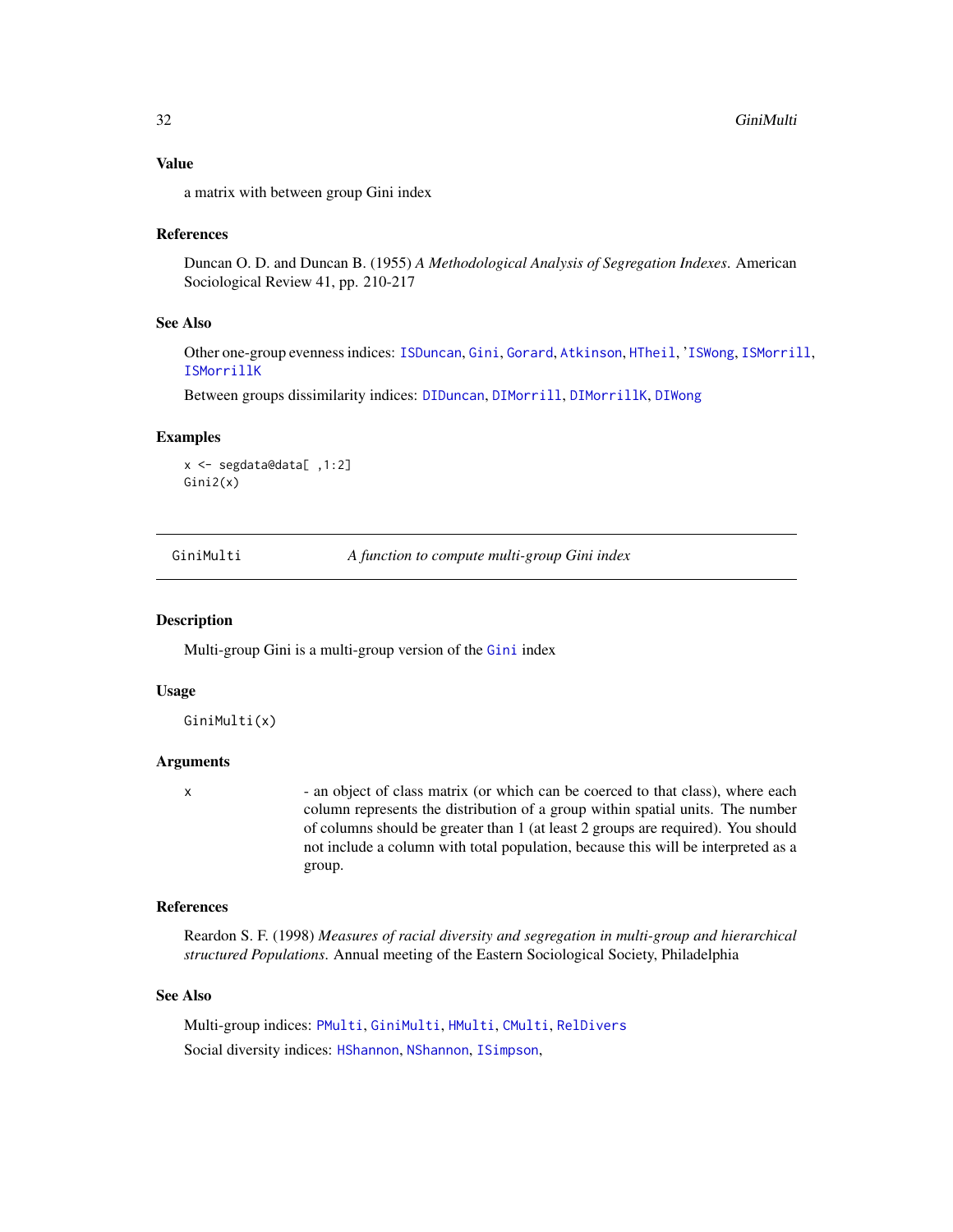#### <span id="page-32-0"></span>Gorard 33

#### Examples

```
x <- segdata@data[ ,1:2]
GiniMulti(x)
```
<span id="page-32-1"></span>Gorard *A function to compute Gorard's segregation index*

# Description

Gorard's index is an alternative to [ISDuncan](#page-37-1)'s index, which measures the dissimilarity between the distribution of a group and the total population.

#### Usage

Gorard(x)

# Arguments

x - an object of class matrix (or which can be coerced to that class), where each column represents the distribution of a group within spatial units. The number of columns should be greater than 1 (at least 2 groups are required). You should not include a column with total totals because this will be interpreted as a group

# Value

a numeric vector containing the Gorard's segregation index value for each group

#### References

Gorard S. (2000) *Education and Social Justice*. Cardiff, University of Wales Press

# See Also

One-group evenness indices: [ISDuncan](#page-37-1), [Gini](#page-29-1), [Atkinson](#page-13-1), [HTheil](#page-36-1), '[ISWong](#page-41-1), [ISMorrill](#page-39-1), [ISMorrillK](#page-40-1) Between groups dissimilarity indices: [DIDuncan](#page-18-1), [Gini2](#page-30-1), [DIMorrill](#page-19-1), [DIMorrillK](#page-20-1), [DIWong](#page-23-1)

```
x <- segdata@data[ ,1:2]
Gorard(x)
```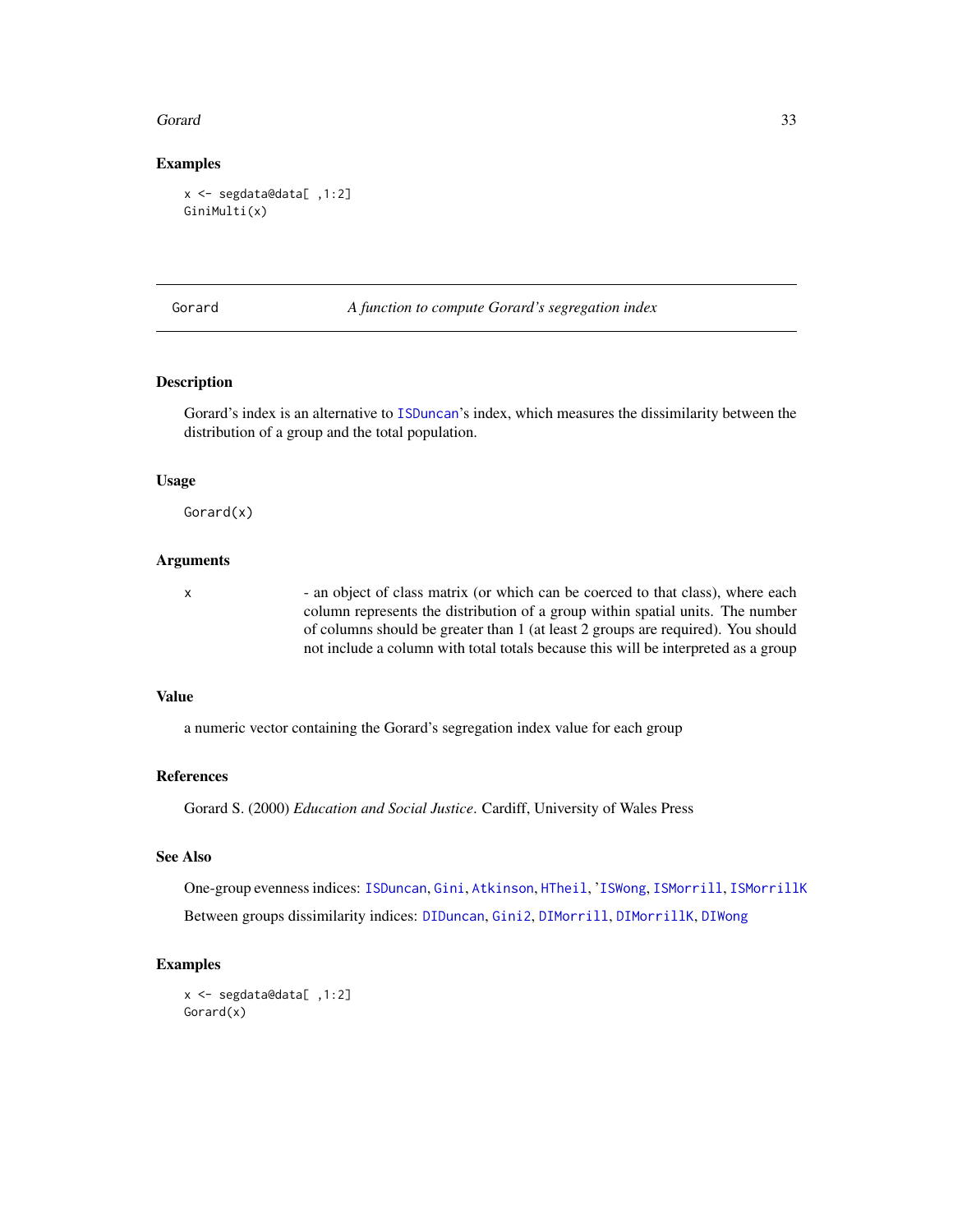<span id="page-33-0"></span>This data set gives the households distribution by size in Grenoble urban area in 2011, including the area vectorial map at municipality level.

#### Usage

data(GreHSize)

#### Format

A Spatial object including 52 polygons corresponding to each municipality of Grenoble Urban Area (Insee definition) and following data attributes:

# Details

- code: Municipality code
- name: Municipality name
- small: (1-2 persons household)
- medium: (3-4 persons household)
- big: (more then 5 persons household)

#### Source

Insee: Resultats du recensement de la population 2011, [Insee](http://www.insee.fr/)

HLoc *A function to compute local diversity index*

### **Description**

Local diversity index, HLoc, is a local adaptation of Pielou's normalized diversity index [NShannon](#page-46-1).

#### Usage

HLoc(x)

# Arguments

x - an object of class matrix (or which can be coerced to that class), where each column represents the distribution of a group within spatial units. The number of columns should be greater than 1 (at least 2 groups are required). You should not include a column with total population, because this will be interpreted as a group.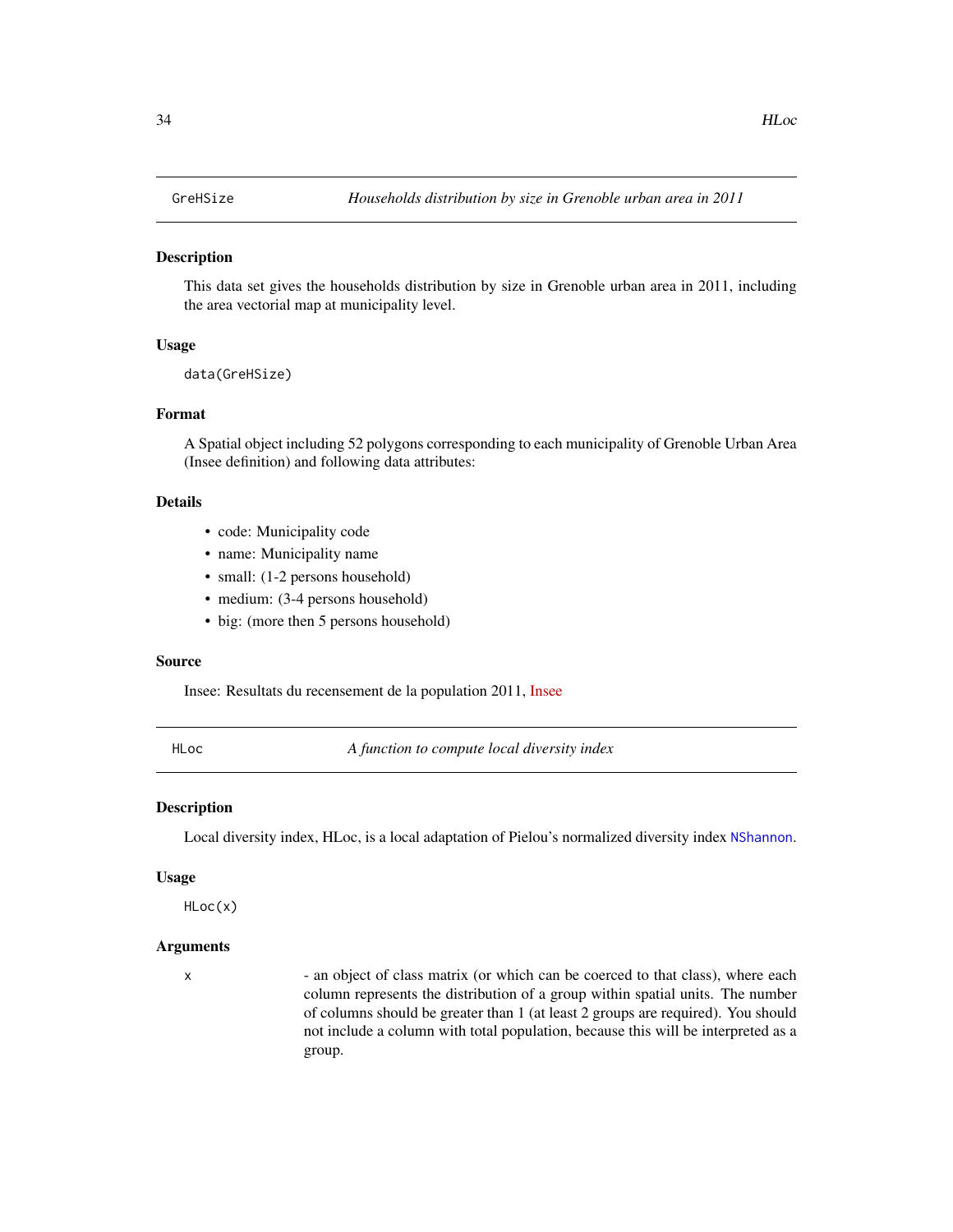#### <span id="page-34-0"></span>HMulti 35

# Value

a numeric vector containing diversity index value for each group

#### References

Theil H. (1972) *Statistical Decomposition Analysis*. North-Holland, Amsterdam

# See Also

Other local indices [LQ](#page-43-1) [LShannon](#page-44-1), [LSimpson](#page-45-1)

#### Examples

```
x <- segdata@data[ ,1:2]
HLoc(x)
```
HMulti *A function to compute multi-group entropy segregation index*

#### Description

The multi-group version of Theil's entropy index [HTheil](#page-36-1)

#### Usage

HMulti(x)

### Arguments

x - an object of class matrix (or which can be coerced to that class), where each column represents the distribution of a group within spatial units. The number of columns should be greater than 1 (at least 2 groups are required). You should not include a column with total population, because this will be interpreted as a group.

# Value

multi-group entropy segregation index

# References

Theil H. (1972) *Statistical decomposition analysis: with applications in the social and administrative.* Amsterdam, North-Holland, 337 p.

# See Also

Multi-group indices: [PMulti](#page-49-1), [GiniMulti](#page-31-1), [DMulti](#page-25-1), [CMulti](#page-15-1), [RelDivers](#page-62-1) Social diversity indices: [HShannon](#page-35-1), [NShannon](#page-46-1), [ISimpson](#page-38-1),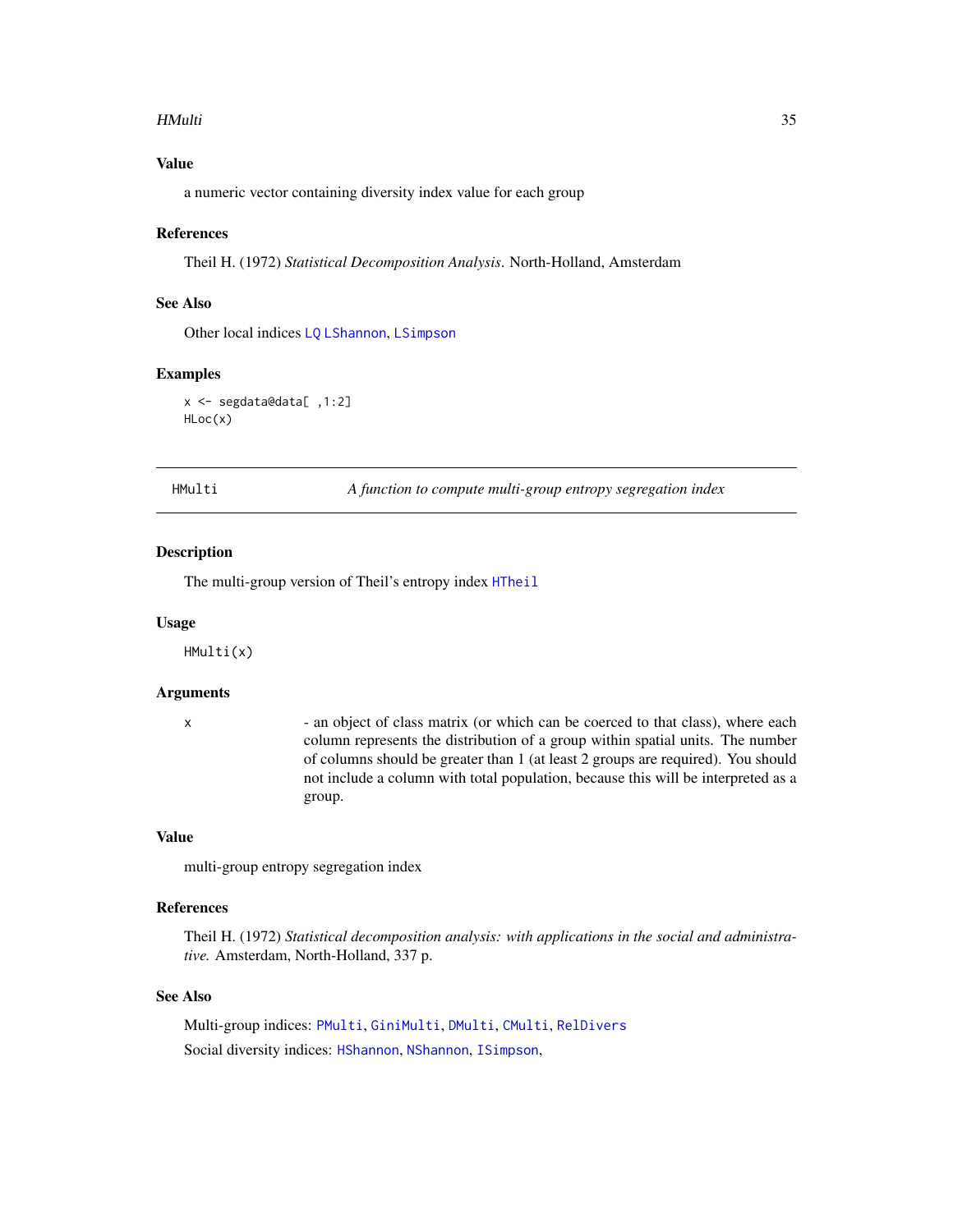#### Examples

```
x <- segdata@data[ ,1:2]
HMulti(x)
```
<span id="page-35-1"></span>HShannon *A function to compute Shannon-Wiener diversity (entropy) index*

# Description

The Shannon-Wiener diversity index is based on the notion of entropy and measures population heterogeneity.

#### Usage

HShannon(x)

# Arguments

x - an object of class matrix (or which can be coerced to that class), where each column represents the distribution of a group within spatial units. The number of columns should be greater than 1 (at least 2 groups are required). You should not include a column with total population, because this will be interpreted as a group.

## Value

Shannon-Wiener diversity index

#### References

Shannon C. E. (1948) *A mathematical theory of communication*. Bell System Technical Journal (27)

# See Also

Social diversity indices: [NShannon](#page-46-1), [ISimpson](#page-38-1),

Multi-group indices: [PMulti](#page-49-1), [GiniMulti](#page-31-1), [DMulti](#page-25-1), [HMulti](#page-34-1), [CMulti](#page-15-1), [RelDivers](#page-62-1)

```
x <- segdata@data[ ,1:2]
HShannon(x)
```
<span id="page-35-0"></span>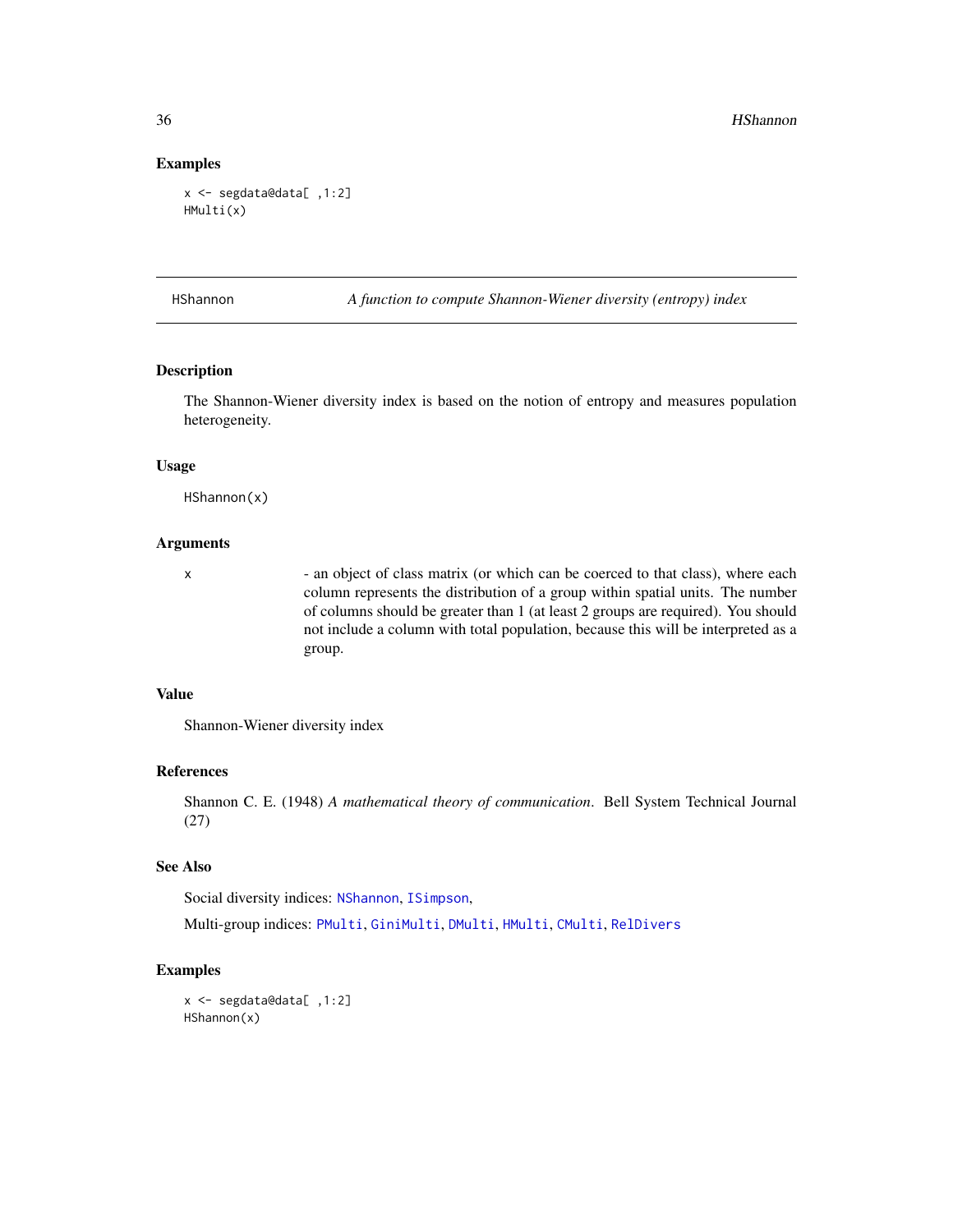<span id="page-36-0"></span>

The entropy index (also called information index) measures departure from evenness by assessing each spatial unit deviation from the entropy in the area.

#### Usage

HTheil (x)

## **Arguments**

x - an object of class matrix (or which can be coerced to that class), where each column represents the distribution of a group within spatial units. The number of columns should be greater than 1 (at least 2 groups are required). You should not include a column with total population, because this will be interpreted as a group.

#### Value

a numeric vector containing Theils's entropy index value for each group

## References

Theil H. (1972) *Statistical decomposition analysis: with applications in the social and administrative.* Amsterdam, North-Holland, 337 p.

## See Also

One-group evenness indices: [ISDuncan](#page-37-0), [Gini](#page-29-0), [Gorard](#page-32-0), [Atkinson](#page-13-0), '[ISWong](#page-41-0), [ISMorrill](#page-39-0), [ISMorrillK](#page-40-0)

Between groups dissimilarity indices: [DIDuncan](#page-18-0), [Gini2](#page-30-0), [DIMorrill](#page-19-0), [DIMorrillK](#page-20-0), [DIWong](#page-23-0)

```
x <- segdata@data[ ,1:2]
HTheil(x)
```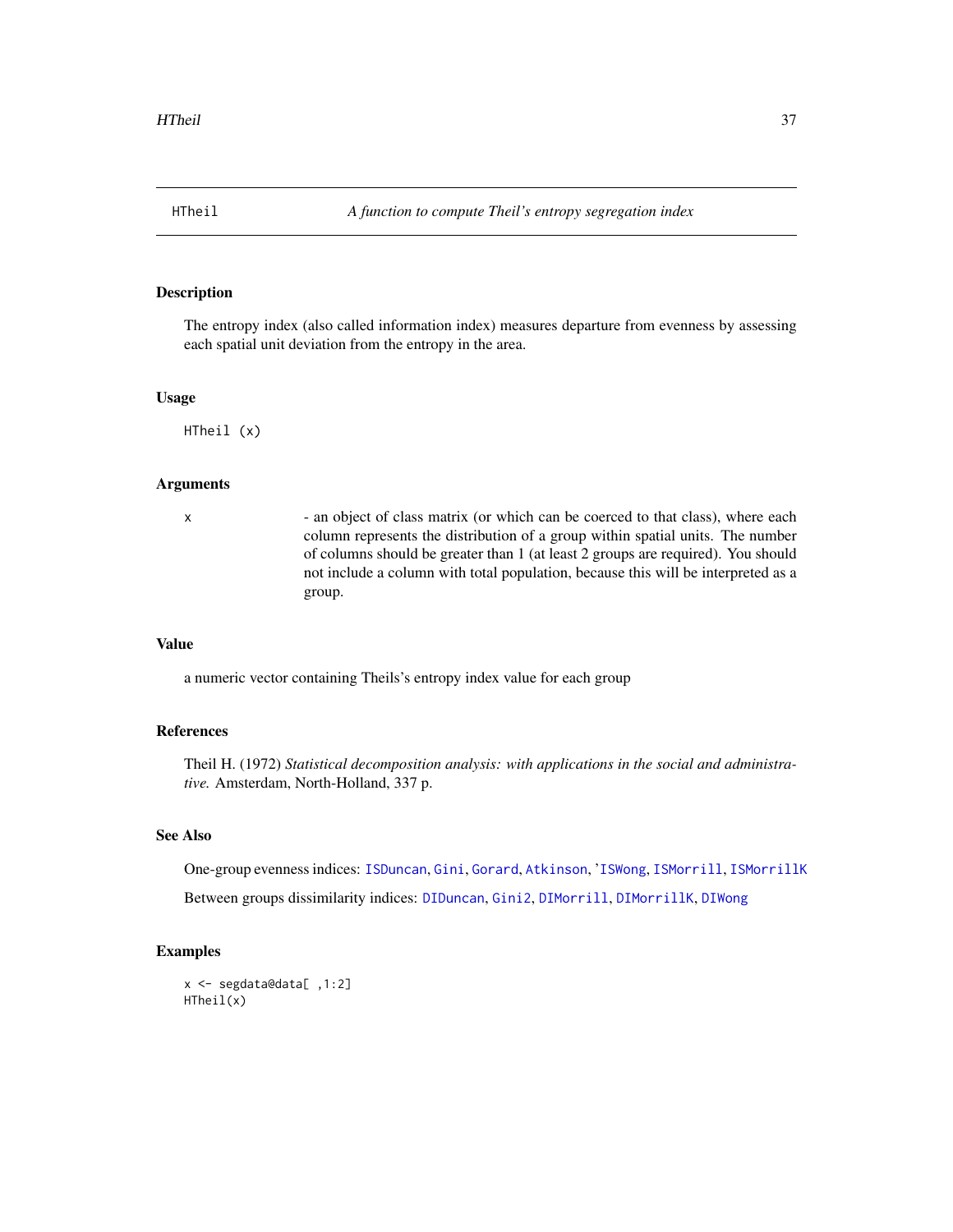<span id="page-37-0"></span>

Duncan's segregation index is one-group form of dissimilarity index [DIDuncan](#page-18-0) and measures the unevenness of a group distribution compared to the rest of the population. It can be interpreted as the share of the group that would have to move to achieve an even distribution compared to the rest of the population.

#### Usage

ISDuncan (x)

#### Arguments

x - an object of class matrix (or which can be coerced to that class), where each column represents the distribution of a group within spatial units. The number of columns should be greater than 1 (at least 2 groups are required). You should not include a column with total population, because this will be interpreted as a group.

#### Value

a numeric vector with values of the Duncan's segregation index for each group

#### References

Duncan O. D. and Duncan B. (1955) *Residential Distribution and Occupational Stratification*. American Journal of Sociology 60 (5), pp. 493-503

## See Also

One-group evenness indices: [Gini](#page-29-0), [Atkinson](#page-13-0), [Gorard](#page-32-0), [HTheil](#page-36-0), '[ISWong](#page-41-0), [ISMorrill](#page-39-0), [ISMorrillK](#page-40-0)

Between groups dissimilarity indices: [DIDuncan](#page-18-0), [Gini2](#page-30-0), [DIMorrill](#page-19-0), [DIMorrillK](#page-20-0), [DIWong](#page-23-0)

```
x <- segdata@data[ ,1:2]
ISDuncan(x)
```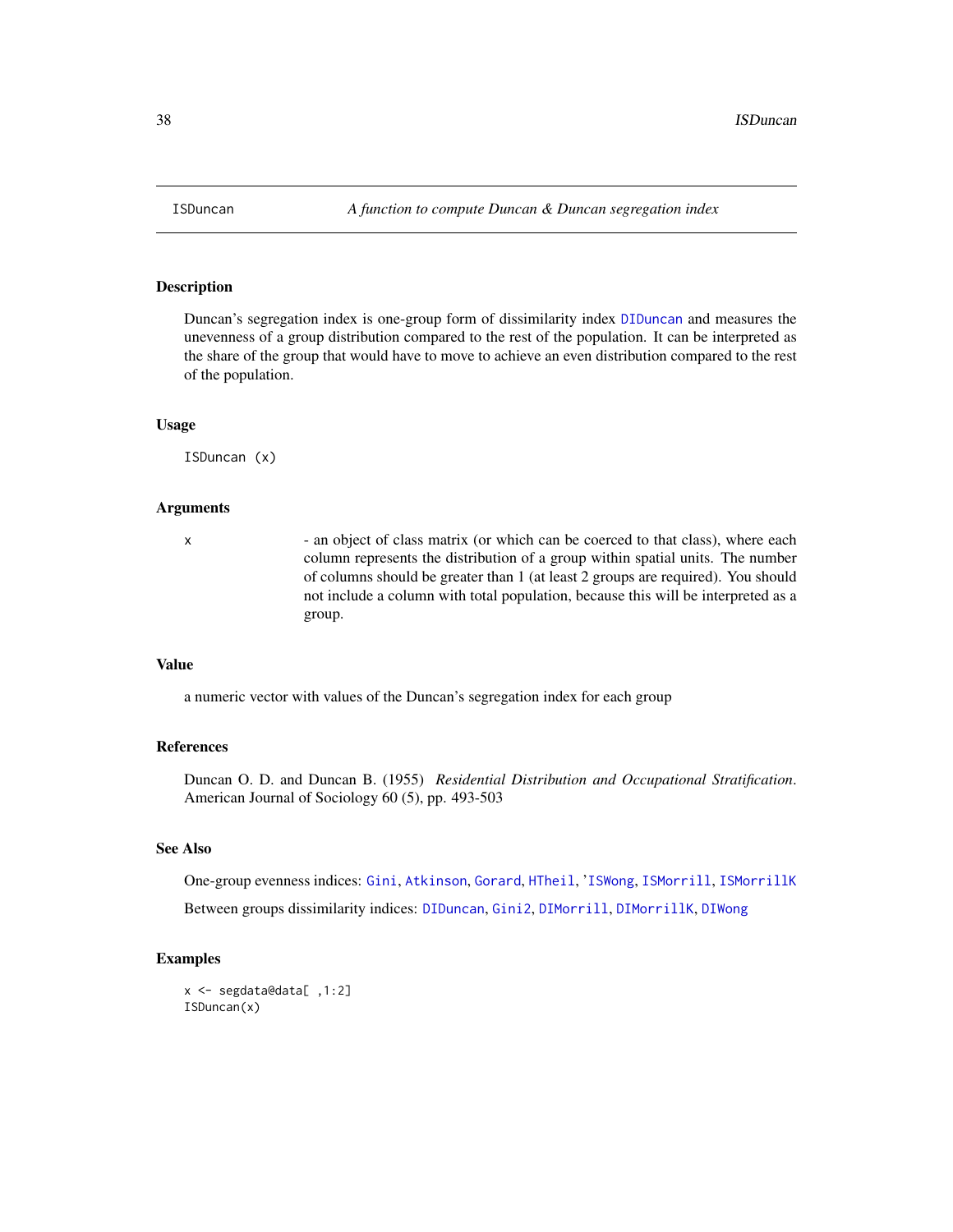<span id="page-38-0"></span>

Simpson's interaction index measures the probability that randomly selected individuals are not in the same group.

#### Usage

ISimpson(x)

## Arguments

x - an object of class matrix (or which can be coerced to that class), where each column represents the distribution of a group within spatial units. The number of columns should be greater than 1 (at least 2 groups are required). You should not include a column with total population, because this will be interpreted as a group.

## Value

Simpson's interaction index

## References

Simpson E. H. (1949) *Measurement of diversity*. Nature 163:688

## See Also

Social diversity indices: [HShannon](#page-35-0), [NShannon](#page-46-0),

Multi-group indices: [PMulti](#page-49-0), [GiniMulti](#page-31-0), [DMulti](#page-25-0), [HMulti](#page-34-0), [CMulti](#page-15-0), [RelDivers](#page-62-0)

```
x <- segdata@data[ ,1:2]
ISimpson(x)
```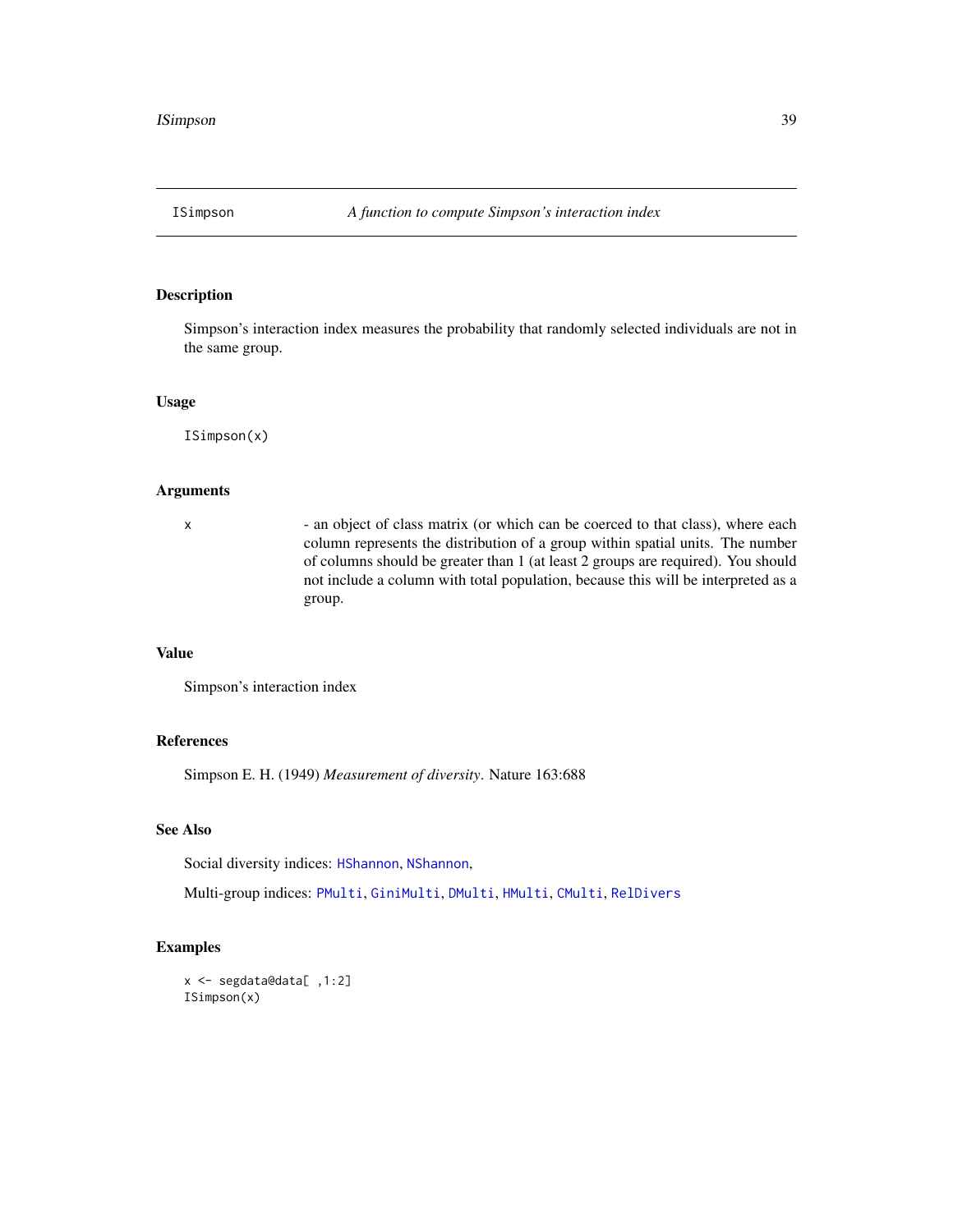<span id="page-39-0"></span>

Morrill's segregation index is a development of [ISDuncan](#page-37-0)'s index which takes into account the interactions between spatial units(contiguity). The function can be used in two ways: to provide a contiguity matrix or a external geographic information source (spatial object or shape file).

#### Usage

 $ISMorrill(x, c = NULL, queen = FALSE,$  $spatobj = NULL, folder = NULL, shape = NULL)$ 

## Arguments

| X       | - an object of class matrix (or which can be coerced to that class), where each<br>column represents the distribution of a group within spatial units. The number<br>of columns should be greater than 1 (at least 2 groups are required). You should<br>not include a column with total population, because this will be interpreted as a<br>group. |
|---------|------------------------------------------------------------------------------------------------------------------------------------------------------------------------------------------------------------------------------------------------------------------------------------------------------------------------------------------------------|
| C       | - a standard binary contiguity (adjacency) symmetric matrix where each element<br><i>Cij</i> equals 1 if <i>i</i> -th and <i>j</i> -th spatial units are adjacent, and 0 otherwise.                                                                                                                                                                  |
| queen   | - a logical parameter difining criteria used for the contiguity matrix computation,<br>TRUE for queen, FALSE (by default) for rook                                                                                                                                                                                                                   |
| spatobj | - a spatial object (SpatialPolygonsDataFrame) with geographic information                                                                                                                                                                                                                                                                            |
| folder  | - a character vector with the folder (directory) name indicating where the shape-<br>file is located on the drive                                                                                                                                                                                                                                    |
| shape   | - a character vector with the name of the shapefile (without the .shp extension).                                                                                                                                                                                                                                                                    |

## Value

a numeric vector containing the Morrill's segregation index value for each group

## References

Morrill B. (1991) *On the measure of geographic segregation*. Geography research forum, 11, pp. 25-36.

# See Also

One-group evenness indices: [ISDuncan](#page-37-0), [Gini](#page-29-0), [Gorard](#page-32-0), [HTheil](#page-36-0), [Atkinson](#page-13-0), '[ISWong](#page-41-0), [ISMorrillK](#page-40-0) Between groups dissimilarity indices: [DIDuncan](#page-18-0), [Gini2](#page-30-0), [DIMorrill](#page-19-0), [DIMorrillK](#page-20-0), [DIWong](#page-23-0)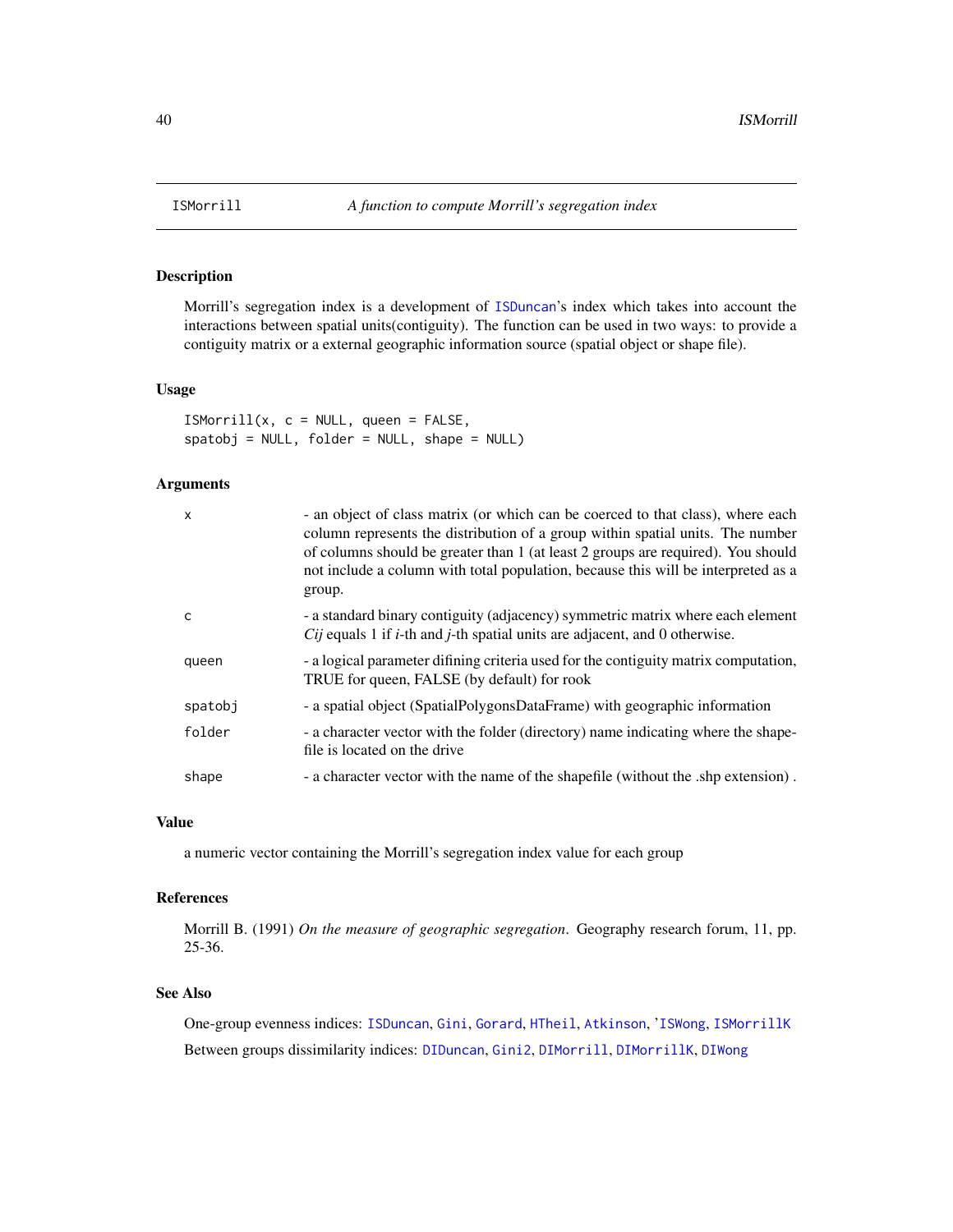#### **ISMorrillK** 41

#### Examples

```
x <- segdata@data[ ,1:2]
contiguity <- contig(segdata)
foldername <- system.file('extdata', package = 'OasisR')
shapename <- 'segdata'
ISMorrill(x, c = \text{contiguity})ISMorrill(x, spatobj = segdata)
ISMorrill(x, folder = foldername, shape = shapename)
```
<span id="page-40-0"></span>ISMorrillK *A function to compute K-th order Morrill's segregation index*

## Description

This function computes an adaptation of Morrill's segregation index which takes into account the interactions between spatial units defined by K-th ordered contiguity matrix. The index can be used in two ways: to provide a contiguity units defined by K order contiguity matrix. The function can be used in two matrix or a external geographic information source (spatial object or shape file).

#### Usage

```
ISMorrillK(x, ck = NULL, queen = FALSE, spatobj = NULL, folder = NULL,
shape = NULL, K = 2, f = 'exp', beta = 1, prec = NULL)
```
## Arguments

| x       | - an object of class matrix (or which can be coerced to that class), where each<br>column represents the distribution of a group within spatial units. The number of<br>columns should be greater TR than 1 (at least 2 groups are required). You should<br>not include a column with total population, because this will be interpreted as a<br>group. |
|---------|---------------------------------------------------------------------------------------------------------------------------------------------------------------------------------------------------------------------------------------------------------------------------------------------------------------------------------------------------------|
| ck      | - a list containing contiguity matrices coresponding to each order (from 1 to K)                                                                                                                                                                                                                                                                        |
| queen   | - logical parameter defining criteria used for contiguity matrix computation,<br>TRUE for queen, FALSE (by default) for rook                                                                                                                                                                                                                            |
| spatobj | - a spatial object (SpatialPolygonsDataFrame) with geographic information                                                                                                                                                                                                                                                                               |
| folder  | - a character vector with the folder (directory) name indicating where the shape-<br>file is located on the drive is located.                                                                                                                                                                                                                           |
| shape   | - a character vector with the name of the shapefile (without the .shp extension).                                                                                                                                                                                                                                                                       |
| K       | - the order of the contiguity matrix                                                                                                                                                                                                                                                                                                                    |
| f       | - the distance function, $f = 'exp'$ (by default) for negative exponential function<br>and $f = 'rec'$ for reciprocal function                                                                                                                                                                                                                          |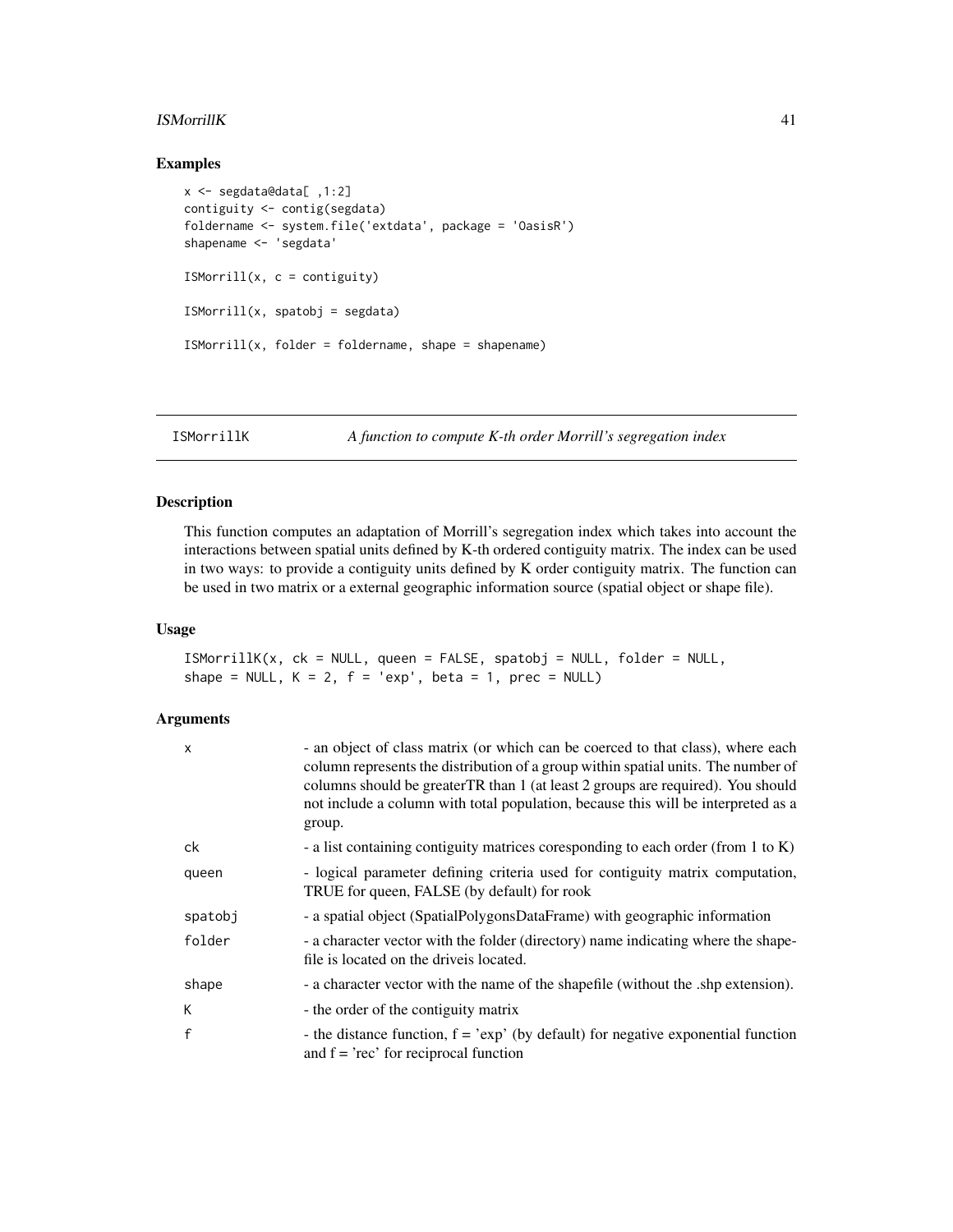| beta | - distance decay parameter                                                  |
|------|-----------------------------------------------------------------------------|
| prec | - precision parameter. If not NULL, the function stop computing the spatial |
|      | interaction when the impact on the indice is bellow $10 \land$ (-prec)      |

#### Value

a matrix with Generalized Morrill's dissimilarity index values

## References

Morrill B. (1991) *On the measure of geographic segregation*. Geography research forum, 11, pp. 25-36.

#### See Also

One-group evenness indices: [ISDuncan](#page-37-0), [Gini](#page-29-0), [Gorard](#page-32-0), [HTheil](#page-36-0), [Atkinson](#page-13-0), '[ISWong](#page-41-0), [ISMorrill](#page-39-0) Between groups dissimilarity indices: [DIDuncan](#page-18-0), [Gini2](#page-30-0), [DIMorrill](#page-19-0), [DIMorrillK](#page-20-0), [DIWong](#page-23-0)

#### Examples

```
x <- segdata@data[ ,1:2]
foldername <- system.file('extdata', package = 'OasisR')
shapename <- 'segdata'
ISMorrillK(x, spatobj = segdata, queen = FALSE, K = 3)ISMorrillK(x, folder = foldername, shape = shapename, K = 4, f = 'rec')
```
<span id="page-41-0"></span>ISWong *A function to compute Wong's segregation index*

## **Description**

Wong's segregation index is a development of [ISDuncan](#page-37-0)'s which takes into account the interactions between spatial units (common boundaries and perimeter/area ratio). The function can be used in two ways: to provide spatial data ( boundaries matrix, a perimeter vector and an area vector) or a external geographic information source (spatial object or shape file).

## Usage

```
ISWong(x, b = NULL, a = NULL, p = NULL, ptype = 'int', variant = 's',spatobj = NULL, folder = NULL, shape = NULL)
```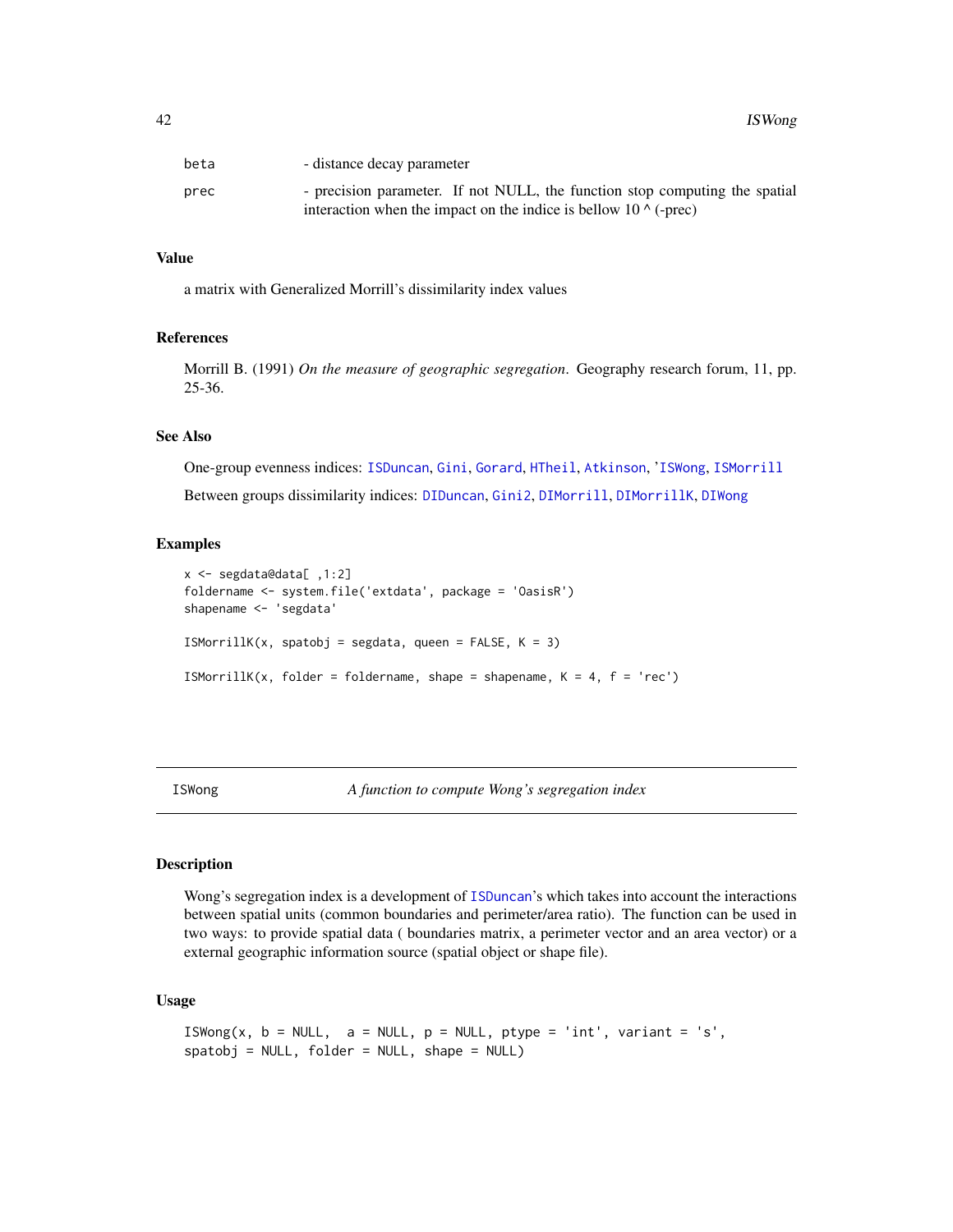#### ISWong the contract of the contract of the contract of the contract of the contract of the contract of the contract of the contract of the contract of the contract of the contract of the contract of the contract of the con

## Arguments

| $\times$ | - an object of class matrix (or which can be coerced to that class), where each<br>column represents the distribution of a group within spatial units. The number<br>of columns should be greater than 1 (at least 2 groups are required). You should<br>not include a column with total totals because this will be interpreted as a group |
|----------|---------------------------------------------------------------------------------------------------------------------------------------------------------------------------------------------------------------------------------------------------------------------------------------------------------------------------------------------|
| b        | - a common boundaries matrix where each element $Bij$ equals the shared bound-<br>ary of $i$ -th and $j$ -th spatial units.                                                                                                                                                                                                                 |
| a        | - a numeric vector containing spatial unit areas                                                                                                                                                                                                                                                                                            |
| p        | - a numeric vector containing spatial units perimeters.                                                                                                                                                                                                                                                                                     |
| ptype    | - a string variable giving two options for perimeter calculation when a spatial<br>object or shapefile is provided: 'int' to use only interior boundaries of spatial<br>units, and 'all' to use entire boundaries, including the boundaries to the exterior                                                                                 |
| variant  | - a character variable that allows to choose the index version: variant = 's' for<br>the index adjusted for contiguous spatial/organizational units boundary lengths<br>and perimeter/area ratio (by default) and variant = 'w' for the version based only<br>on shared boundaries length                                                   |
| spatobj  | - a spatial object (SpatialPolygonsDataFrame) with geographic information                                                                                                                                                                                                                                                                   |
| folder   | - a character vector with the folder (directory) name indicating where the shape-<br>file is located on the drive                                                                                                                                                                                                                           |
| shape    | - a character vector with the name of the shapefile (without the .shp extension).                                                                                                                                                                                                                                                           |

## Value

a numeric vector containing the Wong's segregation index value for each group

#### References

Wong D. W. S. (1998) *Measuring multiethnic spatial segregation*. Urban Geography, 19 (1), pp. 77-87.

#### See Also

One-group evenness indices: [ISDuncan](#page-37-0), [Gini](#page-29-0), [Gorard](#page-32-0), [HTheil](#page-36-0), '[Atkinson](#page-13-0), [ISMorrill](#page-39-0), [ISMorrillK](#page-40-0) Between groups dissimilarity indices: [DIDuncan](#page-18-0), [Gini2](#page-30-0), [DIMorrill](#page-19-0), [DIMorrillK](#page-20-0), [DIWong](#page-23-0)

```
x <- segdata@data[ ,1:2]
bound <- boundaries(segdata)
per <- perimeter(segdata)
ar <- area(segdata)
foldername <- system.file('extdata', package = 'OasisR')
shapename <- 'segdata'
ISWong(x, b = bound, p = per, a = ar)
ISWong(x, spatobj = segdata, variant = 's', ptype = 'int')
```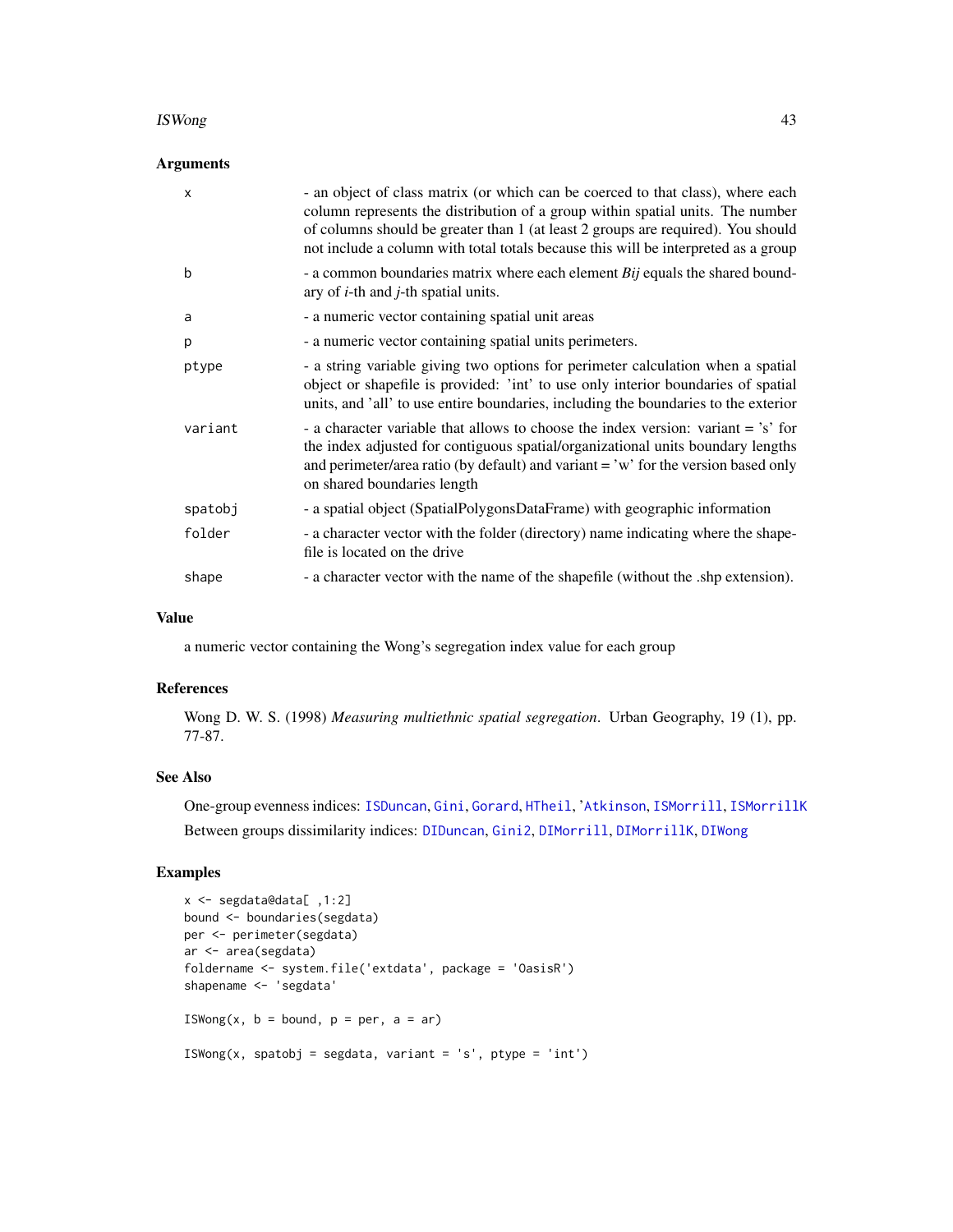```
ISWong(x, folder = foldername, shape = shapename, variant = 'w')
```
<span id="page-43-0"></span>LQ *A function to compute location quotients (LQs)*

## Description

Location quotients compare the relative part of a group in a particular spatial unit, to the relative part of that same group in the area.

#### Usage

 $LQ(x)$ 

#### Arguments

x - an object of class matrix (or which can be coerced to that class), where each column represents the distribution of a group within spatial units. The number of columns should be greater than 1 (at least 2 groups are required). You should not include a column with total population, because this will be interpreted as a group.

#### Value

a matrix of location quotiens

#### References

Isard W. (1960) *Methods of regional analysis: an introduction to regional science*. The MIT Press, Cambridge

## See Also

Other local indices [LShannon](#page-44-0) [HLoc](#page-33-0), [LSimpson](#page-45-0)

```
x <- segdata@data[ ,1:2]
LQ(x)
```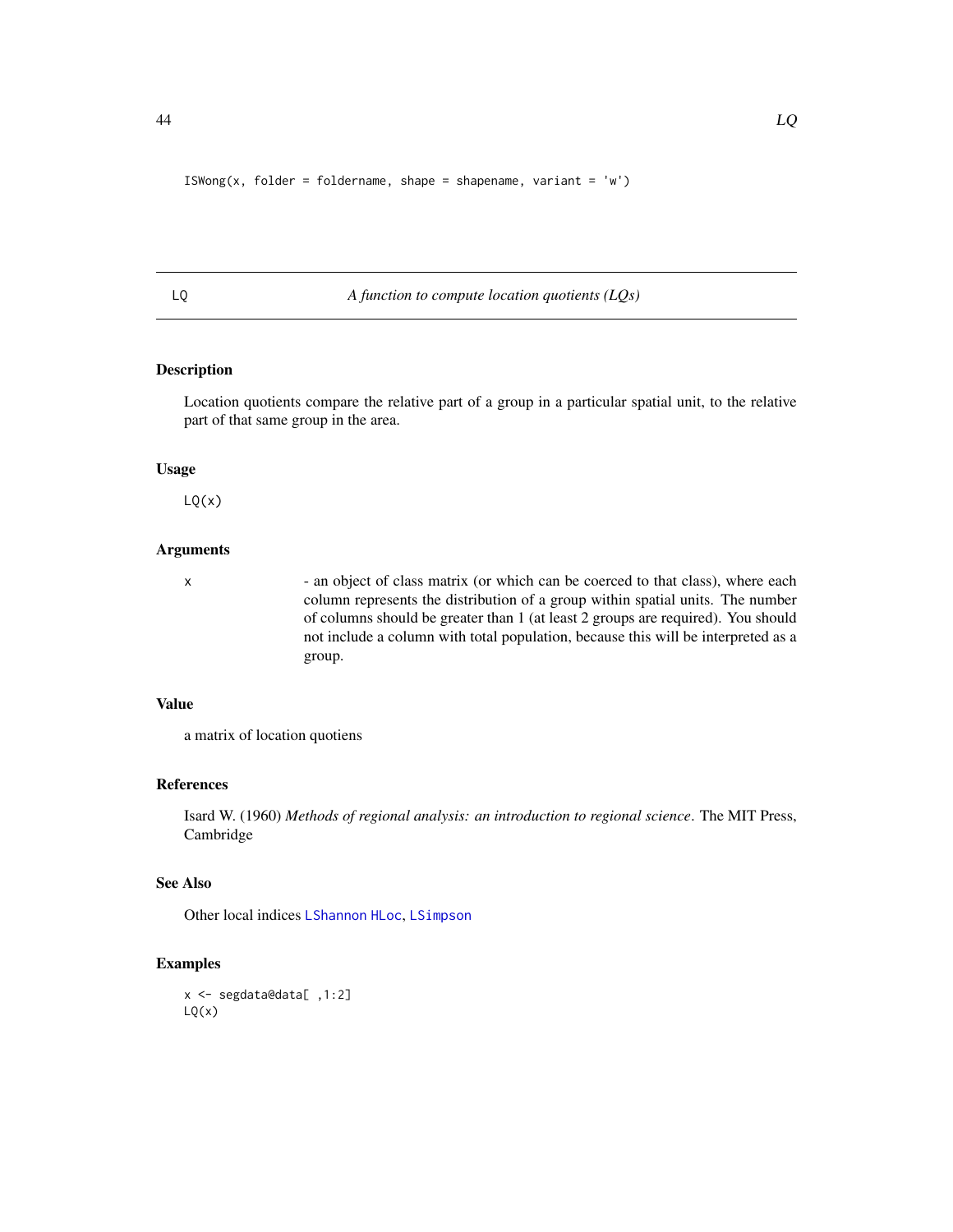<span id="page-44-0"></span>

The Shannon-Wiener diversity index is based on the notion of entropy and measures population heterogeneity.

#### Usage

LShannon(x)

## Arguments

x - an object of class matrix (or which can be coerced to that class), where each column represents the distribution of a group within spatial units. The number of columns should be greater than 1 (at least 2 groups are required). You should not include a column with total population, because this will be interpreted as a group.

# Value

Local Shannon-Wiener diversity index

#### References

Shannon C. E. (1948) *A mathematical theory of communication*. Bell System Technical Journal (27)

# See Also

Other local indices: [LQ](#page-43-0), [HLoc](#page-33-0), [LSimpson](#page-45-0)

```
x <- segdata@data[ ,1:2]
LShannon(x)
```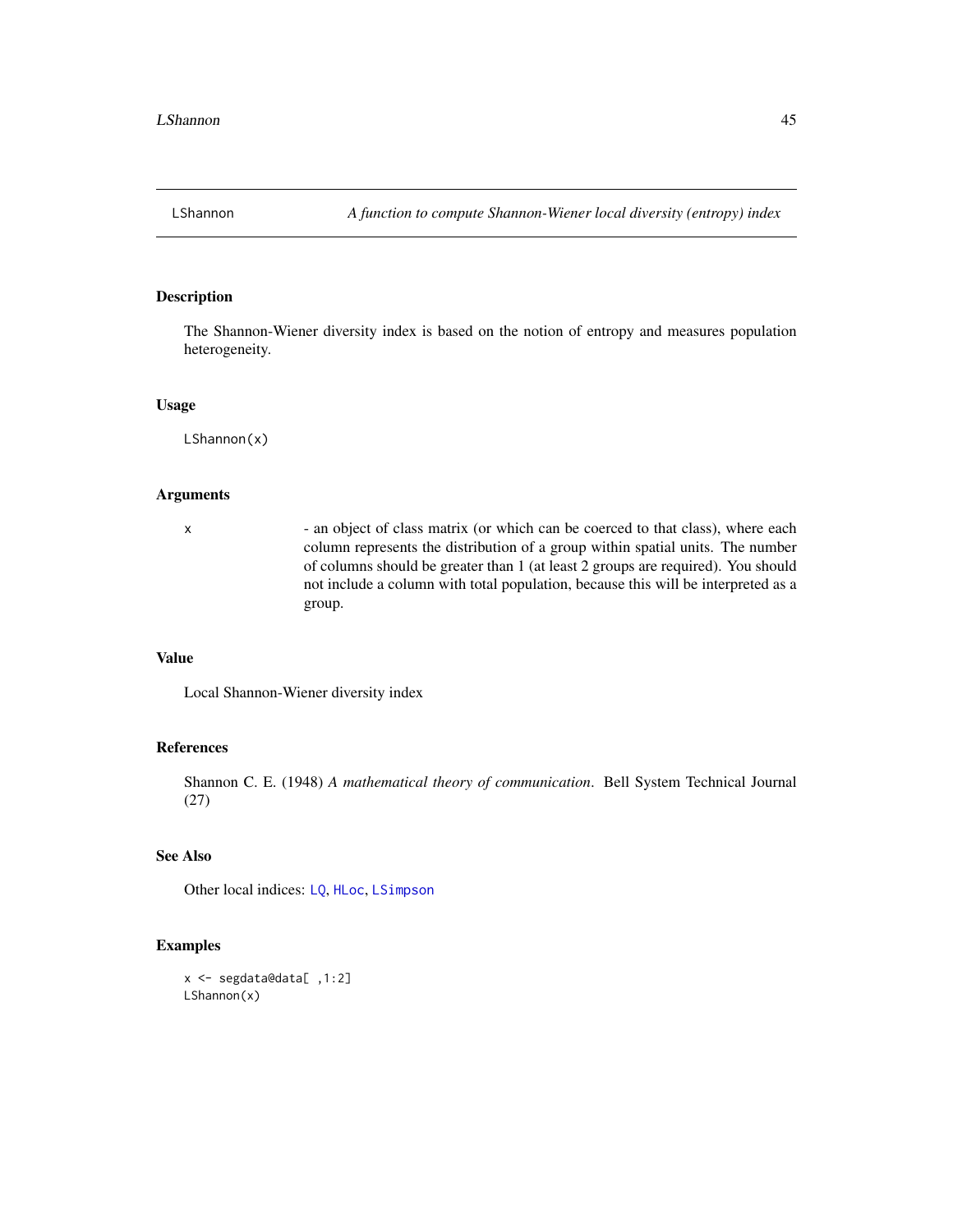<span id="page-45-0"></span>

Local Simpson's interaction index measures the probability that randomly selected individuals are not in the same group in each spatial unit.

#### Usage

LSimpson (x)

## Arguments

x - an object of class matrix (or which can be coerced to that class), where each column represents the distribution of a group within spatial units. The number of columns should be greater than 1 (at least 2 groups are required). You should not include a column with total population, because this will be interpreted as a group.

## Value

Local Simpson's interaction index

## References

Simpson E. H. (1949) *Measurement of diversity*. Nature 163:688

## See Also

Other local indices: [LQ](#page-43-0), [HLoc](#page-33-0), [LShannon](#page-44-0)

```
x <- segdata@data[ ,1:2]
LSimpson (x)
```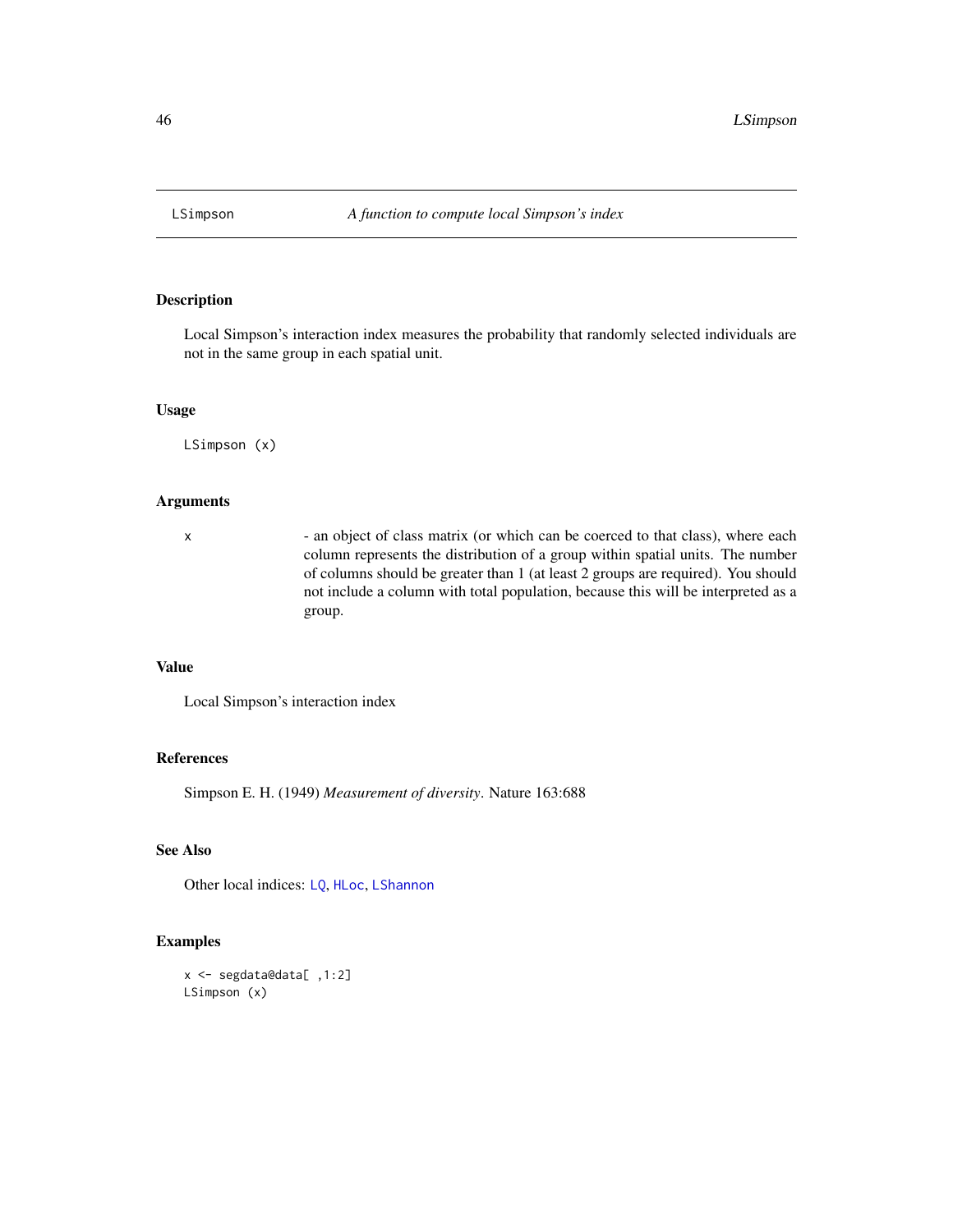<span id="page-46-0"></span>

The Shannon-Wiener diversity index is based on the notion of entropy and measures population heterogeneity.

#### Usage

NShannon(x)

## **Arguments**

x - an object of class matrix (or which can be coerced to that class), where each column represents the distribution of a group within spatial units. The number of columns should be greater than 1 (at least 2 groups are required). You should not include a column with total population, because this will be interpreted as a group.

#### Value

Shannon-Wiener normalized diversity index

## References

Shannon C. E. (1948) *A mathematical theory of communication*. Bell System Technical Journal (27)

#### See Also

Other multi-group eveness indices: [HShannon](#page-35-0), [ISimpson](#page-38-0), [GiniMulti](#page-31-0), [DMulti](#page-25-0), [HMulti](#page-34-0), [CMulti](#page-15-0)

Other multi-group indices: [PMulti](#page-49-0), [RelDivers](#page-62-0)

```
x <- segdata@data[ ,1:2]
NShannon(x)
```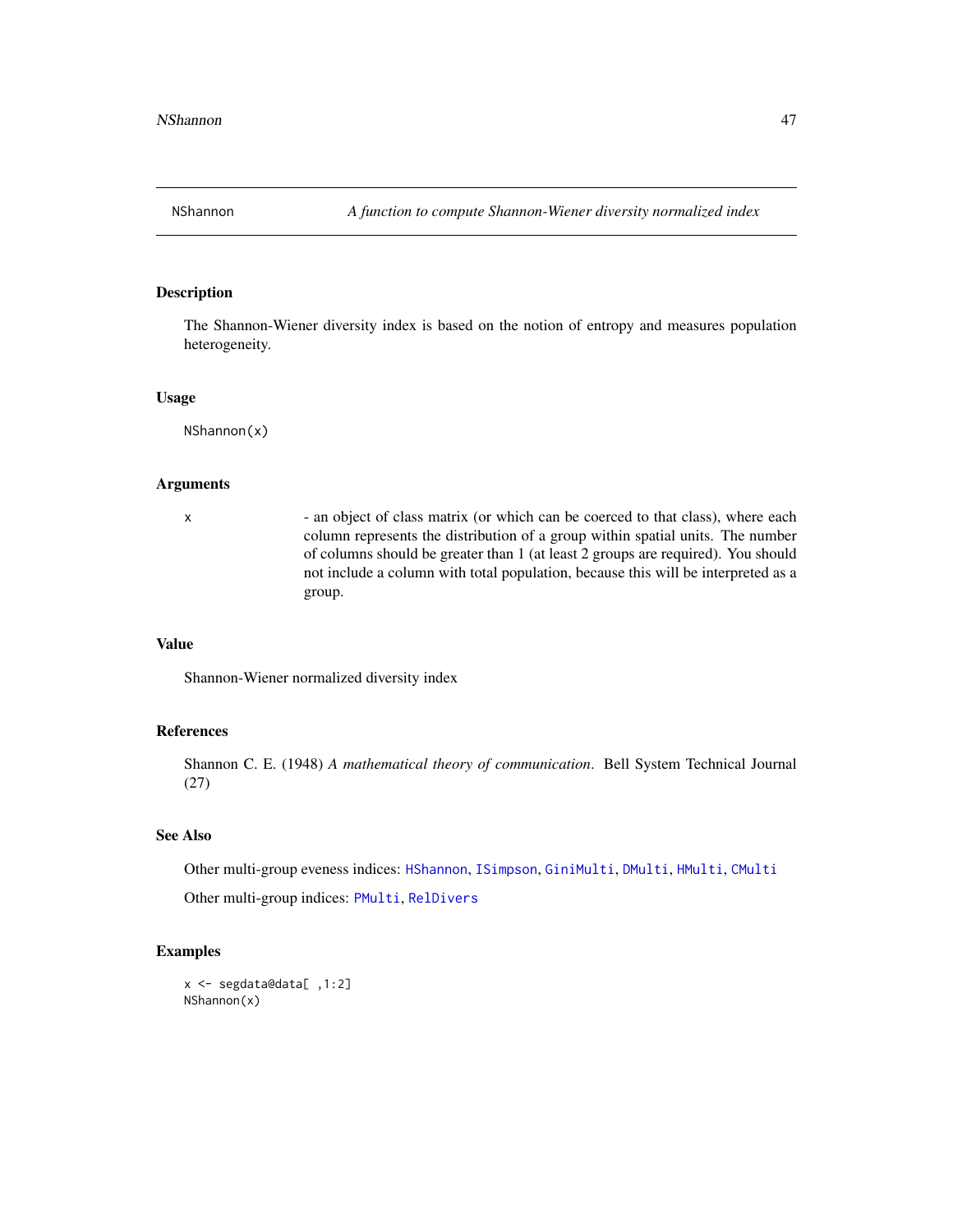<span id="page-47-0"></span>

A function to compute Reardon (2009) ordinal indices

#### Usage

ordinalseg(x)

#### Arguments

x - an object of class matrix (or which can be coerced to that class), where each column represents the distribution of a group within spatial units. The number of columns should be greater than 1 (at least 2 groups are required). You should not include a column with total population, because this will be interpreted as a group. The rows represent the nominal categories (spatial units) and the columns the ordinal categories.

#### Value

A vector with Reardon multi-group ordinal segregation indices: Lambda1 - ordinal generalization of the information theory index Lambda2 - ordinal generalization of the variation ratio index Lambda3 - ordinal square root index Lambda4 - ordinal absolute difference index

#### References

Reardon S. F. (2009) *Measures of ordinal segregation*. Research on Economic Inequality, 17, pp. 129-155.

#### See Also

[rankorderseg](#page-54-0)

```
x <- GreHSize@data[ ,3:5]
ordinalseg(x)
x1 \leftarrow matrix(nrow = 4, ncol = 3)x1[1,] \leftarrow c(0, 0, 30)x1[2,] \leftarrow c(0, 20, 10)x1[3,] < -c(10, 20, 0)x1[4,] < -c(30, 0, 0)x2 \le matrix(nrow = 4, ncol = 3)
x2[1,] < -c(0, 30, 0)
```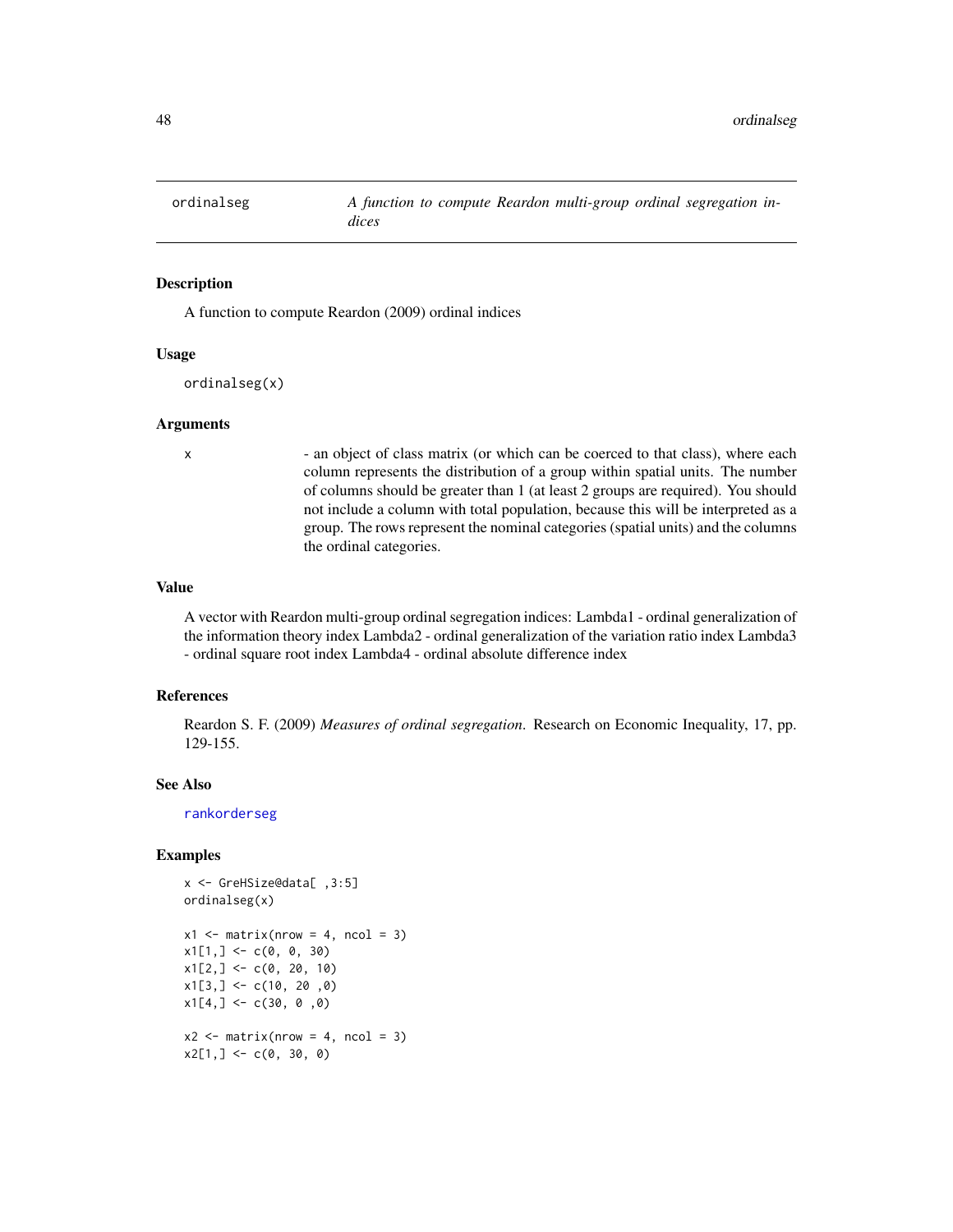#### perimeter 49

```
x2[2,] < -c(0, 10, 20)x2[3,] <- c(10, 0, 20)
x2[4, ] \leftarrow c(30, 0, 0)ordinalseg(x1)
ordinalseg(x2)
```
perimeter *A function to compute the spatial units' perimeters*

## **Description**

The function is based on on **rgdal** and **rgeos** packages and can be used with a shape file or an R spatial object (SpatialPolygonsDataFrame).

## Usage

```
perimeter(spatobj = NULL, folder = NULL, shape = NULL)
```
## Arguments

| spatobi | - a spatial object (SpatialPolygonsDataFrame) containing geographic informa-<br>tion                                                  |
|---------|---------------------------------------------------------------------------------------------------------------------------------------|
| folder  | - a character vector with the folder (directory) name indicating where the shape-<br>file with the geographic information is located. |
| shape   | - a character vector with the name of the shapefile (without the .shp extension)<br>which contains the geographic information         |

## Value

A perimeter vector

#### See Also

Other spatial functions used for segregation indices computation: [area](#page-12-0), [contig](#page-16-0), [distance](#page-21-0), [distcenter](#page-22-0), [boundaries](#page-14-0)

```
perimeter(segdata)
foldername <- system.file('extdata', package = 'OasisR')
shapename <- 'segdata'
perimeter(folder = foldername, shape = shapename)
```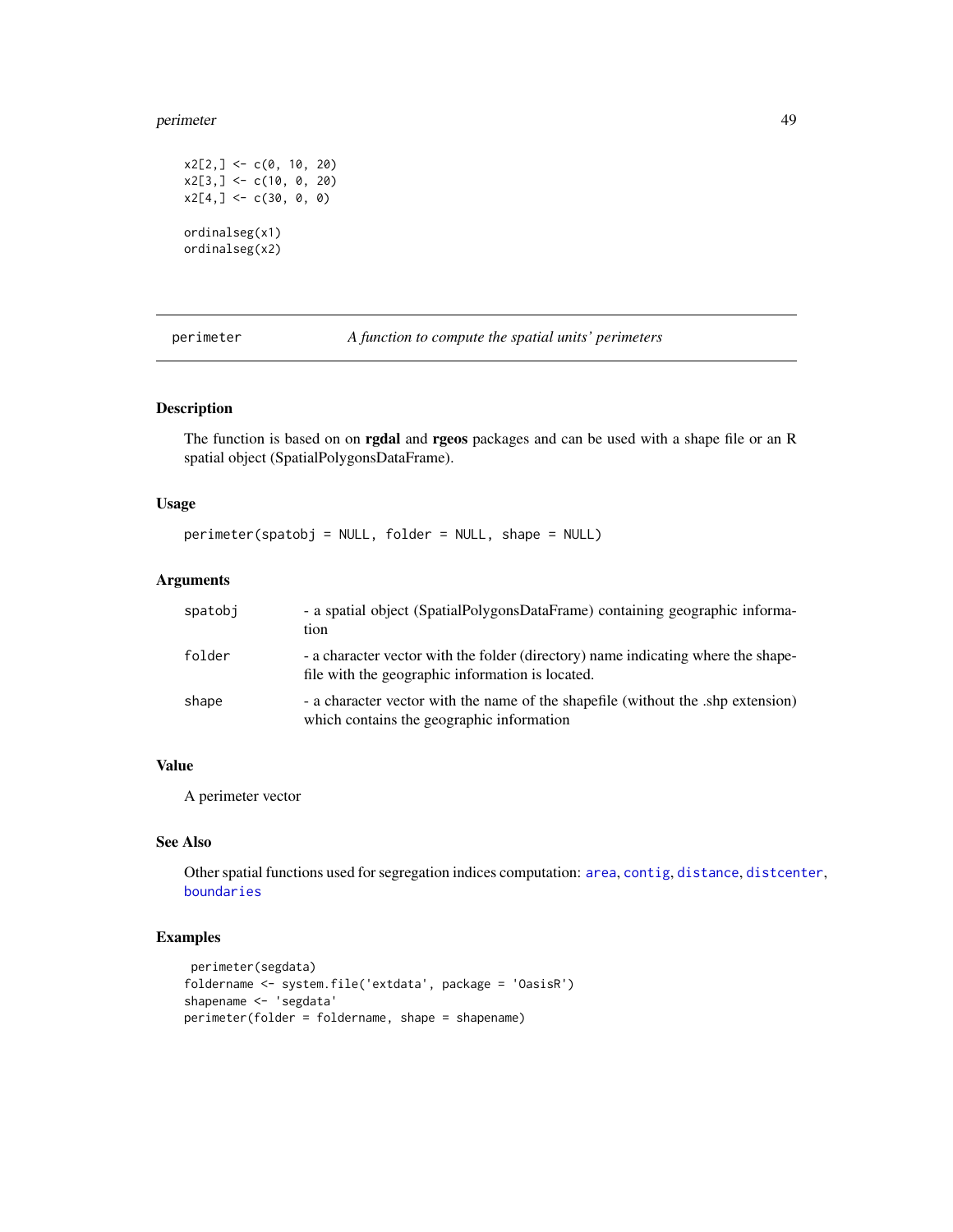<span id="page-49-0"></span>

The multi-group normalised isolation index is a multi-group version of the isolation index ([xPx](#page-74-0))

#### Usage

PMulti(x)

## Arguments

x - an object of class matrix (or which can be coerced to that class), where each column represents the distribution of a group within spatial units. The number of columns should be greater than 1 (at least 2 groups are required). You should not include a column with total population, because this will be interpreted as a group.

#### Value

multi-group normalised isolation index

## References

James, F. J. (1986) *A New Generalized 'Exposure-Based' Segregation Index*. Sociological Methods and Research, 14, pp. 301-316

Reardon S. F. and G. Firebaugh (2002) *Measures of multi-group Segregation*. Sociological Methodology, 32(1), pp 33-67

## See Also

Multi-group indices: [GiniMulti](#page-31-0), [DMulti](#page-25-0), [HMulti](#page-34-0), [CMulti](#page-15-0), [RelDivers](#page-62-0)

Social diversity indices: [HShannon](#page-35-0), [NShannon](#page-46-0), [ISimpson](#page-38-0),

## Examples

x <- segdata@data[ ,1:2] PMulti(x)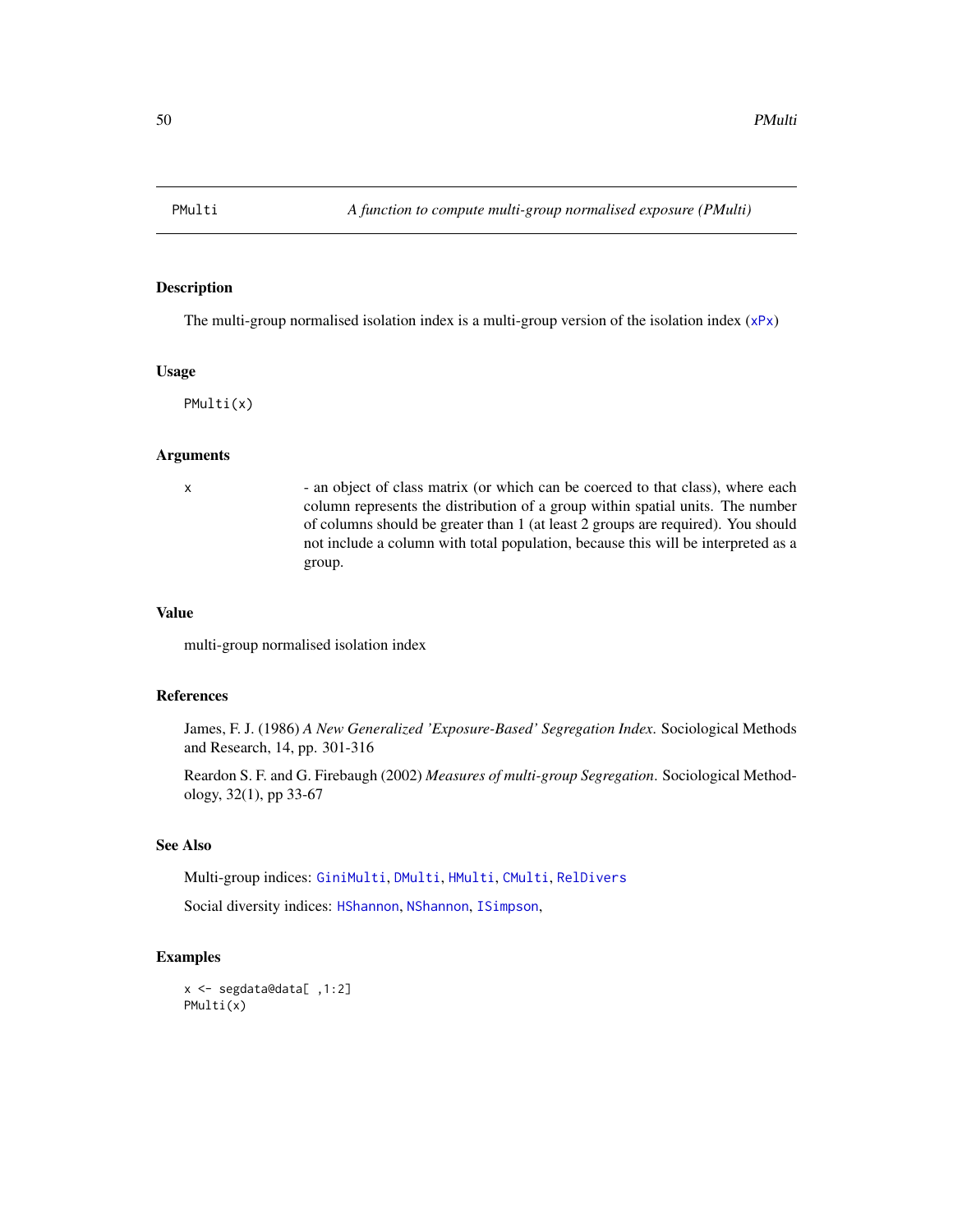Poo *A function to compute the mean proximity between persons without regard to group (Poo)*

## Description

Mean proximity, Poo, computes the mean distance between the individuals in the area with no regard for group. The function can be used in two ways: to provide a distance matrix or a external geographic information source (spatial object or shape file)

## Usage

```
Poo(x, d = NULL, fdist = 'e', distin = 'm', distout = 'm', diagonal = '0',
itype = 'multi', beta = 1, spatobj = NULL, folder = NULL, shape = NULL)
```
## Arguments

| $\times$ | - an object of class matrix (or which can be coerced to that class), where each<br>column represents the distribution of a group within spatial units. The number<br>of columns should be greater than 1 (at least 2 groups are required). You should<br>not include a column with total population, because this will be interpreted as a<br>group. |
|----------|------------------------------------------------------------------------------------------------------------------------------------------------------------------------------------------------------------------------------------------------------------------------------------------------------------------------------------------------------|
| d        | - a matrix of the distances between spatial unit centroids                                                                                                                                                                                                                                                                                           |
| fdist    | - the method used for distance interaction matrix: e' for inverse exponential<br>function (by default) and '1' for linear.                                                                                                                                                                                                                           |
| distin   | - input metric conversion, based on bink package and includes conversions from<br>'m', 'km', 'inch', 'ft', 'yd', 'mi', 'naut_mi', etc.                                                                                                                                                                                                               |
| distout  | - output metric conversion, based on bink package and includes conversions to<br>'m', 'km', 'inch', 'ft', 'yd', 'mi', 'naut_mi', etc.                                                                                                                                                                                                                |
| diagval  | - when providing a spatial object or a shape file, the user has the choice of<br>the spatial matrix diagonal definition: diagval = $'0'$ (by default) for an null<br>diagonal and diagval = $a$ to compute the diagonal as 0.6 $*$ square root (spa-<br>tial/organizational unitsarea) (White, 1983)                                                 |
| itype    | - a character string defining the index type: itype = 'multi' (by default) for the<br>multi-group index (White, 1986) or itype = 'between' for the between groups<br>version (White, 1983)                                                                                                                                                           |
| beta     | - distance decay parameter                                                                                                                                                                                                                                                                                                                           |
| spatobj  | - a spatial object (SpatialPolygonsDataFrame) with geographic information                                                                                                                                                                                                                                                                            |
| folder   | - a character vector with the folder (directory) name indicating where the shape-<br>file is located on the drive                                                                                                                                                                                                                                    |
| shape    | - a character vector with the name of the shapefile (without the .shp extension).                                                                                                                                                                                                                                                                    |

## Value

Poo index value(s)

<span id="page-50-0"></span>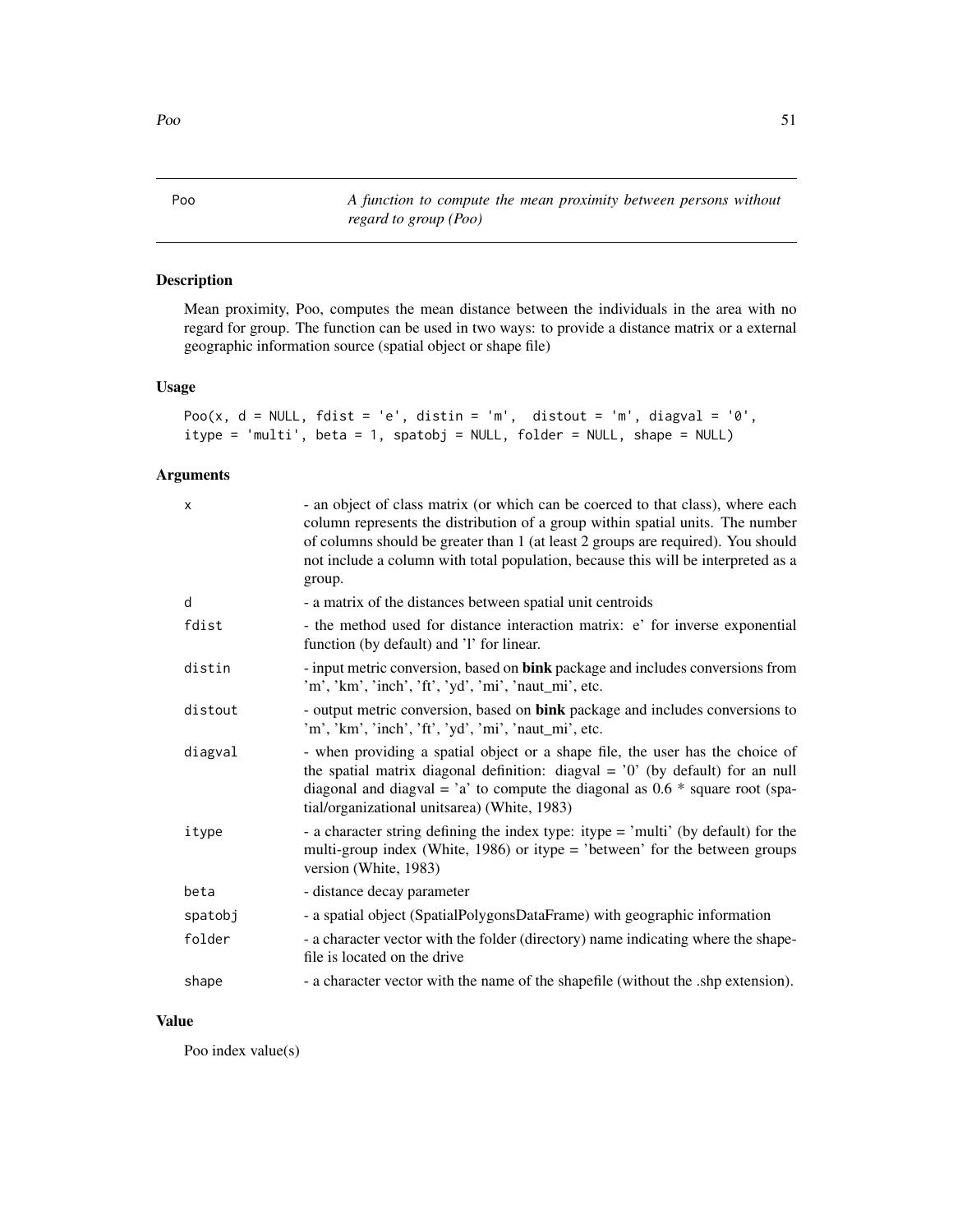## References

White M. J. (1983) *The Measurement of Spatial Segregation*. American Journal of Sociology, 88, p. 1008-1019

White, M. J. (1986) *Segregation and Diversity Measures in Population Distribution*E. Population Index 52(2): 198-221.

## See Also

Proximity measures: [Pxx](#page-51-0), [Pxy](#page-53-0), [SP](#page-70-0)

Clustering Indices: [ACL](#page-9-0), [RCL](#page-60-0)

#### Examples

```
x <- segdata@data[ ,1:2]
ar<-area(segdata)
dist <- distance(segdata)
diag(dist) <- sqrt(ar) * 0.6
foldername <- system.file('extdata', package = 'OasisR')
shapename <- 'segdata'
Poo(x, spatobj = segdata)
Poo(x, folder = foldername, shape = shapename, fdist = '1')
Poo(x, spatobj = segdata, diagval ='a')
Poo(x, d = dist, fdist = 'e')
```
<span id="page-51-0"></span>Pxx *A function to compute the mean proximity between members of a group (Pxx)*

#### Description

Mean proximity, Pxx, computes the mean distance between the members of a group. The distance matrix can be expressed as a linear or as an inverse exponential function of the distance between spatial unit centroids.The function can be used in two ways: to provide a distance matrix or a external geographic information source (spatial object or shape file).

#### Usage

```
Pxx(x, d = NULL, fdist = 'e', distin = 'm', distout = 'm', diagval = '0',beta = 1, spatobj = NULL, folder = NULL, shape = NULL)
```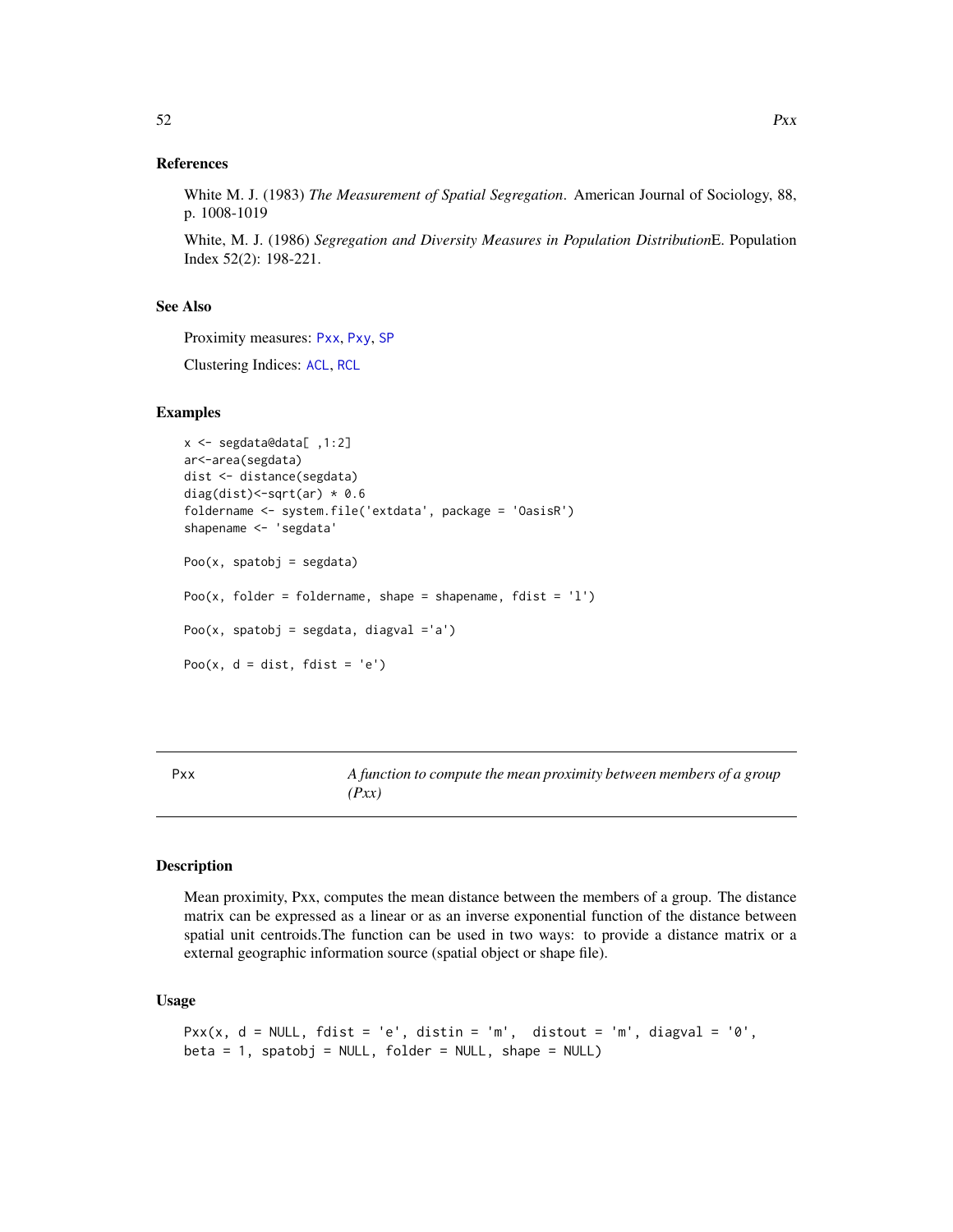## Arguments

| $\times$ | - an object of class matrix (or which can be coerced to that class), where each<br>column represents the distribution of a group within spatial units. The number<br>of columns should be greater than 1 (at least 2 groups are required). You should<br>not include a column with total population, because this will be interpreted as a<br>group. |
|----------|------------------------------------------------------------------------------------------------------------------------------------------------------------------------------------------------------------------------------------------------------------------------------------------------------------------------------------------------------|
| d        | - a matrix of the distances between spatial unit centroids                                                                                                                                                                                                                                                                                           |
| fdist    | - the method used for distance interaction matrix: e' for inverse exponential<br>function (by default) and '1' for linear.                                                                                                                                                                                                                           |
| distin   | - input metric conversion, based on bink package and includes conversions from<br>'m', 'km', 'inch', 'ft', 'yd', 'mi', 'naut_mi', etc.                                                                                                                                                                                                               |
| distout  | - output metric conversion, based on <b>bink</b> package and includes conversions to<br>'m', 'km', 'inch', 'ft', 'yd', 'mi', 'naut_mi', etc.                                                                                                                                                                                                         |
| diagval  | - when providing a spatial object or a shape file, the user has the choice of<br>the spatial matrix diagonal definition: diagval = $'0'$ (by default) for an null<br>diagonal and diagval = $a$ to compute the diagonal as 0.6 $*$ square root (spa-<br>tial/organizational unitsarea) (White, 1983)                                                 |
| beta     | - distance decay parameter                                                                                                                                                                                                                                                                                                                           |
| spatobj  | - a spatial object (SpatialPolygonsDataFrame) with geographic information                                                                                                                                                                                                                                                                            |
| folder   | - a character vector with the folder (directory) name indicating where the shape-<br>file is located on the drive                                                                                                                                                                                                                                    |
| shape    | - a character vector with the name of the shapefile (without the .shp extension).                                                                                                                                                                                                                                                                    |

#### Value

a numeric vector containing Pxx index value for each group

## References

White M. J. (1983) *The Measurement of Spatial Segregation*. American Journal of Sociology, 88, p. 1008-1019

## See Also

Proximity measures: [Pxy](#page-53-0), [Poo](#page-50-0), [SP](#page-70-0)

Clustering Indices: [ACL](#page-9-0), [RCL](#page-60-0)

## Examples

```
x <- segdata@data[ ,1:2]
ar<-area(segdata)
dist <- distance(segdata)
diag(dist) <- sqrt(ar) * 0.6
foldername <- system.file('extdata', package = 'OasisR')
shapename <- 'segdata'
```
 $Pxx$  53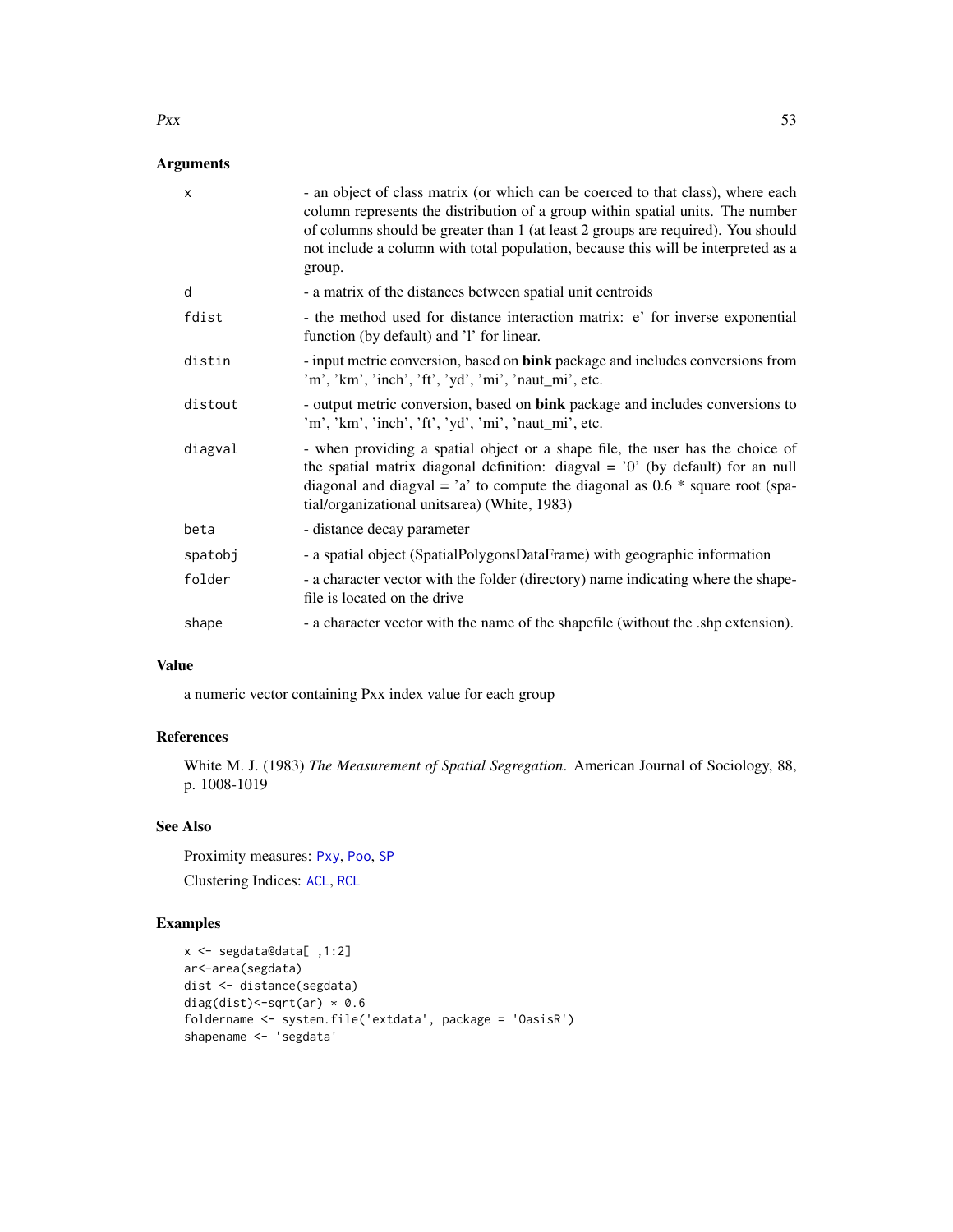```
Pxx(x, spatobj = segdata)Pxx(x, folder = foldername, shape = shapename, fdist = '1')
Pxx(x, spatobj = segdata, diagval ='a')
Pxx(x, d = dist, fdist = 'e')
```
<span id="page-53-0"></span>

| Pxy | A function to compute the mean proximity between persons of different |
|-----|-----------------------------------------------------------------------|
|     | <i>groups</i> $(Pxy)$                                                 |

Mean proximity, Pxy, computes the mean distance between the members of different groups.The function can be used in two ways: to provide a distance matrix or a external geographic information source (spatial object or shape file).

## Usage

```
Pxy(x, d = NULL, fdist = 'e', distin = 'm', distout = 'm', diagval = '0',beta = 1, spatobj = NULL, folder = NULL, shape = NULL)
```
## Arguments

| $\times$ | - an object of class matrix (or which can be coerced to that class), where each<br>column represents the distribution of a group within spatial units. The number<br>of columns should be greater than 1 (at least 2 groups are required). You should<br>not include a column with total population, because this will be interpreted as a<br>group. |
|----------|------------------------------------------------------------------------------------------------------------------------------------------------------------------------------------------------------------------------------------------------------------------------------------------------------------------------------------------------------|
| d        | - a matrix of the distances between spatial unit centroids                                                                                                                                                                                                                                                                                           |
| fdist    | - the method used for distance interaction matrix: e' for inverse exponential<br>function (by default) and '1' for linear.                                                                                                                                                                                                                           |
| distin   | - input metric conversion, based on bink package and includes conversions from<br>'m', 'km', 'inch', 'ft', 'yd', 'mi', 'naut_mi', etc.                                                                                                                                                                                                               |
| distout  | - output metric conversion, based on <b>bink</b> package and includes conversions to<br>'m', 'km', 'inch', 'ft', 'yd', 'mi', 'naut_mi', etc.                                                                                                                                                                                                         |
| diagval  | - when providing a spatial object or a shape file, the user has the choice of<br>the spatial matrix diagonal definition: diagval = $'0'$ (by default) for an null<br>diagonal and diagval = $a$ to compute the diagonal as 0.6 $*$ square root (spa-<br>tial/organizational unitsarea) (White, 1983)                                                 |
| beta     | - distance decay parameter                                                                                                                                                                                                                                                                                                                           |
| spatobj  | - a spatial object (SpatialPolygonsDataFrame) with geographic information                                                                                                                                                                                                                                                                            |
| folder   | - a character vector with the folder (directory) name indicating where the shape-<br>file is located on the drive                                                                                                                                                                                                                                    |
| shape    | - a character vector with the name of the shapefile (without the .shp extension).                                                                                                                                                                                                                                                                    |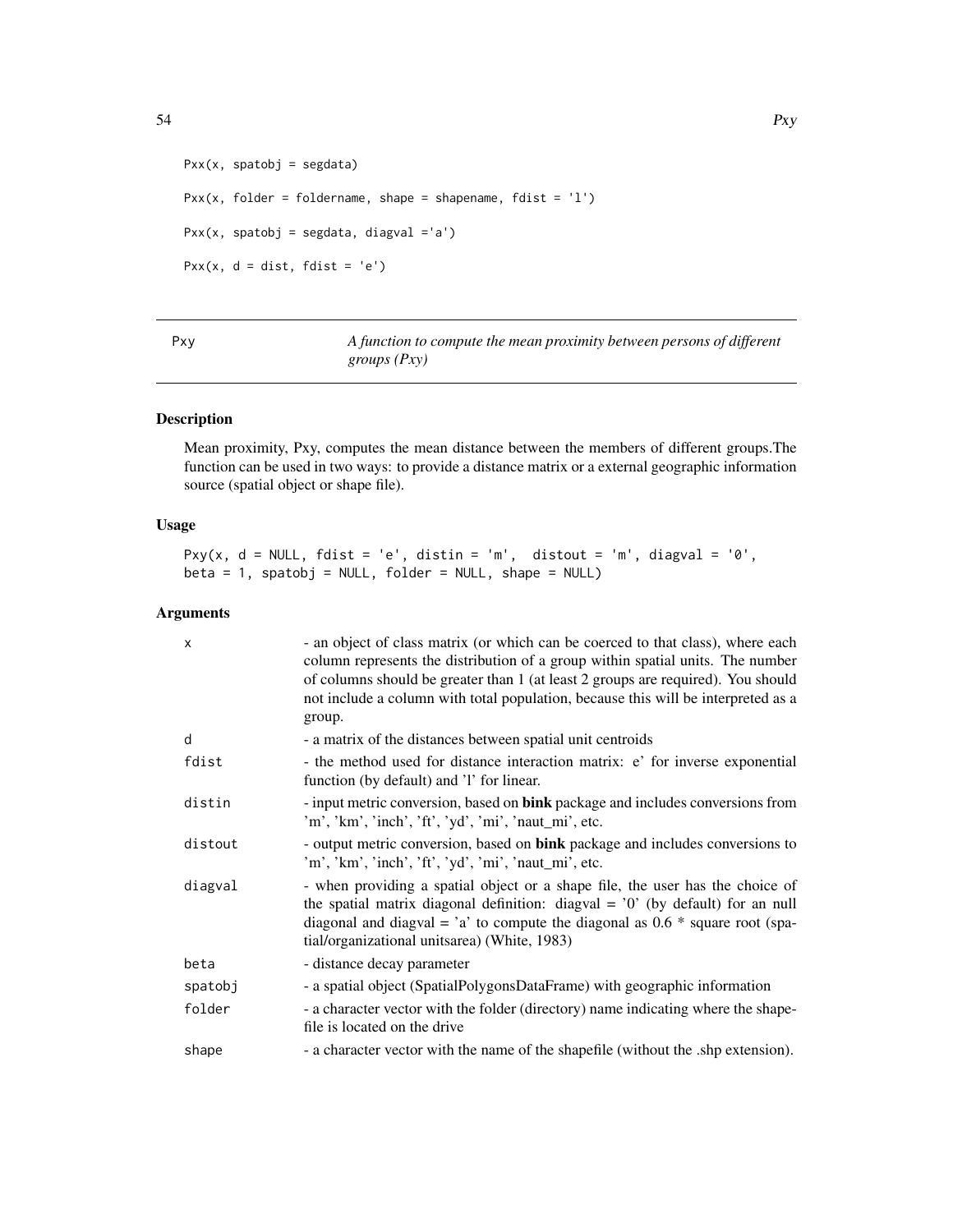## rankorderseg 55

## Value

a matrix containing Pxy index values for each pair of groups

## References

White M. J. (1983) *The Measurement of Spatial Segregation*. American Journal of Sociology, 88, p. 1008-1019

## See Also

Proximity measures: [Pxx](#page-51-0), [Poo](#page-50-0), [SP](#page-70-0)

Clustering Indices: [ACL](#page-9-0), [RCL](#page-60-0)

#### Examples

```
x <- segdata@data[ ,1:2]
ar<-area(segdata)
dist <- distance(segdata)
diag(dist)<-sqrt(ar) * 0.6
foldername <- system.file('extdata', package = 'OasisR')
shapename <- 'segdata'
Pxy(x, spatobj = segdata)
Pxy(x, folder = foldername, shape = shapename, fdist = '1')
Pxy(x, spatobj = segdata, diagval ='a')
Pxy(x, d = dist, fdist = 'e')
```
<span id="page-54-0"></span>rankorderseg *A function to compute rank-ordered segregation indices*

## Description

A function computing Reardon (2011) rank-ordered segregation indices

## Usage

```
rankorderseg(x, polorder = 4, pred = NULL)
```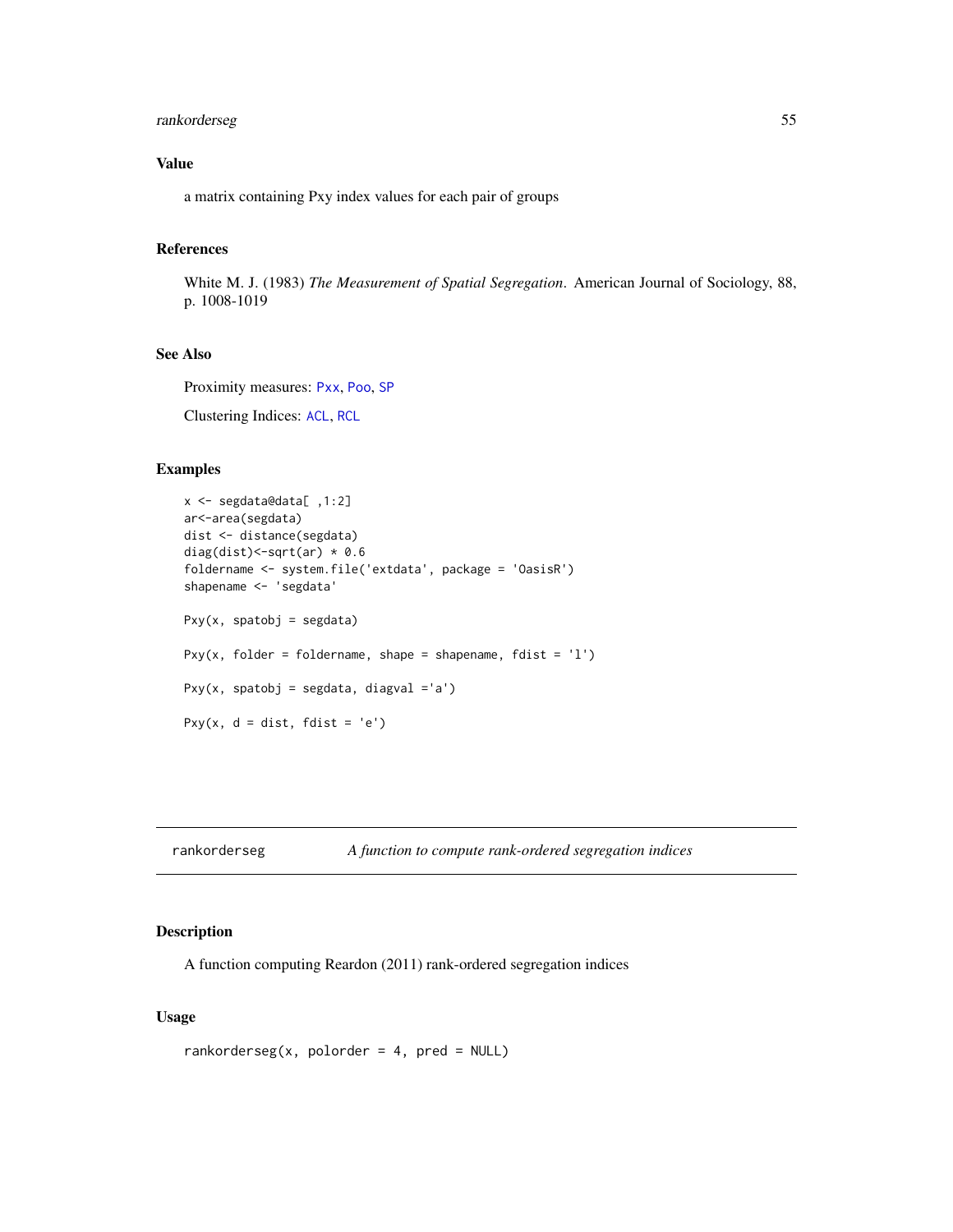#### Arguments

| $\mathsf{x}$ | - an object of class matrix (or which can be coerced to that class), where each<br>column represents the distribution of a group within spatial units. The number<br>of columns should be greater than 1 (at least 2 groups are required). You should<br>not include a column with total population, because this will be interpreted as a<br>group. The rows represent the nominal categories (spatial units) and the columns<br>the population distribution as ordered groups divided by thresholds |
|--------------|-------------------------------------------------------------------------------------------------------------------------------------------------------------------------------------------------------------------------------------------------------------------------------------------------------------------------------------------------------------------------------------------------------------------------------------------------------------------------------------------------------|
| polorder     | - order of the polynomial approximation (4 by default)                                                                                                                                                                                                                                                                                                                                                                                                                                                |
| pred         | - a numerical vector with percentiles to be predicted. If NULL, the predictions<br>are made at threshold levels                                                                                                                                                                                                                                                                                                                                                                                       |

#### Value

A list containing the results for three rank-ordered indices: rank-order information theory index (Hr), rank-order variation ratio index (Rr) and rank-order square root index (Sr). For each index, a sublist is provided, containing: Index - the rank-ordered index value Hp/Rp/Sp - a vector with ordinal information theory/variance ratio/square root segregation index values at thresholds Coefficients - Coefficients extracted from the polynomial estimation model, including basic statistics Predict - a list contining predicted values of the coresponding ordinal index (fit); standard error of predicted means (se.fit); degrees of freedom for residual (df); and residual standard deviations (residuale.scale). If pred is NULL, the function will return the the statistics at thresholds

## References

Reardon S. F. (2011) *Measures of Income Segregation* . The Stanford Center on Poverty and Inequality

#### See Also

[ordinalseg](#page-47-0)

#### Examples

```
x1 \leftarrow matrix(nrow = 4, ncol = 7)x1[1,] \leftarrow c( 10, 10, 10, 20, 30, 40, 50)x1[2, ] \leftarrow c( 0, 20, 10, 10, 10, 20, 20)x1[3, ] \leftarrow c(10, 20, 10, 10, 10, 0, 0)x1[4, ] \leftarrow c(30, 30, 20, 10, 10, 0, 0)x2 < - x1x2[,c(3,4,6,7)] \leftarrow x1[,c(6,7,3,4)]rankorderseg(x1)
```
rankorderseg(x2, pred =  $seq(0, 1, 0.1)$ )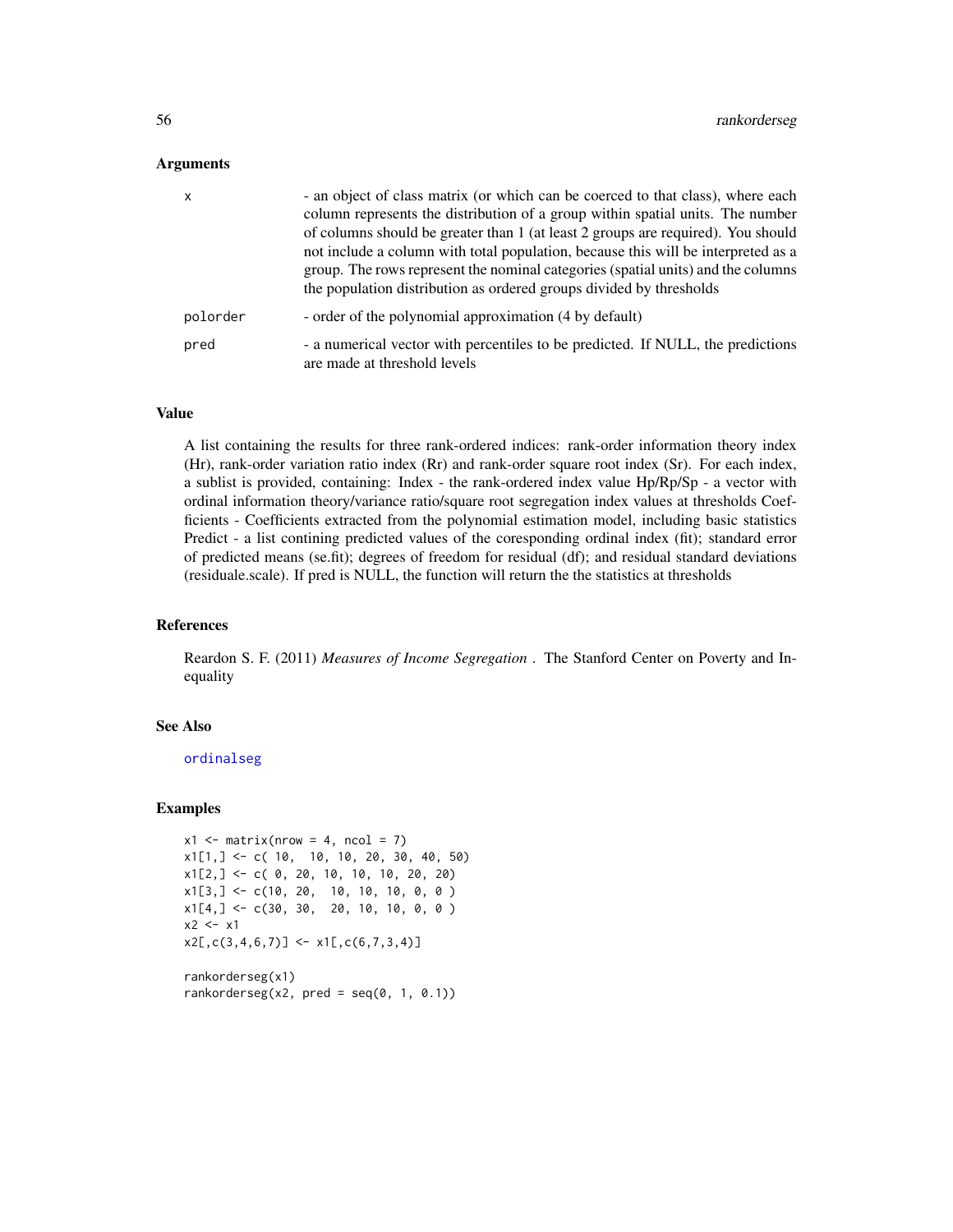<span id="page-56-0"></span>The relative centralisation index measures the proportion of a group that should change its localization to achieve the same level of centralization as another group. The function can be used in two ways: to provide a vector containing the distances between spatial unit centroids or a external geographic information source (spatial object or shape file).

## Usage

```
RCE(x, dc = NULL, center = 1, spatobj = NULL, folder = NULL, shape = NULL)
```
## Arguments

| X       | - an object of class matrix (or which can be coerced to that class), where each<br>column represents the distribution of a group within spatial units. The number<br>of columns should be greater than 1 (at least 2 groups are required). You should<br>not include a column with total population, because this will be interpreted as a<br>group. |
|---------|------------------------------------------------------------------------------------------------------------------------------------------------------------------------------------------------------------------------------------------------------------------------------------------------------------------------------------------------------|
| dc      | - a numeric vector containing the distances between spatial units centroids and<br>the central spatial unit                                                                                                                                                                                                                                          |
| center  | - a numeric value giving the number of the spatial unit that represents the center<br>in the table                                                                                                                                                                                                                                                   |
| spatobj | - a spatial object (SpatialPolygonsDataFrame) with geographic information                                                                                                                                                                                                                                                                            |
| folder  | - a character vector with the folder (directory) name indicating where the shape-<br>file is located on the drive                                                                                                                                                                                                                                    |
| shape   | - a character vector with the name of the shapefile (without the .shp extension).                                                                                                                                                                                                                                                                    |
|         |                                                                                                                                                                                                                                                                                                                                                      |

#### Value

a matrix containing relative centralisation index values

#### References

Duncan O. D. and Duncan B. (1955) *A Methodological Analysis of Segregation Indexes*. American Sociological Review 41, pp. 210-217

#### See Also

[RCEPoly](#page-57-0), [RCEPolyK](#page-58-0), [ACEDuncan](#page-3-0), [ACEDuncanPoly](#page-5-0), [ACEDuncanPolyK](#page-6-0), [ACE](#page-2-0), [ACEPoly](#page-8-0)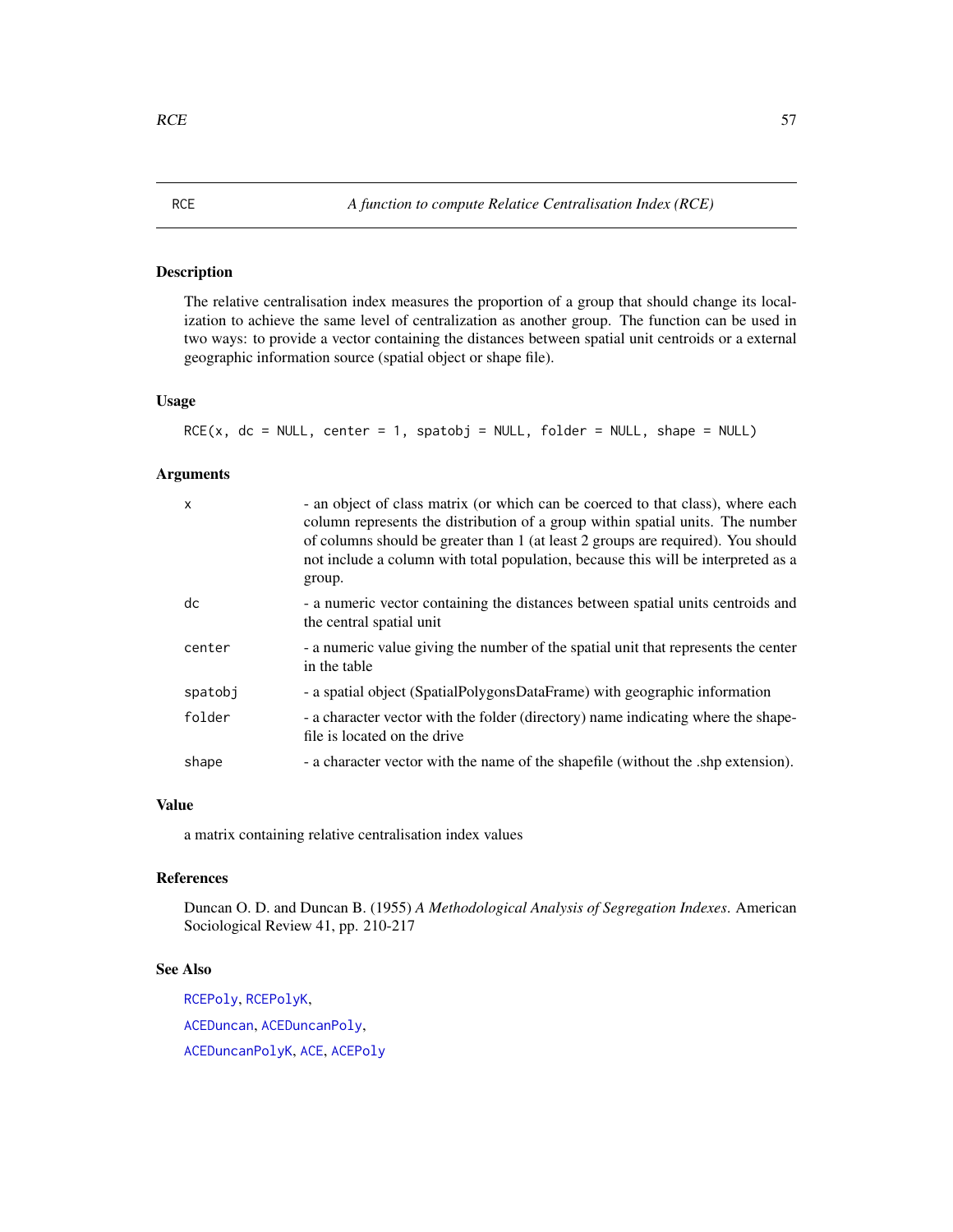## Examples

```
x <- segdata@data[ ,1:2]
distc<- distcenter(segdata, center = 28)
foldername <- system.file('extdata', package = 'OasisR')
shapename <- 'segdata'
RCE(x, dc=distc)
RCE(x, spatobj = segdata, center = 28)RCE(x, folder = foldername, shape = shapename, center = 28)
```
<span id="page-57-0"></span>RCEPoly *A function to compute Polycentric Relative Centralisation Index*

## Description

The polycentric version of the relative centralisation index. The function can be used in two ways: to provide a matrix containing the distances between spatial/organizational unit centroids or a external geographic information source (spatial object or shape file).

#### Usage

RCEPoly(x, dc = NULL, center = 1, spatobj = NULL, folder = NULL, shape = NULL)

#### Arguments

| X       | - an object of class matrix (or which can be coerced to that class), where each<br>column represents the distribution of a group within spatial units. The number<br>of columns should be greater than 1 (at least 2 groups are required). You should<br>not include a column with total population, because this will be interpreted as a<br>group. |
|---------|------------------------------------------------------------------------------------------------------------------------------------------------------------------------------------------------------------------------------------------------------------------------------------------------------------------------------------------------------|
| dc      | - a numeric matrix/vector containing the distances between spatial units cen-<br>troids and the central spatial unit(s).                                                                                                                                                                                                                             |
| center  | - a numeric vector giving the number of the spatial units that represent the cen-<br>ters in the table                                                                                                                                                                                                                                               |
| spatobj | - a spatial object (SpatialPolygonsDataFrame) with geographic information                                                                                                                                                                                                                                                                            |
| folder  | - a character vector with the folder (directory) name indicating where the shape-<br>file is located on the drive                                                                                                                                                                                                                                    |
| shape   | - a character vector with the name of the shapefile (without the .shp extension).                                                                                                                                                                                                                                                                    |

## Value

a matrix containing relative centralisation index values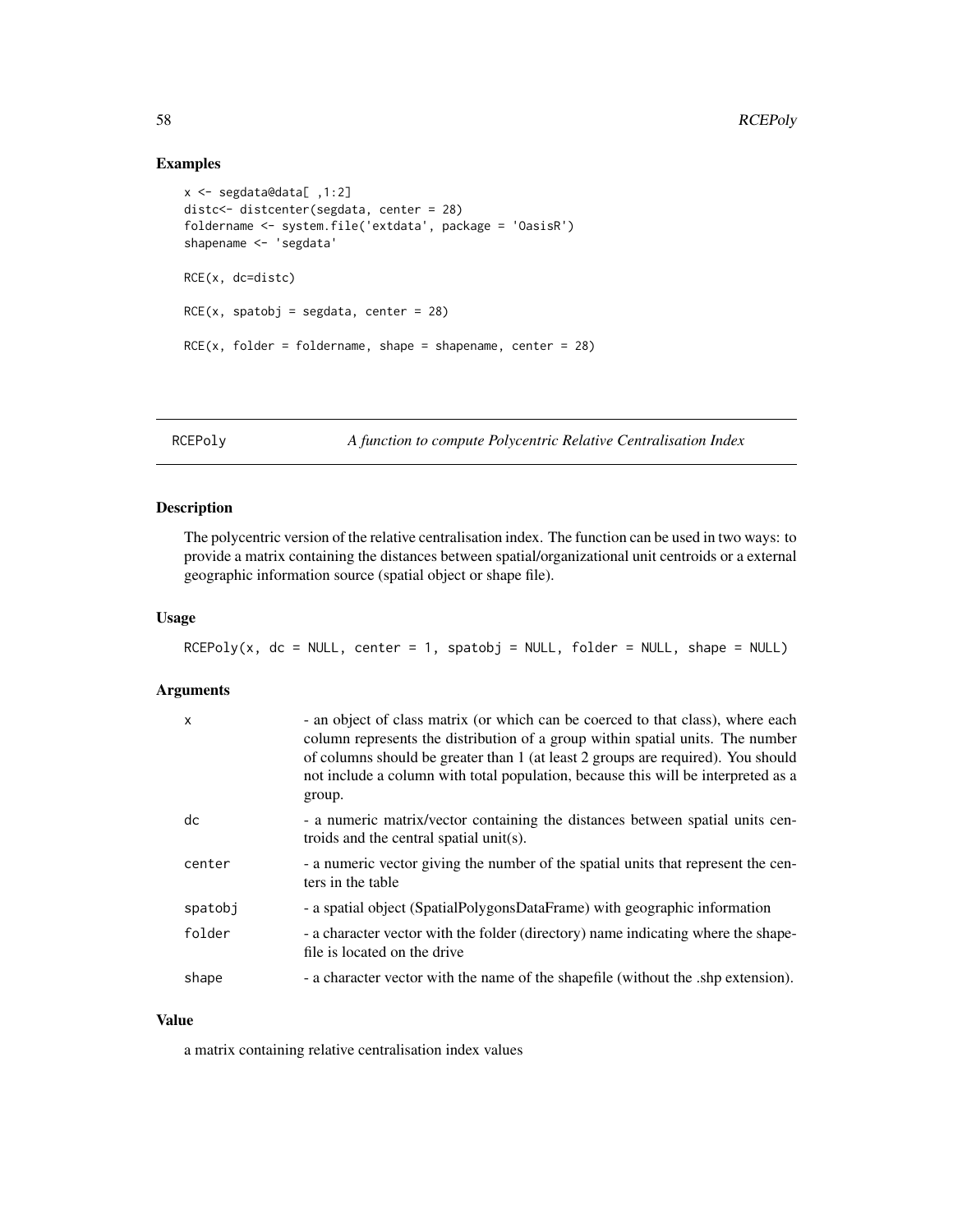## RCEPolyK 59

#### References

Duncan O. D. and Duncan B. (1955) *A Methodological Analysis of Segregation Indexes*. American Sociological Review 41, pp. 210-217

#### See Also

[RCE](#page-56-0), [RCEPolyK](#page-58-0),

[ACEDuncan](#page-3-0), [ACEDuncanPoly](#page-5-0),

[ACEDuncanPolyK](#page-6-0), [ACE](#page-2-0), [ACEPoly](#page-8-0)

## Examples

```
x <- segdata@data[ ,1:2]
foldername <- system.file('extdata', package = 'OasisR')
shapename <- 'segdata'
RCEPoly(x, spatobj = segdata, center = c(28, 83))RCEPoly(x, folder = foldername, shape = shapename, center = c(28, 83))
center <- c(28, 83)
polydist \leq matrix(data = NA, nrow = nrow(x), ncol = length(center))
for (i in 1:ncol(polydist))
 polydist[,i] <- distcenter(spatobj = segdata, center = center[i])
RCEPoly(x, dc = polydist)distmin \leq vector(length = nrow(x))
for (i in 1:nrow(polydist)) distmin[i] <- min(polydist[i,])
RCE(x, dc = distmin)
```
<span id="page-58-0"></span>

RCEPolyK *A function to compute Constrained Relative Centralisation Index*

#### Description

The constrained (local) version of relative centralization index. The function can be used in two ways: to provide a matrix containing the distances between spatial unit centroids or a external geographic information source (spatial object or shape file).

#### Usage

```
RCEPolyK(x, dc = NULL, K = NULL, kdist = NULL, center = 1,spatobj = NULL, folder = NULL, shape = NULL)
```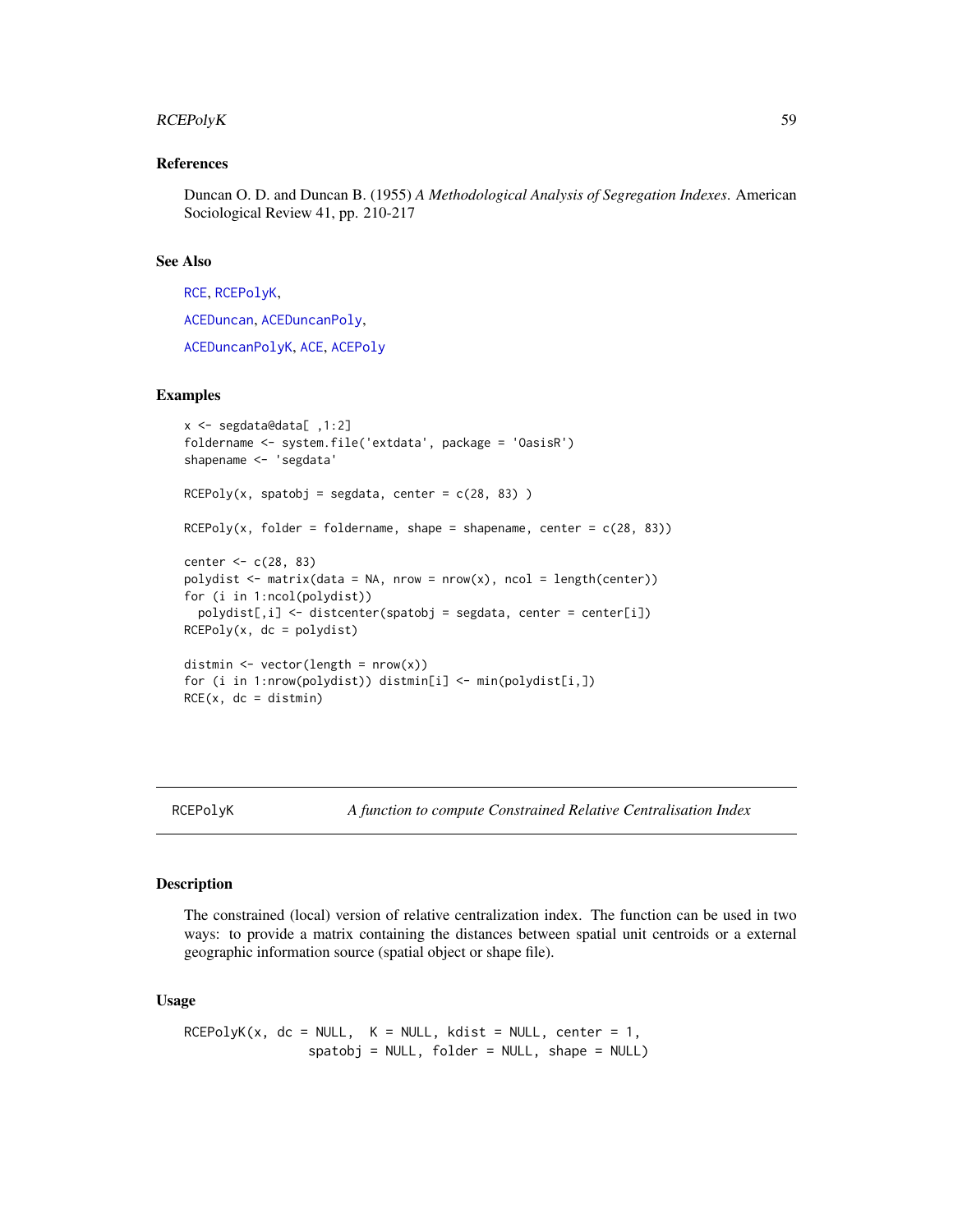#### Arguments

| $\boldsymbol{\mathsf{x}}$ | - an object of class matrix (or which can be coerced to that class), where each<br>column represents the distribution of a group within spatial units. The number<br>of columns should be greater than 1 (at least 2 groups are required). You should<br>not include a column with total population, because this will be interpreted as a<br>group. |
|---------------------------|------------------------------------------------------------------------------------------------------------------------------------------------------------------------------------------------------------------------------------------------------------------------------------------------------------------------------------------------------|
| dc                        | - a numeric matrix/vector containing the distances between spatial units cen-<br>troids and the central spatial unit(s).                                                                                                                                                                                                                             |
| K                         | - the number of neighbourhoods under the influence of a center                                                                                                                                                                                                                                                                                       |
| kdist                     | - the maximal distance that defines the neighbourhoods influenced by a center                                                                                                                                                                                                                                                                        |
| center                    | - a numeric vector giving the number of the spatial units that represent the cen-<br>ters in the table                                                                                                                                                                                                                                               |
| spatobj                   | - a spatial object (SpatialPolygonsDataFrame) with geographic information                                                                                                                                                                                                                                                                            |
| folder                    | - a character vector with the folder (directory) name indicating where the shape-<br>file is located on the drive                                                                                                                                                                                                                                    |
| shape                     | - a character vector with the name of the shapefile (without the .shp extension).                                                                                                                                                                                                                                                                    |

#### Value

a matrix containing relative centralisation index values

#### References

Duncan O. D. and Duncan B. (1955) *A Methodological Analysis of Segregation Indexes*. American Sociological Review 41, pp. 210-217

Folch D.C and Rey S. J (2016) *The centralization index: A measure of local spatial segregation*. Papers in Regional Science 95 (3), pp. 555-576

## See Also

[RCE](#page-56-0), [RCEPoly](#page-57-0), [ACEDuncan](#page-3-0), [ACEDuncanPoly](#page-5-0), [ACEDuncanPolyK](#page-6-0), [ACE](#page-2-0), [ACEPoly](#page-8-0)

```
x <- segdata@data[ ,1:2]
foldername <- system.file('extdata', package = 'OasisR')
shapename <- 'segdata'
RCEPolyK(x, spatobj = segdata, center = c(28, 83))RCEPolyK(x, folder = foldername, shape = shapename, center = c(28, 83), K = 3)
center <- c(28, 83)
polydist \leq matrix(data = NA, nrow = nrow(x), ncol = length(center))
for (i in 1:ncol(polydist))
```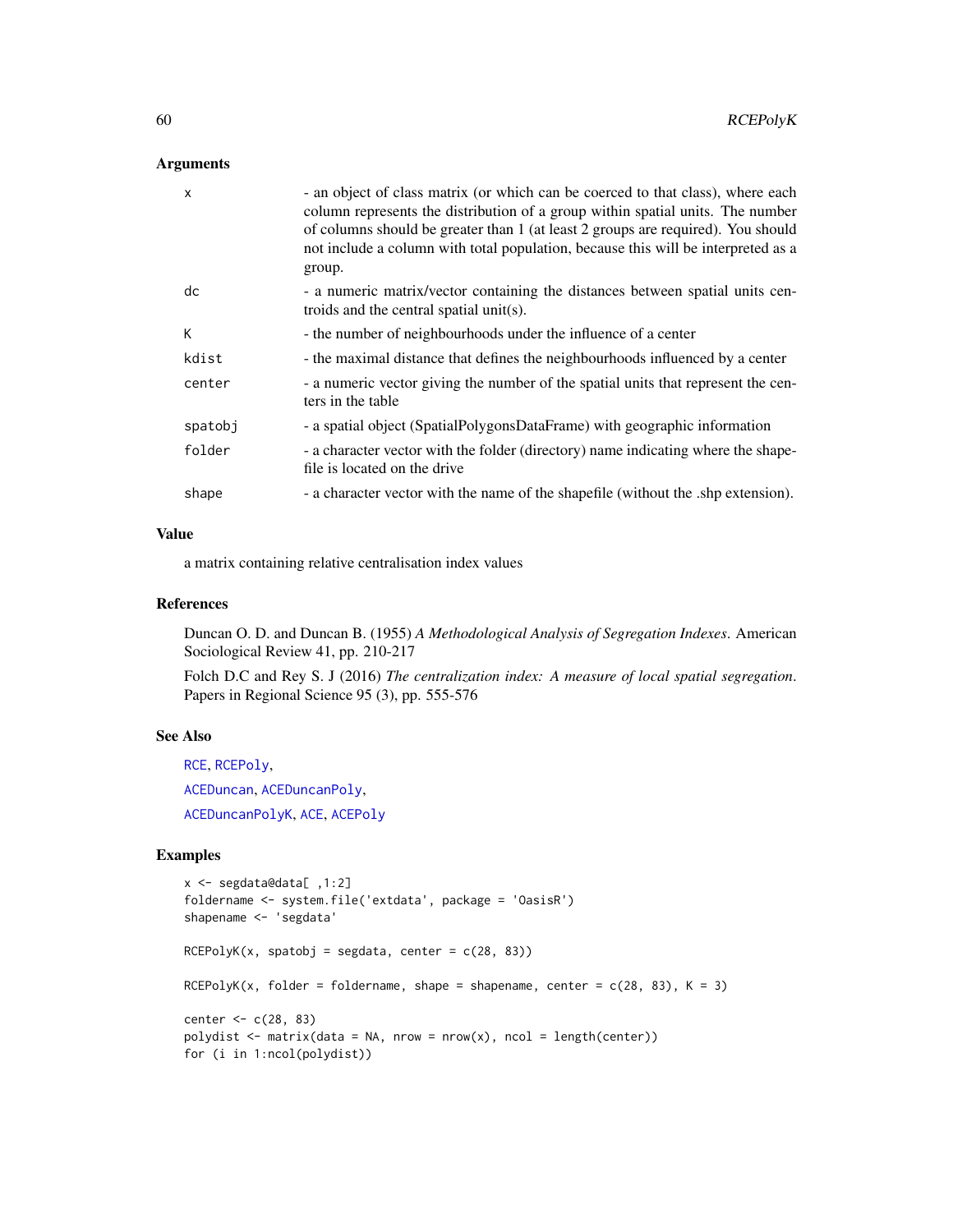```
polydist[,i] <- distcenter(spatobj = segdata, center = center[i])
RCEPolyK(x, dc = polydist, kdist = 2)
```
<span id="page-60-0"></span>RCL *A function to compute the relative clustering index (RCL)*

#### Description

The relative clustering index, RCL, compares the mean proximity of a group to the mean proximity of another group. The function can be used in two ways: to provide a distance matrix or a external geographic information source (spatial object or shape file).

## Usage

RCL(x,  $d = NULL$ ,  $fdist = 'e'$ ,  $distin = 'm'$ ,  $distout = 'm'$ ,  $diagonal = '0'$ , beta = 1, spatobj = NULL, folder = NULL, shape = NULL)

#### Arguments

| x       | - an object of class matrix (or which can be coerced to that class), where each<br>column represents the distribution of a group within spatial units. The number<br>of columns should be greater than 1 (at least 2 groups are required). You should<br>not include a column with total population, because this will be interpreted as a<br>group. |
|---------|------------------------------------------------------------------------------------------------------------------------------------------------------------------------------------------------------------------------------------------------------------------------------------------------------------------------------------------------------|
| d       | - a matrix of the distances between spatial unit centroids                                                                                                                                                                                                                                                                                           |
| fdist   | - the method used for distance interaction matrix: e' for inverse exponential<br>function (by default) and 'l' for linear.                                                                                                                                                                                                                           |
| distin  | - input metric conversion, based on bink package and includes conversions from<br>'m', 'km', 'inch', 'ft', 'yd', 'mi', 'naut_mi', etc.                                                                                                                                                                                                               |
| distout | - output metric conversion, based on <b>bink</b> package and includes conversions to<br>'m', 'km', 'inch', 'ft', 'yd', 'mi', 'naut_mi', etc.                                                                                                                                                                                                         |
| diagval | - when providing a spatial object or a shape file, the user has the choice of<br>the spatial matrix diagonal definition: diagval = $'0'$ (by default) for an null<br>diagonal and diagval = $a$ to compute the diagonal as 0.6 $*$ square root (spa-<br>tial/organizational unitsarea) (White, 1983)                                                 |
| beta    | - distance decay parameter                                                                                                                                                                                                                                                                                                                           |
| spatobj | - a spatial object (SpatialPolygonsDataFrame) with geographic information                                                                                                                                                                                                                                                                            |
| folder  | - a character vector with the folder (directory) name indicating where the shape-<br>file is located on the drive                                                                                                                                                                                                                                    |
| shape   | - a character vector with the name of the shapefile (without the .shp extension).                                                                                                                                                                                                                                                                    |

## Value

a matrix containing relative clustering index values for each pair of groups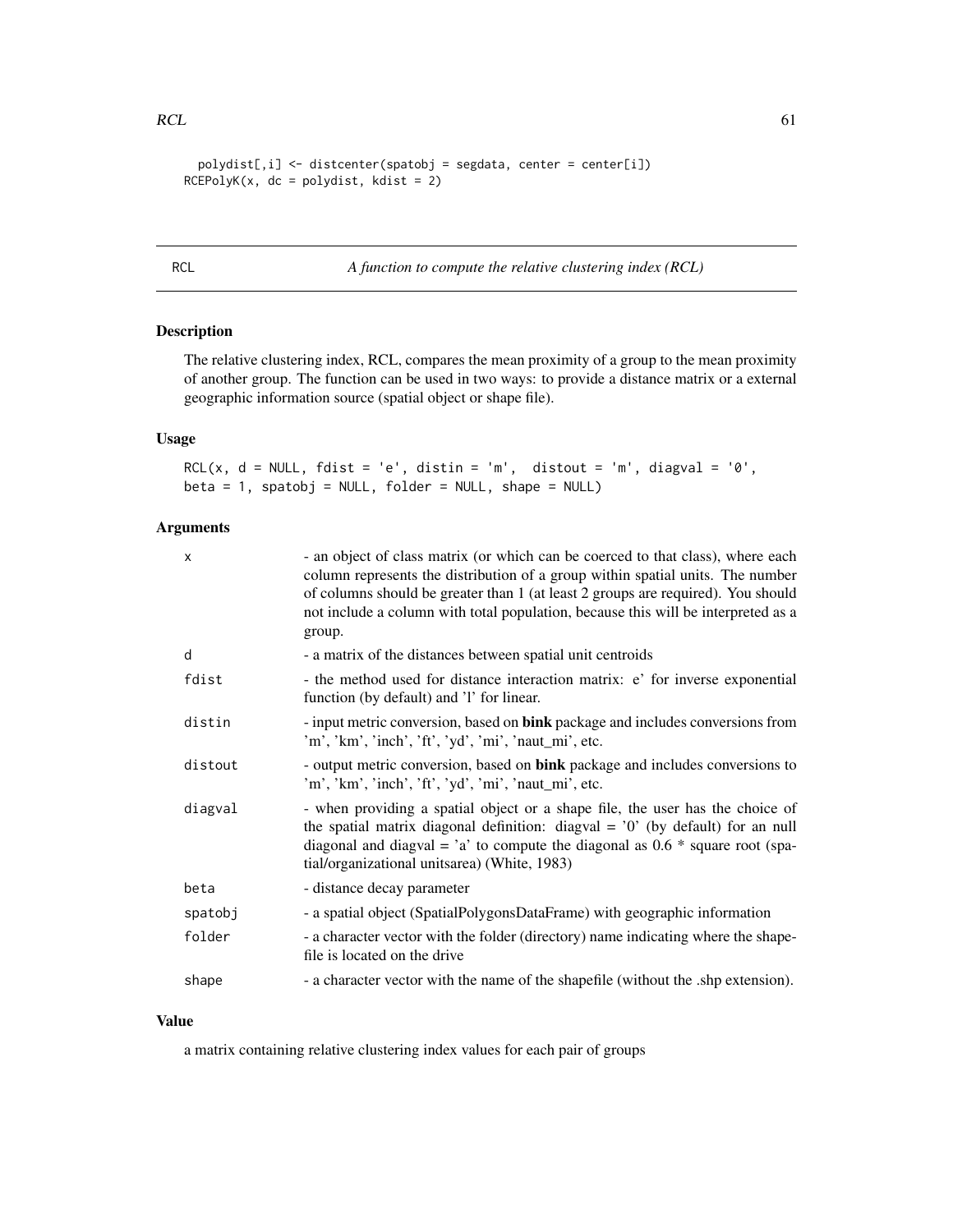## References

Massey D. S. and Denton N. A. (1988) *The dimensions of residential segregation*. Social Forces 67(2), pp. 281-315.

## See Also

Proximity measures: [Pxx](#page-51-0), [Pxy](#page-53-0), [Poo](#page-50-0), [SP](#page-70-0)

Clustering Indices: [ACL](#page-9-0)

#### Examples

```
x <- segdata@data[ ,1:2]
ar<-area(segdata)
dist <- distance(segdata)
diag(dist) <- sqrt(ar) * 0.6
foldername <- system.file('extdata', package = 'OasisR')
shapename <- 'segdata'
RCL(x, spatobj = segdata)
RCL(x, folder = foldername, shape = shapename, file = 'l')RCL(x, spatobj = segdata, diagval = 'a')RCL(x, d = dist, fdist = 'e')
```
RCO *A function to compute Relative Concentration index (RCO)*

#### Description

The relative concentration index, measures the share of space occupied by a group compared to another group. The function can be used in two ways: to provide an area vector or a external geographic information source (spatial object or shape file).

## Usage

```
RCO(x, a = NULL, spatobj = NULL, folder = NULL, shape = NULL)
```
# Arguments

| $\mathsf{X}$ | - an object of class matrix (or which can be coerced to that class), where each   |
|--------------|-----------------------------------------------------------------------------------|
|              | column represents the distribution of a group within spatial units. The number    |
|              | of columns should be greater than 1 (at least 2 groups are required). You should  |
|              | not include a column with total population, because this will be interpreted as a |
|              | group.                                                                            |
|              |                                                                                   |

a - a numeric vector containing spatial unit areas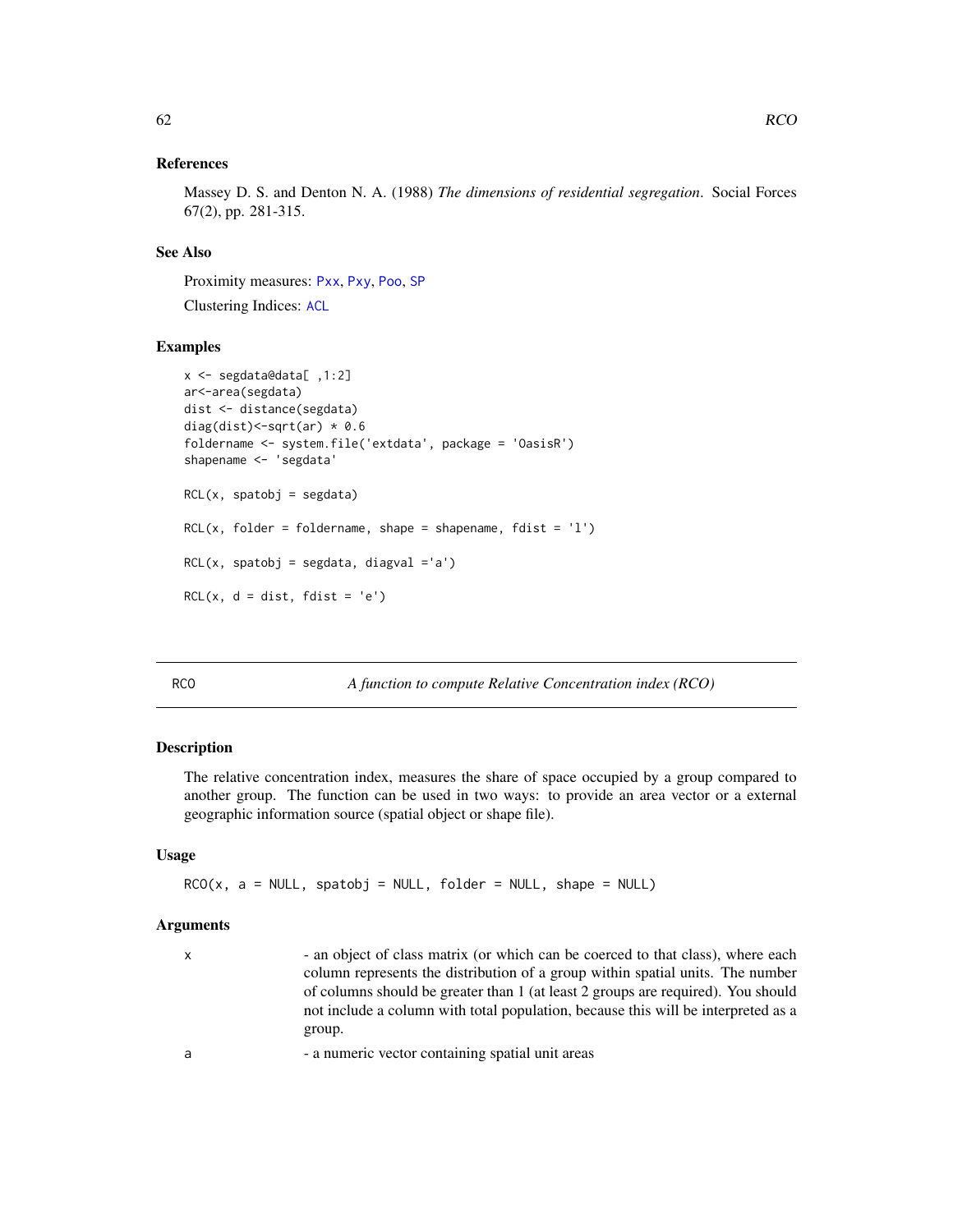#### RelDivers 63

| spatobi | - a spatial object (SpatialPolygonsDataFrame) with geographic information                                         |
|---------|-------------------------------------------------------------------------------------------------------------------|
| folder  | - a character vector with the folder (directory) name indicating where the shape-<br>file is located on the drive |
| shape   | - a character vector with the name of the shapefile (without the shp extension).                                  |

#### Value

a matrix containing relative concentration index values

#### References

Massey D. S. and Denton N. A. (1988) *The dimensions of residential segregation*. Social Forces 67(2), pp. 281-315.

#### See Also

one-group concentration indices: [Delta](#page-17-0), [ACO](#page-11-0)

## Examples

```
x <- GreHSize@data[ ,3:5]
ar <- area(GreHSize)
foldername <- system.file('extdata', package = 'OasisR')
shapename <- 'GreHSize'
RCO(x, a = ar)RCO(x, spatobj = GreHSize)RCO(x, folder = foldername, shape = shapename)
```
<span id="page-62-0"></span>RelDivers *A function to compute multi-group relative diversity index*

#### Description

The relative diversity index is a multi-group index based on Simpson's interaction index [ISimpson](#page-38-0)

#### Usage

```
RelDivers(x)
```
#### Arguments

x - an object of class matrix (or which can be coerced to that class), where each column represents the distribution of a group within spatial units. The number of columns should be greater than 1 (at least 2 groups are required). You should not include a column with total population, because this will be interpreted as a group.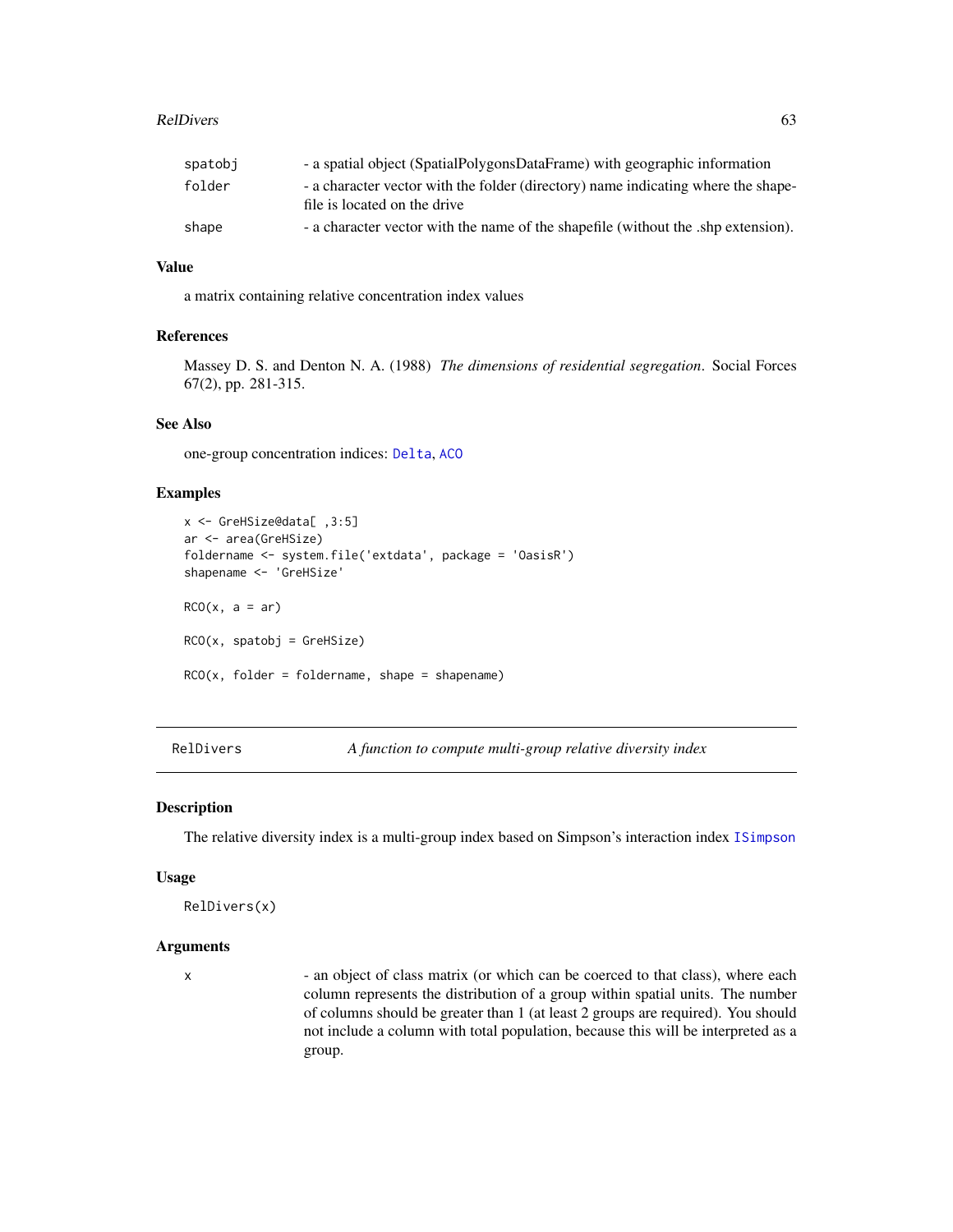## Value

multi-group relative diversity index

#### References

Carlson S. M. (1992) *Trends in race/sex occupational inequality: conceptual and measurement issues*. Social Problems, 39, p. 269-290

## See Also

Multi-group indices: [PMulti](#page-49-0), [GiniMulti](#page-31-0), [DMulti](#page-25-0), [HMulti](#page-34-0), [CMulti](#page-15-0)

Social diversity indices: [HShannon](#page-35-0), [NShannon](#page-46-0), [ISimpson](#page-38-0),

#### Examples

```
x <- segdata@data[ ,1:2]
RelDivers(x)
```
<span id="page-63-0"></span>

| ResamplePlot | A function to plot the results of resampling methods |  |
|--------------|------------------------------------------------------|--|
|              |                                                      |  |

#### Description

Plot of Monte Carlo simulations results. The function can be used in two ways: buy providing a ResampleTest object, using [ResampleTest](#page-64-0) or a simulated distribution vector, a value and a name of the index

## Usage

```
ResamplePlot(ResampleTest, var = 1, coldist = 'red', colind = 'blue',
legend = TRUE, legendpos = 'top', cex.length = 1, bty = 'o')
```
## Arguments

| ResampleTest | - a ResampleTest object prodused with ResampleTest function                                                                                                                                                                                   |
|--------------|-----------------------------------------------------------------------------------------------------------------------------------------------------------------------------------------------------------------------------------------------|
| var          | - the number of the variable to be plot                                                                                                                                                                                                       |
| coldist      | - color used to plot the simulated distribution                                                                                                                                                                                               |
| colind       | - color used to plot the index                                                                                                                                                                                                                |
| legend       | - logical parameter, to control the legend's plots                                                                                                                                                                                            |
| legendpos    | - a character string giving the legend's position: 'bottomright', 'bottom', 'bot-<br>tomleft', 'left', 'topleft', 'top', 'topright', 'right' and 'center'.                                                                                    |
| cex.legend   | - a numerical value giving the amount by which plotting text and symbols in<br>legend should be magnified relative to the default.                                                                                                            |
| bty          | - a character string which determines the type of box of the legend. If bty is<br>one of 'o' (the default), 'l', '7', 'c', 'u', or ']' the resulting box resembles the<br>corresponding upper case letter. A value of 'n' suppresses the box. |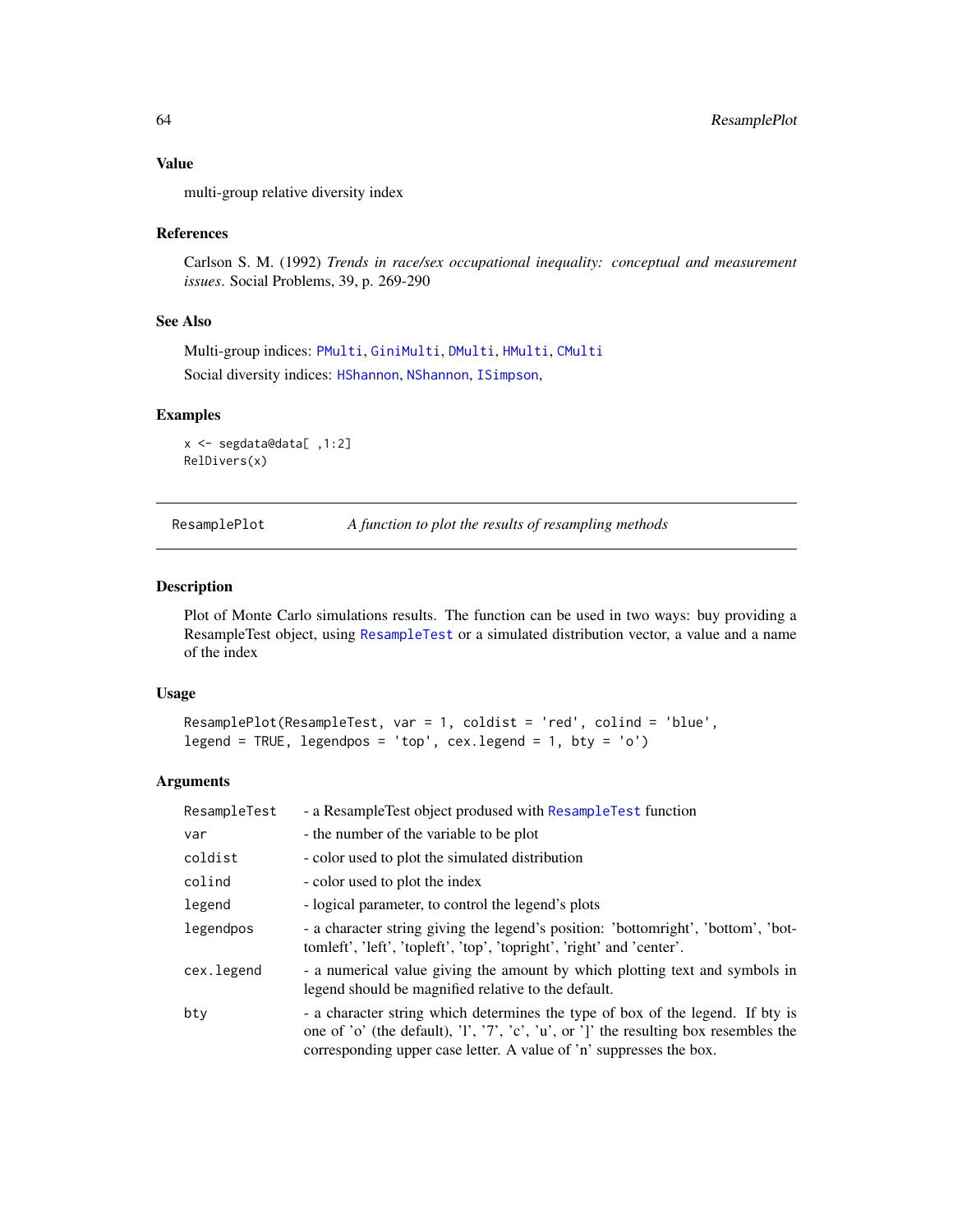## ResampleTest 65

## Value

A plot with resampling distribution

#### References

Tivadar M. (2019) *OasisR: An R Package to Bring Some Order to the World of Segregation Measurement*. Journal of Statistical Software, 89 (7), pp 1-39

## See Also

[ResampleTest](#page-64-0)

#### Examples

```
x <- segdata@data[ ,1:2]
xtest <- ResampleTest (x, fun ='ISMorrill', simtype = 'MonteCarlo',
                       sampleunit = 'unit', spatobj = segdata)
ResamplePlot(xtest, var = 1)
```
<span id="page-64-0"></span>

|  | ResampleTest | A function to test segregation indices by resampling |  |  |  |
|--|--------------|------------------------------------------------------|--|--|--|
|--|--------------|------------------------------------------------------|--|--|--|

## Description

Resampling tests for segregation indexes.

#### Usage

```
ResampleTest(x, fun, var = NULL, simtype = "MonteCarlo",sampleunit = "unit", samplesize = NULL, perc = c(0.05, 0.95),
 outl = FALSE, outmeth = "bp", sdtimes = 2, IQRrange = 1.5,
 proba = NULL, nsim = NULL, setseed = FALSE, spatobj = NULL,
 folder = NULL, shape = NULL, delta = 0.5, exact = FALSE,
 d = NULL, c = NULL, a = NULL, ck = NULL, f = "exp", b = NULL,
 p = NULL, spatmat = "c", queen = FALSE, distin = "m",
 distout = "m", diagval = "0", fdist = "e", itype = "multi",
 dc = NULL, center = 1, polorder = 4, pred = NULL, K = 2,
 ptype = "int", variant = "s", ...)
```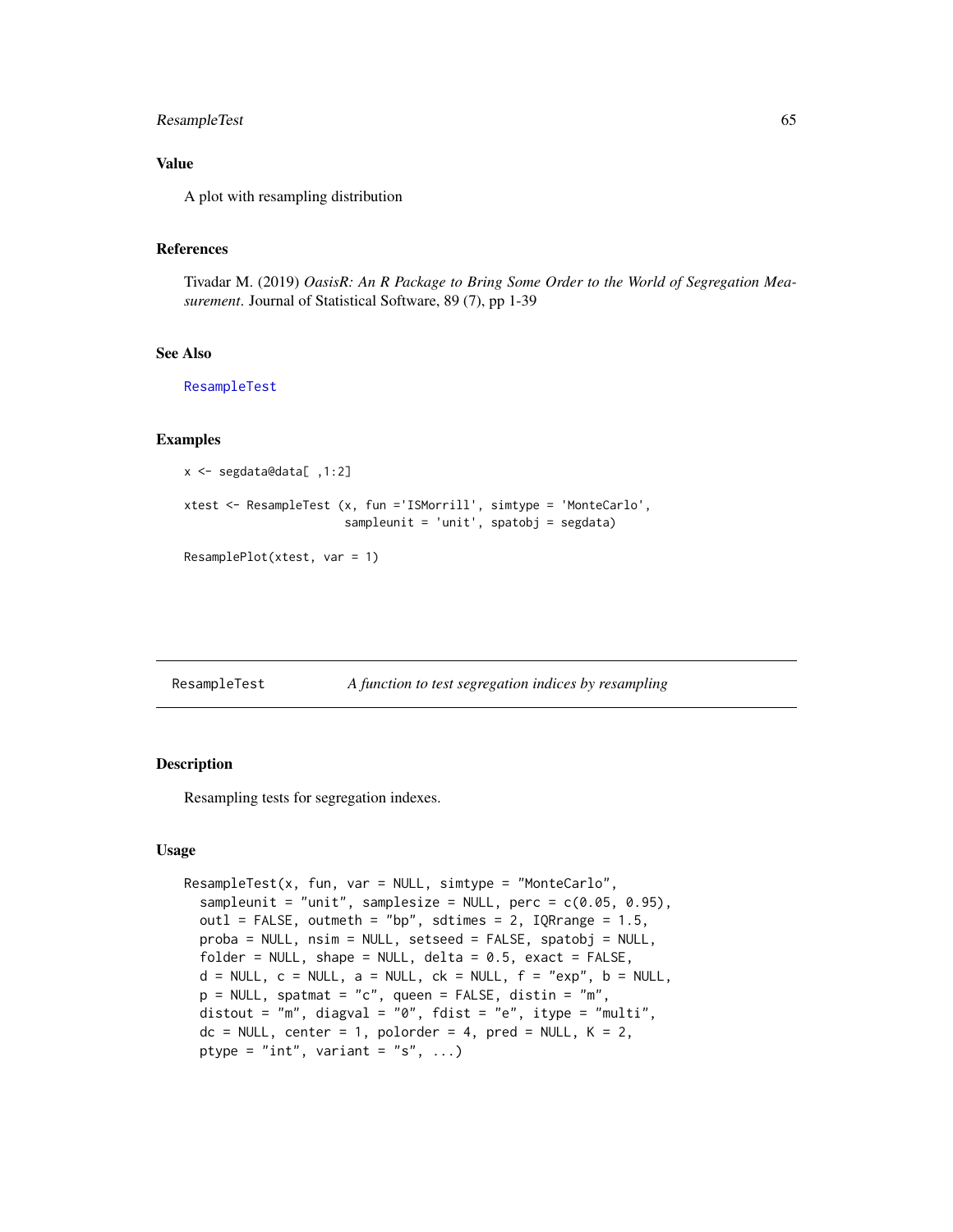# Arguments

| x          | - an object of class matrix (or which can be coerced to that class), where each<br>column represents the distribution of a group within spatial units. The number<br>of columns should be greater than 1 (at least 2 groups are required). You should<br>not include a column with total population, because this will be interpreted as a<br>group.                                                                                                |
|------------|-----------------------------------------------------------------------------------------------------------------------------------------------------------------------------------------------------------------------------------------------------------------------------------------------------------------------------------------------------------------------------------------------------------------------------------------------------|
| fun        | - a character vector with the segregation function to be tested                                                                                                                                                                                                                                                                                                                                                                                     |
| var        | - vector with the variables to be tested                                                                                                                                                                                                                                                                                                                                                                                                            |
| simtype    | - a character vector with the type of simulation. If simtype = 'Boot', the func-<br>tion generates bootstrap replications If simtype = 'Jack', the function generates<br>jackknife replications If simtype = 'MonteCarlo', the function produces a ran-<br>domization test using Monte Carlo simulations                                                                                                                                            |
| sampleunit | $=$ 'unit' (by default) when the sampling unit is the spatial/organisational unit and<br>sample unit $=$ 'ind' for individual sampling                                                                                                                                                                                                                                                                                                              |
| samplesize | - the size of the sample used for bootstraping. If null, the samplesize equals<br>the number of spatial/organizational units(sampleunit = 'unit') or the total total<br>population (sampleunit = 'ind')                                                                                                                                                                                                                                             |
| perc       | - the percentiles for the bootstrap replications                                                                                                                                                                                                                                                                                                                                                                                                    |
| outl       | - logical parameter for jackknife simulations, if TRUE the function provides the<br>outliers obtained by jackknife iterations                                                                                                                                                                                                                                                                                                                       |
| outmeth    | - a character vector designing the outliers detection method: outmeth = 'bp' (by<br>default) for boxplot method outmeth $=$ 'sd' for standard deviation method out-<br>meth = $z'$ for normal scores method outmeth = $i'$ for t Student scores method<br>outmeth = 'chisq' for chi-squared scores method outmeth = 'mad' for median<br>absolute deviation method The estimations based on scoring methods are ob-<br>tained using outliers package |
| sdtimes    | - multiplication factor of the standard deviation used for outliers detection with<br>jackknife simulations (2 by default)                                                                                                                                                                                                                                                                                                                          |
| IQRrange   | - determines the boxplot thresholds (1.5 by default) as multiplication of IQR<br>(Inter Quartile Range)                                                                                                                                                                                                                                                                                                                                             |
| proba      | - for Monte Carlo simulations, proba is a vector with location probabilities. If<br>proba = NULL, the vector is equiprobable. If outliers are determined with jack-<br>knife technique, proba indicates the probability (confidence interval) for scoring<br>tests.                                                                                                                                                                                 |
| nsim       | - the number of simulations                                                                                                                                                                                                                                                                                                                                                                                                                         |
| setseed    | - if TRUE, specify zero seed for repetead simulation                                                                                                                                                                                                                                                                                                                                                                                                |
| spatobj    | - a spatial object (SpatialPolygonsDataFrame) with geographic information                                                                                                                                                                                                                                                                                                                                                                           |
| folder     | - a character vector with the folder (directory) name indicating where the shape-<br>file is located on the drive                                                                                                                                                                                                                                                                                                                                   |
| shape      | - a character vector with the name of the shapefile (without the .shp extension).                                                                                                                                                                                                                                                                                                                                                                   |
| delta      | - an inequality aversion parameter                                                                                                                                                                                                                                                                                                                                                                                                                  |
| exact      | - a logical variable to specifiy the index version: exact = FALSE (by default) for<br>the approximate version of the index, and exact = TRUE for the exact version                                                                                                                                                                                                                                                                                  |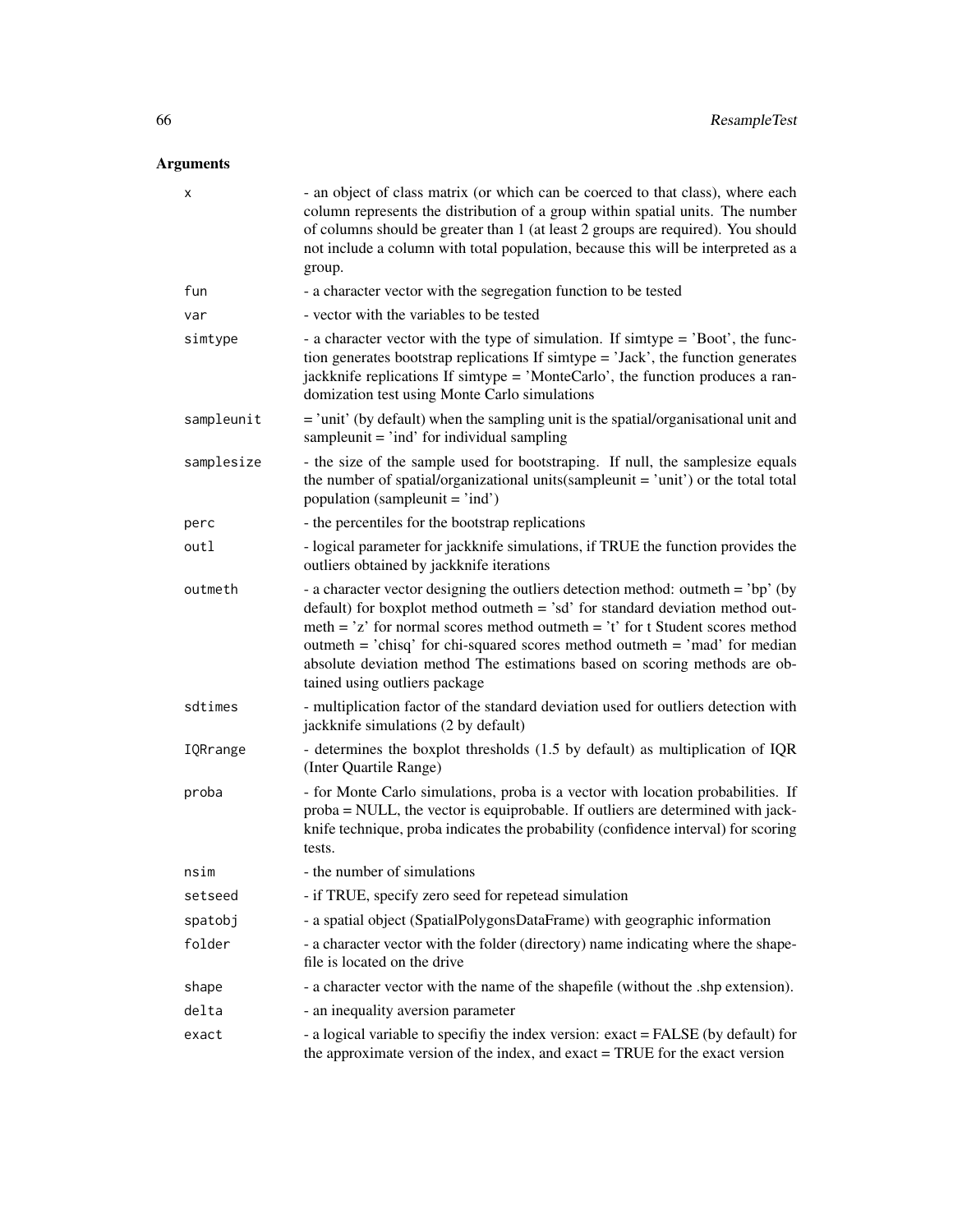# ResampleTest 67

| d        | - a matrix of the distances between spatial unit centroids                                                                                                                                                                                                                                           |
|----------|------------------------------------------------------------------------------------------------------------------------------------------------------------------------------------------------------------------------------------------------------------------------------------------------------|
| c        | - a standard binary contiguity (adjacency) symmetric matrix where each element<br>$Cij$ equals 1 if <i>i</i> -th and <i>j</i> -th spatial units are adjacent, and 0 otherwise.                                                                                                                       |
| a        | - a numeric vector containing spatial unit areas                                                                                                                                                                                                                                                     |
| ck       | - a list containing contiguity matrices coresponding to each order (from 1 to K)                                                                                                                                                                                                                     |
| f        | - the distance function, $f = 'exp'$ (by default) for negative exponential function<br>and $f = 'rec'$ for reciprocal function                                                                                                                                                                       |
| b        | - a common boundaries matrix where each element Bij                                                                                                                                                                                                                                                  |
| p        | - a numeric vector containing spatial units perimeters.                                                                                                                                                                                                                                              |
| spatmat  | - the method used for spatial calculations: 'c' for the contiguity matrix (by de-<br>fault) or any other user spatial interaction matrix and 'd' for the inverse expo-<br>nential function of the distance.                                                                                          |
| queen    | - logical parameter defining criteria used for contiguity matrix computation,<br>TRUE for queen, FALSE (by default) for rook                                                                                                                                                                         |
| distin   | - input metric conversion, based on bink package and includes conversions from<br>'m', 'km', 'inch', 'ft', 'yd', 'mi', 'naut_mi', etc.                                                                                                                                                               |
| distout  | - output metric conversion, based on bink package and includes conversions to<br>'m', 'km', 'inch', 'ft', 'yd', 'mi', 'naut_mi', etc.                                                                                                                                                                |
| diagval  | - when providing a spatial object or a shape file, the user has the choice of<br>the spatial matrix diagonal definition: diagval = $'0'$ (by default) for an null<br>diagonal and diagval = 'a' to compute the diagonal as $0.6 *$ square root (spa-<br>tial/organizational unitsarea) (White, 1983) |
| fdist    | - the method used for distance interaction matrix: e' for inverse exponential<br>function (by default) and 'l' for linear.                                                                                                                                                                           |
| itype    | - a character string defining the index type: itype = 'multi' (by default) for the<br>multi-group index (White, 1986) or itype = 'between' for the between groups<br>version (White, 1983)                                                                                                           |
| dc       | - a numeric vector containing the distances between spatial units centroids and<br>the central spatial unit                                                                                                                                                                                          |
| center   | - a numeric value giving the number of the spatial unit that represents the center<br>in the table                                                                                                                                                                                                   |
| polorder | - order of the polynomial approximation (4 by default)                                                                                                                                                                                                                                               |
| pred     | - a numerical vector with percentiles to be predicted.                                                                                                                                                                                                                                               |
| K.       | - the order of the contiguity matrix                                                                                                                                                                                                                                                                 |
| ptype    | - a string variable giving two options for perimeter calculation when a spatial<br>object or shapefile is provided: 'int' to use only interior boundaries of spatial<br>units, and 'all' to use entire boundaries, including the boundaries to the exterior                                          |
| variant  | - a character variable that allows to choose the index version: variant = 's' for<br>the dissimilarity index adjusted for contiguous spatial units boundary lengths<br>and perimeter/area ratio (by default) and variant = 'w' for the version without<br>perimeter/area ratio                       |
|          | - other specific parameters                                                                                                                                                                                                                                                                          |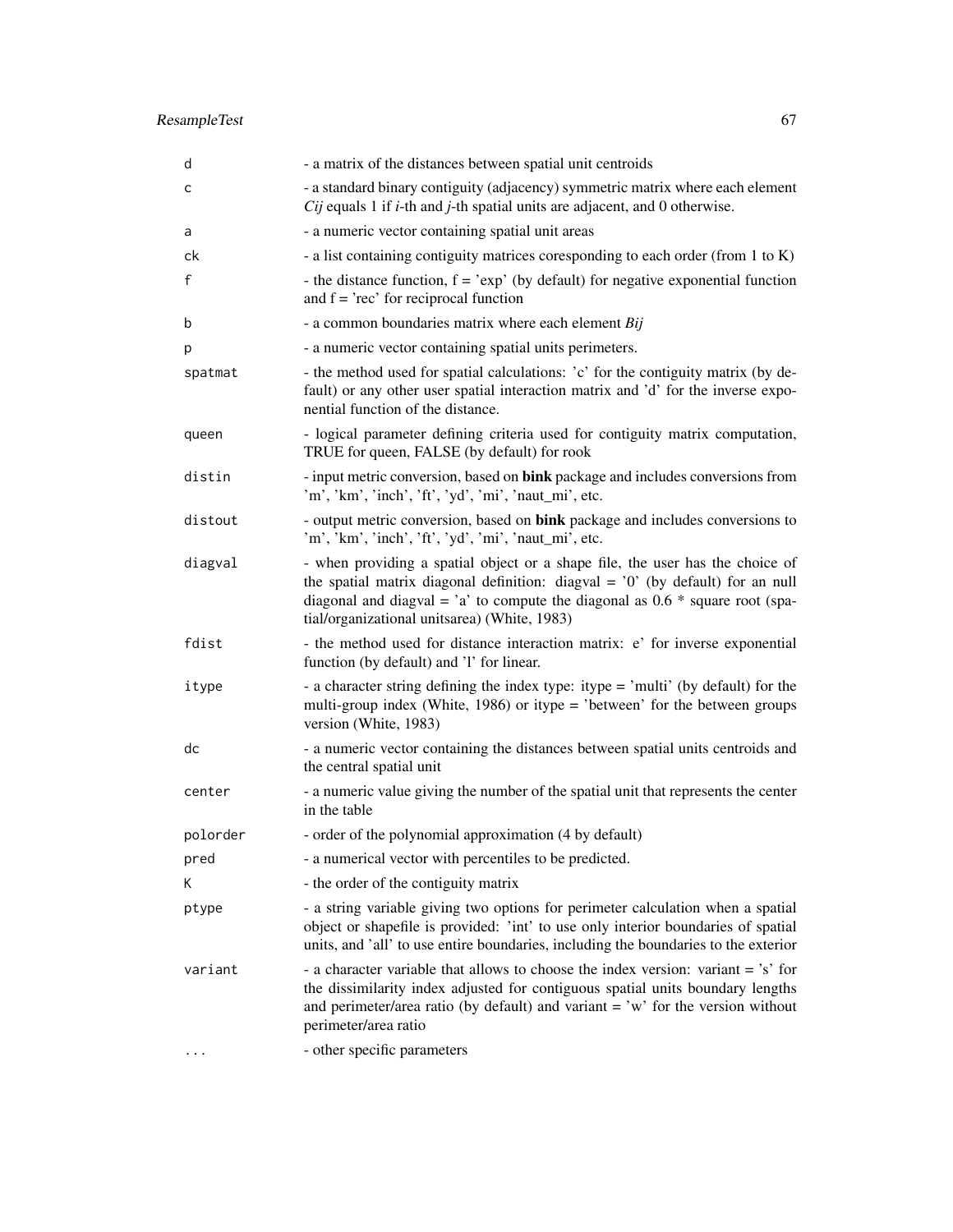#### Value

A list with: - index's name - simulation type - statistics summary of the simulations - simulated index distribution - simulated population distribution - matrix with outliers (jackknife) - list with outliers values (jackknife)

## References

Efron, B., and Tibshirani, R. J. (1993). *An Introduction to the Bootstrap*. New York, Chapman and Hall

Tivadar M. (2019) *OasisR: An R Package to Bring Some Order to the World of Segregation Measurement*. Journal of Statistical Software, 89 (7), pp 1-39

#### See Also

[ResamplePlot](#page-63-0)

#### Examples

```
x <- segdata@data[ ,1:2]
xtest <- ResampleTest (x, fun ='ISMorrill', simtype = 'MonteCarlo',
                       sampleunit = 'ind', spatobj = segdata)
xtest$Summary
xtest <- ResampleTest (x, fun ='ISMorrill', simtype = 'Boot',
                       sampleunit = 'unit', spatobj = segdata)
xtest$Summary
xtest <- ResampleTest (GreHSize@data[,3:5], fun='ISDuncan', simtype = 'Jack',
                       sampleunit = 'unit', spatobj = GreHSize,
                       out1 = TRUE, outmeth = 'sd', sdtimes = 3)
xtest$Summary
xtest$OutliersVal
```
segdata *Theoretical two groups distribution on a 10x10 grid map.*

## Description

The theoretical examples ( Morrill 1991, Wong 1993) adapted from Hong and O'Sullivan (2015). The space is represented by a  $10x10$  checkboard, with different distributions of two social groups in the area.

#### Usage

data(segdata)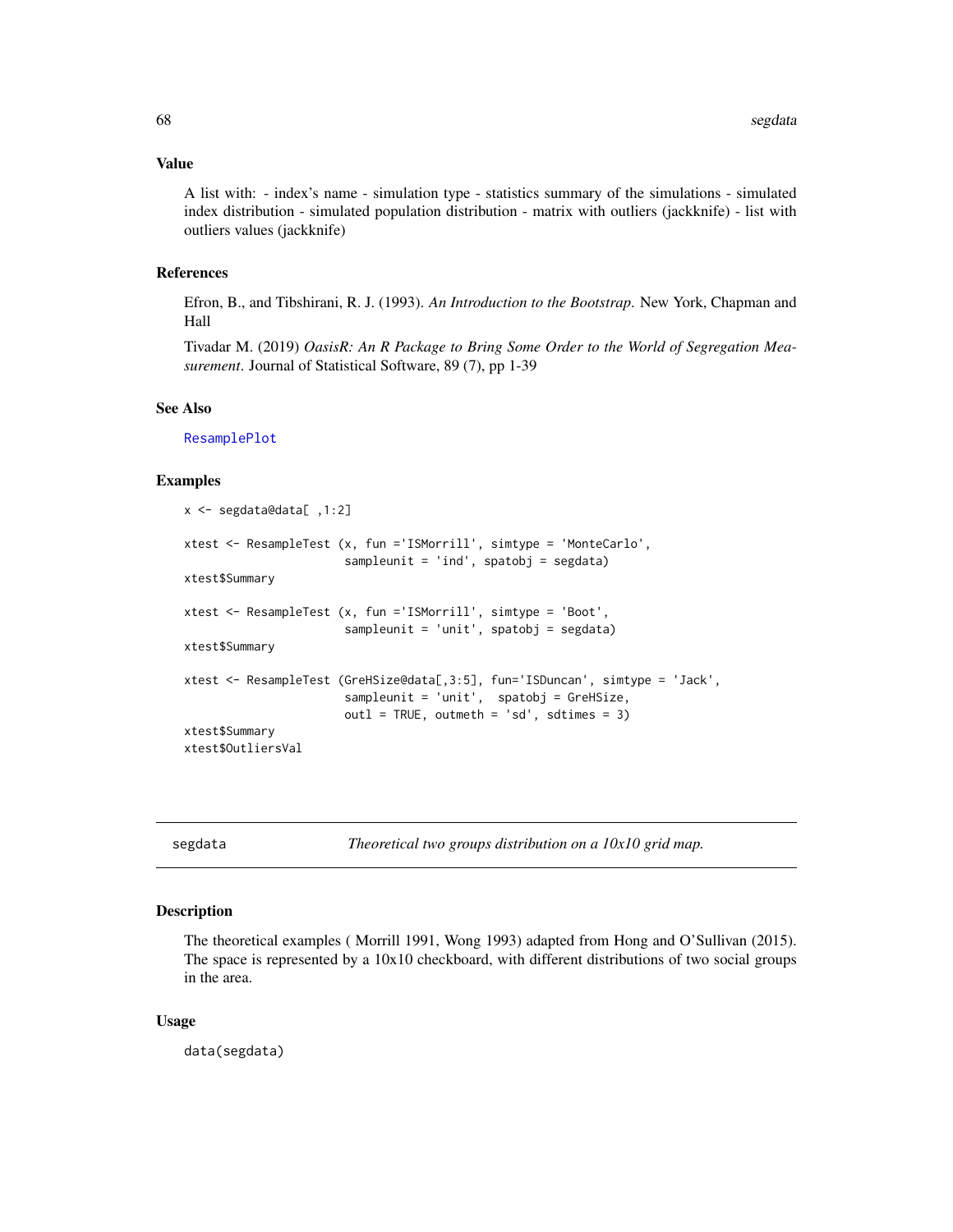## segdataclean 69

## Format

A 10x10 grid Spatial object and following data attributes:

## Details

- : spatial ID;
- : municipality name;
- : pattern A: minority distribution;
- : pattern A: majority distribution;
- : pattern B: minority distribution;
- : pattern B: majority distribution;
- : pattern C: minority distribution;
- : pattern C: majority distribution;
- : pattern D: minority distribution;
- : pattern D: majority distribution;
- : pattern E: minority distribution;
- : pattern E: majority distribution;
- : pattern F: minority distribution;
- : pattern F: majority distribution;
- : pattern G: minority distribution;
- : pattern G: majority distribution;
- : pattern H: minority distribution;
- : pattern H: majority distribution;
- : pattern I: minority distribution;
- : pattern I: majority distribution;

#### Source

Hong S-Y (2014): R package 'seg', [Hong's page](https://sites.google.com/site/hongseongyun/seg/)

segdataclean *A function to clean and prepare the data for segregation analysis*

## Description

The function cleans and prepares the data for segregation analysis

#### Usage

```
segdataclean (x, c = NULL, b = NULL, a = NULL, p = NULL,ck = NULL, d = NULL, dc = NULL, spatobj = NULL, folder = NULL, shape = NULL,
warnings = T)
```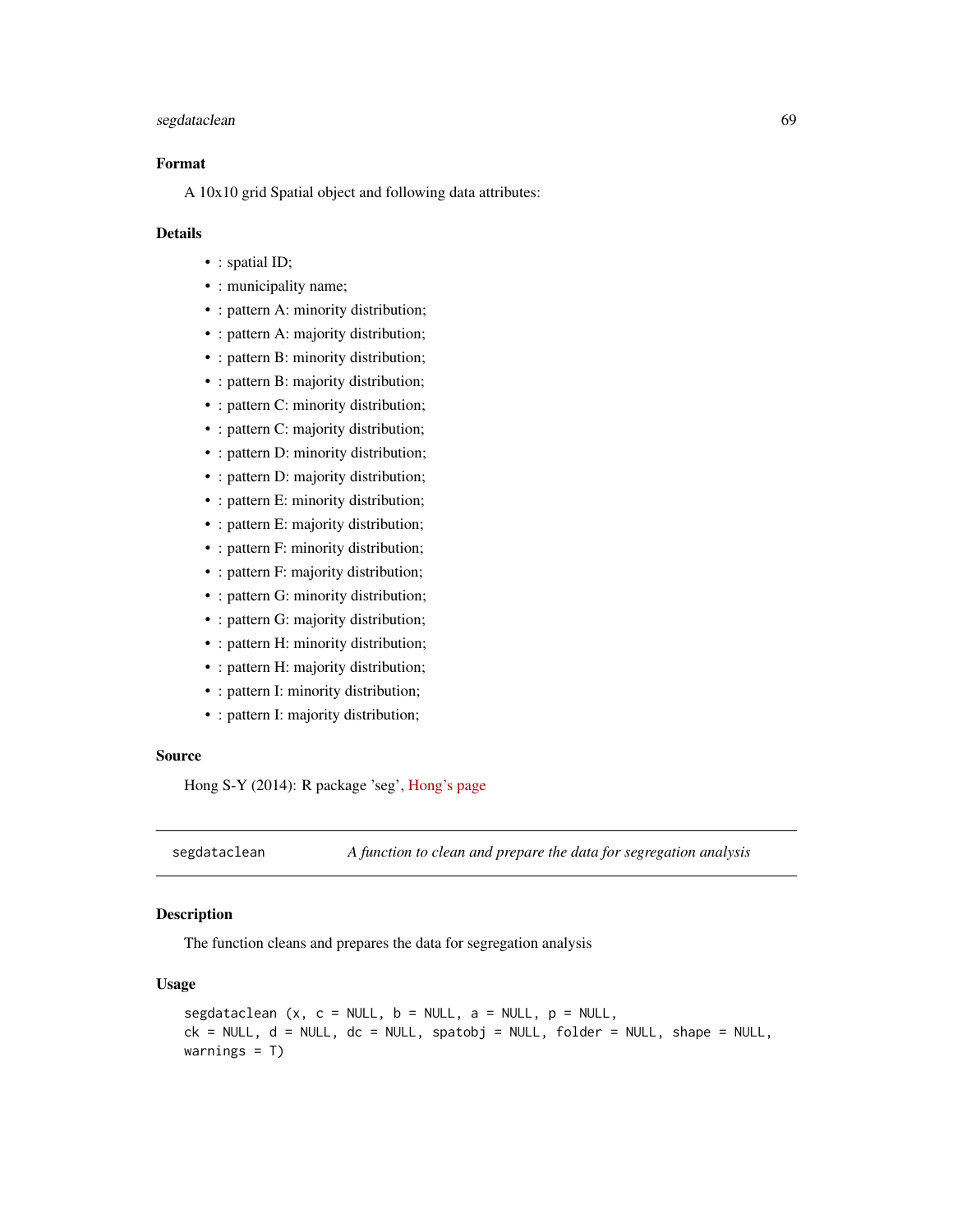## Arguments

| X        | - an object of class matrix (or which can be coerced to that class), where each<br>column represents the distribution of a group within spatial units. The number<br>of columns should be greater than 1 (at least 2 groups are required). You should<br>not include a column with total population, because this will be interpreted as a<br>group. |
|----------|------------------------------------------------------------------------------------------------------------------------------------------------------------------------------------------------------------------------------------------------------------------------------------------------------------------------------------------------------|
| C        | - a standard binary contiguity (adjacency) symmetric matrix where each element<br>$Cij$ equals 1 if <i>i</i> -th and <i>j</i> -th spatial units are adjacent, and 0 otherwise.                                                                                                                                                                       |
| b        | - a common boundaries matrix where each element Bij                                                                                                                                                                                                                                                                                                  |
| a        | - a numeric vector containing spatial unit areas                                                                                                                                                                                                                                                                                                     |
| p        | - a numeric vector containing spatial units perimeters.                                                                                                                                                                                                                                                                                              |
| ck       | - a list containing contiguity matrices coresponding to each order (from 1 to K)                                                                                                                                                                                                                                                                     |
| d        | - a matrix of the distances between spatial unit centroids                                                                                                                                                                                                                                                                                           |
| dc       | - a numeric vector containing the distances between spatial units centroids and<br>the central spatial unit                                                                                                                                                                                                                                          |
| spatobj  | - a spatial object (SpatialPolygonsDataFrame) with geographic information                                                                                                                                                                                                                                                                            |
| folder   | - a character vector with the folder (directory) name indicating where the shape-<br>file is located on the drive                                                                                                                                                                                                                                    |
| shape    | - a character vector with the name of the shapefile (without the .shp extension).                                                                                                                                                                                                                                                                    |
| warnings | - warning alert (by default TRUE)                                                                                                                                                                                                                                                                                                                    |
| .        | - specific geographic vectors or matrices to be cleaned                                                                                                                                                                                                                                                                                              |

## Value

The objects (data matrix, geographical vectors/matrices, spatial objects) cleaned from null rows or columns

## See Also

Other local indices: [LQ](#page-43-0), [HLoc](#page-33-0), [LShannon](#page-44-0)

## Examples

```
x <- segdata@data[ ,1:2]
x[ ,3] <- rep (0 ,100)
x[1:3, ] \leftarrow rep (c(0, 0, 0), 3)x1 \leftarrow xspatobj <- segdata
cldata <- segdataclean(x1, segdata)
x1 <- cldata$x
spatobj <- cldata$spatobj
c <- contig (segdata)
```
 $c \leftarrow$  segdataclean(x,  $c = c$ )\$c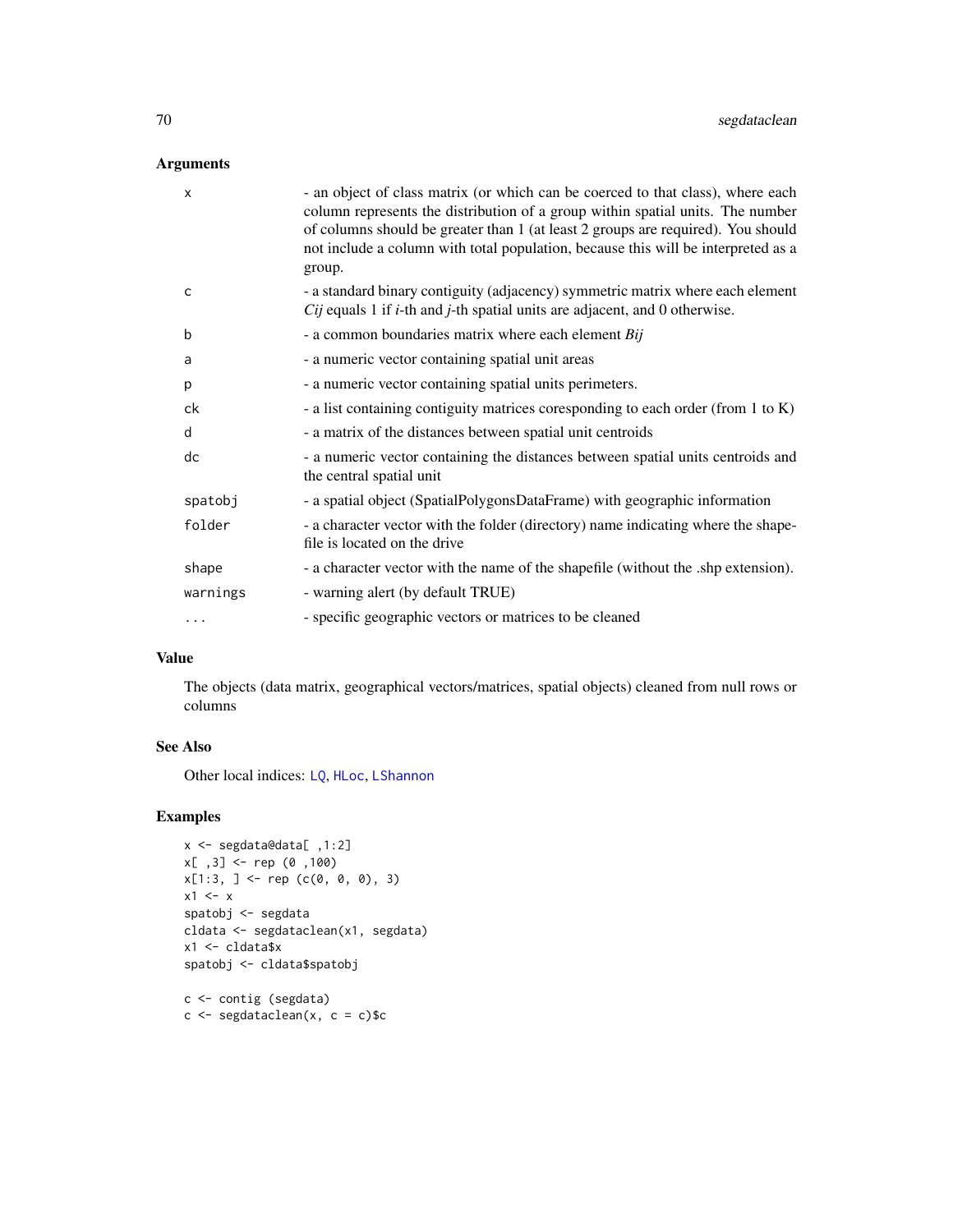<span id="page-70-0"></span>The spatial proximity index, SP, compares the clustering level (mean proximity) of a group compared to another group. The function can be used in two ways: to provide a distance matrix or a external geographic information source (spatial object or shape file).

## Usage

```
SP(x, d = NULL, fdist = 'e', distin = 'm', distout = 'm', diagval = '0',itype = 'multi', beta = 1, spatobj = NULL, folder = NULL, shape = NULL)
```
## Arguments

| X       | - an object of class matrix (or which can be coerced to that class), where each<br>column represents the distribution of a group within spatial units. The number<br>of columns should be greater than 1 (at least 2 groups are required). You should<br>not include a column with total population, because this will be interpreted as a<br>group. |
|---------|------------------------------------------------------------------------------------------------------------------------------------------------------------------------------------------------------------------------------------------------------------------------------------------------------------------------------------------------------|
| d       | - a matrix of the distances between spatial unit centroids                                                                                                                                                                                                                                                                                           |
| fdist   | - the method used for distance interaction matrix: e' for inverse exponential<br>function (by default) and 'l' for linear.                                                                                                                                                                                                                           |
| distin  | - input metric conversion, based on bink package and includes conversions from<br>'m', 'km', 'inch', 'ft', 'yd', 'mi', 'naut_mi', etc.                                                                                                                                                                                                               |
| distout | - output metric conversion, based on bink package and includes conversions to<br>'m', 'km', 'inch', 'ft', 'yd', 'mi', 'naut_mi', etc.                                                                                                                                                                                                                |
| diagval | - when providing a spatial object or a shape file, the user has the choice of<br>the spatial matrix diagonal definition: diagval = $'0'$ (by default) for an null<br>diagonal and diagval = 'a' to compute the diagonal as $0.6 *$ square root (spa-<br>tial/organizational unitsarea) (White, 1983)                                                 |
| itype   | - a character string defining the index type: itype = 'multi' (by default) for the<br>multi-group index (White, 1986), itype = 'between' for the between groups ver-<br>sion (White, 1983), or itype = 'one' for the one-group version (Apparicio et al,<br>2008)                                                                                    |
| beta    | - distance decay parameter                                                                                                                                                                                                                                                                                                                           |
| spatobj | - a spatial object (SpatialPolygonsDataFrame) with geographic information                                                                                                                                                                                                                                                                            |
| folder  | - a character vector with the folder (directory) name indicating where the shape-<br>file is located on the drive                                                                                                                                                                                                                                    |
| shape   | - a character vector with the name of the shapefile (without the shp extension).                                                                                                                                                                                                                                                                     |

# Value

spatial proximity index value(s)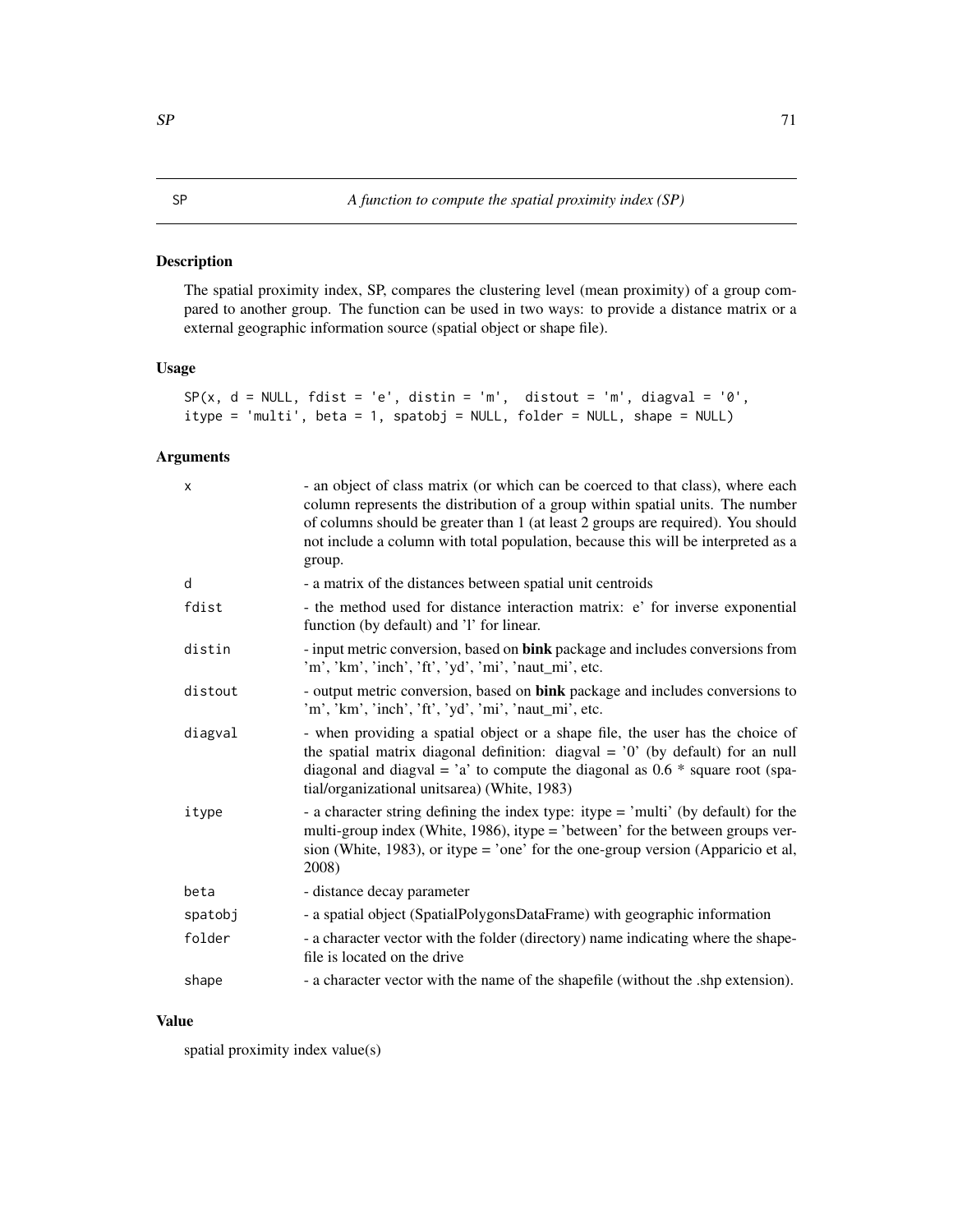#### References

White M. J. (1983) *The Measurement of Spatial Segregation*. American Journal of Sociology, 88, p. 1008-1019.

White, M. J. (1986) *Segregation and Diversity Measures in Population Distribution*E. Population Index 52(2): 198-221.

Apparicio, P., V. Petkevitch and M. Charron (2008): *Segregation Analyzer: A C#.Net application for calculating residential segregation indices*, Cybergeo: European Journal of Geography, 414, 1-27.

## See Also

Proximity measures: [Pxx](#page-51-0), [Pxy](#page-53-0), [Poo](#page-50-0)

Clustering Indices: [ACL](#page-9-0), [RCL](#page-60-0)

#### Examples

```
x <- segdata@data[ ,1:2]
ar<-area(segdata)
dist <- distance(segdata)
diag(dist)<-sqrt(ar) * 0.6
foldername <- system.file('extdata', package = 'OasisR')
shapename <- 'segdata'
SP(x, spatobj = segdata)
SP(x, folder = foldername, shape = shapename, fdist = 'l', itype = 'between')SP(x, spatobj = segdata, diagval = 'a', itype = 'one')SP(x, d = dist, fdist = 'e')
```

| spatinteract | A function adapted from seg package to compute spatial expo- |  |  |  |
|--------------|--------------------------------------------------------------|--|--|--|
|              | sure/isolation indices                                       |  |  |  |

## Description

A function adapted from seg package (Hong et al. 2014) to compute spatial exposure/isolation indices developed by Reardon and O'Sullivan (2004)

#### Usage

```
spatinteract(x, spatobj = NULL, folder = NULL, shape = NULL, ...)
```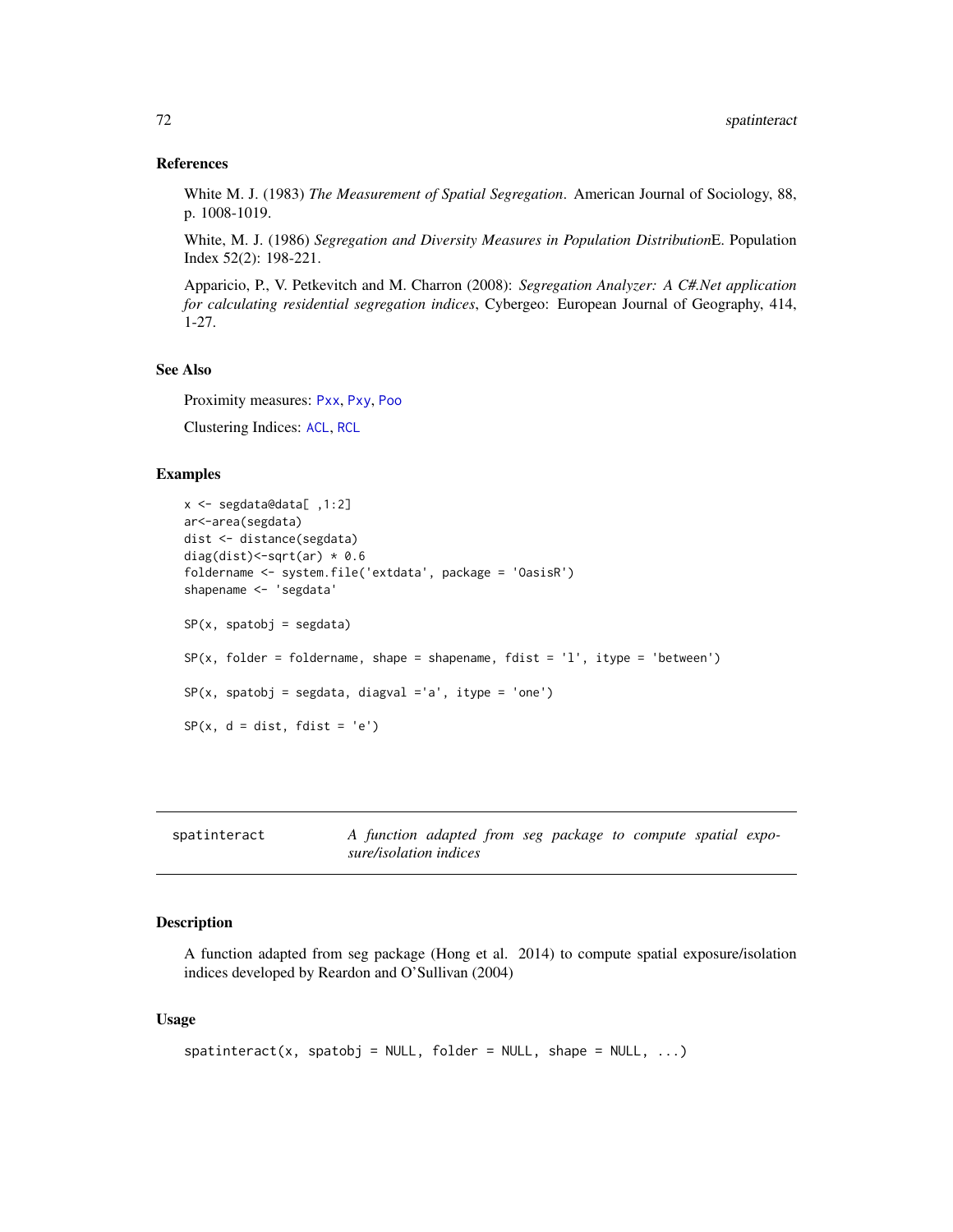## <span id="page-72-0"></span>spatinteract 73

#### Arguments

| $\mathsf{x}$ | - an object of class matrix (or which can be coerced to that class), where each<br>column represents the distribution of a group within spatial units. The number<br>of columns should be greater than 1 (at least 2 groups are required). You should<br>not include a column with total population, because this will be interpreted as a<br>group. |
|--------------|------------------------------------------------------------------------------------------------------------------------------------------------------------------------------------------------------------------------------------------------------------------------------------------------------------------------------------------------------|
| spatobj      | - a spatial object (SpatialPolygonsDataFrame) with geographic information                                                                                                                                                                                                                                                                            |
| folder       | - a character vector with the folder (directory) name indicating where the shape-<br>file is located on the drive                                                                                                                                                                                                                                    |
| shape        | - a character vector with the name of the shapefile (without the .shp extension).                                                                                                                                                                                                                                                                    |
| .            | - other parameters of spseg function from seg package.                                                                                                                                                                                                                                                                                               |

## Value

A matrix with Reardon's spatial exposure/isolation indices

#### References

Reardon, S. F. and O'Sullivan, D. (2004) *Measures of spatial segregation*. Sociological Methodology, 34, 121-162.

Hong S.Y., O'Sullivan D., Sadahiro Y. (2014) *Implementing Spatial Segregation Measures in R'*. PLoS ONE, 9(11)

## See Also

Multi-group indices: [PMulti](#page-49-0), [GiniMulti](#page-31-0), [DMulti](#page-25-0), [HMulti](#page-34-0), [RelDivers](#page-62-0)

Social diversity indices: [HShannon](#page-35-0), [NShannon](#page-46-0), [ISimpson](#page-38-0),

#### Examples

```
x <- segdata@data[ ,1:2]
foldername <- system.file('extdata', package = 'OasisR')
shapename <- 'segdata'
spatinteract(x, spatobj = segdata)
spatinteract(x, folder = foldername, shape = shapename)
```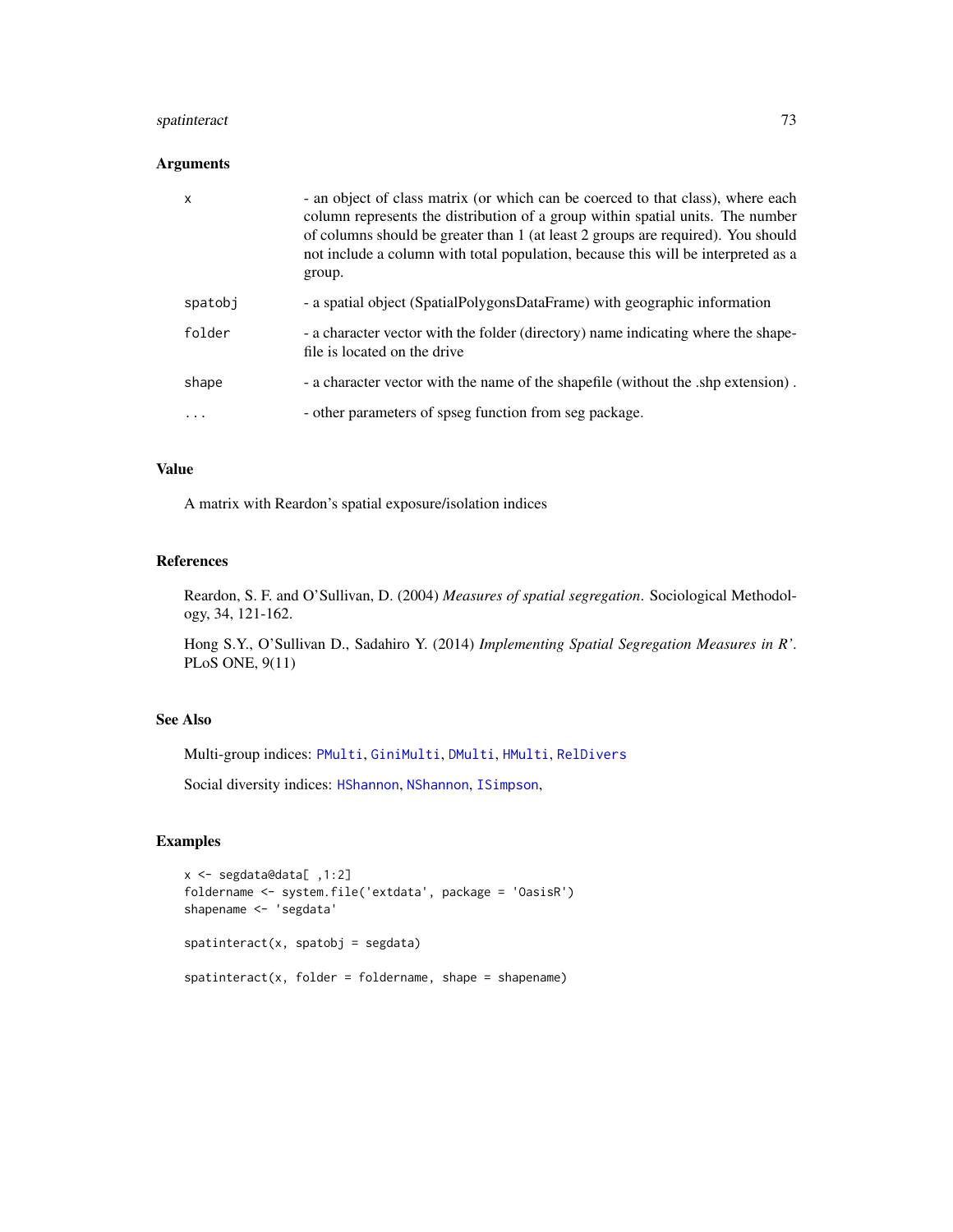<span id="page-73-0"></span>

## Description

A function adapted from seg package (Hong et al. 2014) to compute spatial multi-group segregation indices developed by Reardon and O'Sullivan (2004)

#### Usage

```
spatmultiseg(x, spatobj = NULL, folder = NULL, shape = NULL, ...)
```
#### Arguments

| X       | - an object of class matrix (or which can be coerced to that class), where each<br>column represents the distribution of a group within spatial units. The number<br>of columns should be greater than 1 (at least 2 groups are required). You should<br>not include a column with total population, because this will be interpreted as a<br>group. |
|---------|------------------------------------------------------------------------------------------------------------------------------------------------------------------------------------------------------------------------------------------------------------------------------------------------------------------------------------------------------|
| spatobj | - a spatial object (SpatialPolygonsDataFrame) with geographic information                                                                                                                                                                                                                                                                            |
| folder  | - a character vector with the folder (directory) name indicating where the shape-<br>file is located on the drive                                                                                                                                                                                                                                    |
| shape   | - a character vector with the name of the shapefile (without the .shp extension).                                                                                                                                                                                                                                                                    |
| .       | - other parameters of spseg function from seg package.                                                                                                                                                                                                                                                                                               |

#### Value

A vector with Reardon's spatial multi-group segregation indices: D\* - spatial multi-group dissimilarity index  $R^*$  - spatial multi-group relative diversity index  $H^*$  - spatial multi-group information theory index

#### References

Reardon, S. F. and O'Sullivan, D. (2004) *Measures of spatial segregation*. Sociological Methodology, 34, 121-162.

Hong S.Y., O'Sullivan D., Sadahiro Y. (2014) *Implementing Spatial Segregation Measures in R'*. PLoS ONE, 9(11)

## See Also

Multi-group indices: [PMulti](#page-49-0), [GiniMulti](#page-31-0), [DMulti](#page-25-0), [HMulti](#page-34-0), [RelDivers](#page-62-0) Social diversity indices: [HShannon](#page-35-0), [NShannon](#page-46-0), [ISimpson](#page-38-0),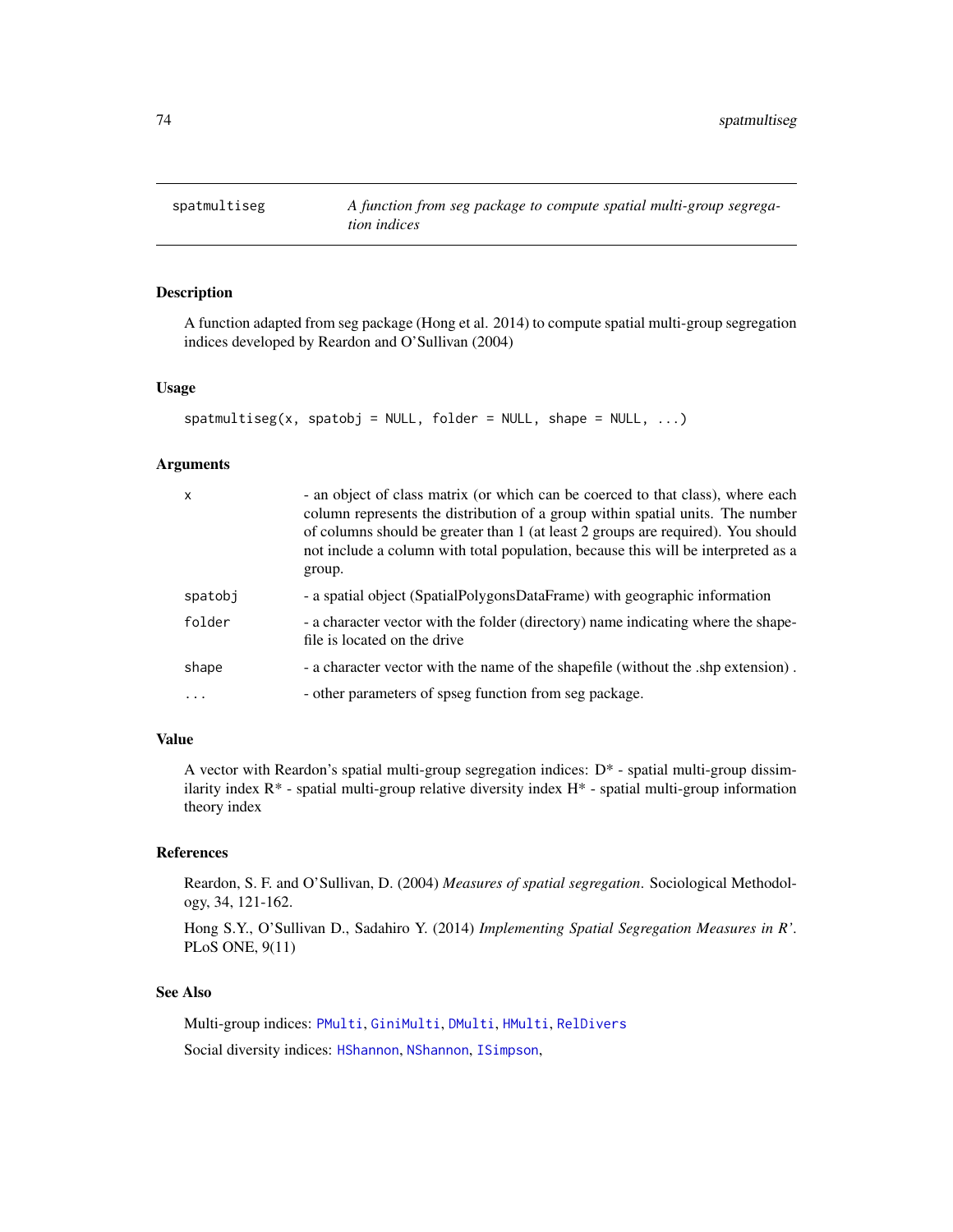#### <span id="page-74-1"></span> $xPx$  75

#### Examples

```
x <- segdata@data[ ,1:2]
foldername <- system.file('extdata', package = 'OasisR')
shapename <- 'segdata'
spatmultiseg(x, spatobj = segdata)
spatmultiseg(x, folder = foldername, shape = shapename)
```
<span id="page-74-0"></span>xPx *A function to compute Bell's isolation index (xPx)*

## Description

The isolation index, xPx, is an exposure index that measures the probability that two members of a group share the same spatial unit. This index can be calculated using the approximate or the exact method (see Bell, 1954).

#### Usage

 $xPx(x, exact = FALSE)$ 

### Arguments

| $\mathsf{x}$ | - an object of class matrix (or which can be coerced to that class), where each<br>column represents the distribution of a group within spatial units. The number<br>of columns should be greater than 1 (at least 2 groups are required). You should |
|--------------|-------------------------------------------------------------------------------------------------------------------------------------------------------------------------------------------------------------------------------------------------------|
|              | not include a column with total population, because this will be interpreted as a<br>group.                                                                                                                                                           |
| exact        | - a logical variable to specify the index version: exact = FALSE (by default) for<br>the approximate version of the index, and exact = TRUE for the exact version                                                                                     |

# Value

a numeric vector containing the isolation index value for each group

#### References

Bell W. (1954) *A probability model for the measurement of ecological segregation*. Social Forces 32(4), pp. 357-364

#### See Also

Isolation indices: [Eta2](#page-28-0), [DPxx](#page-26-0) Interaction indices: [xPy](#page-75-0), [DPxy](#page-27-0)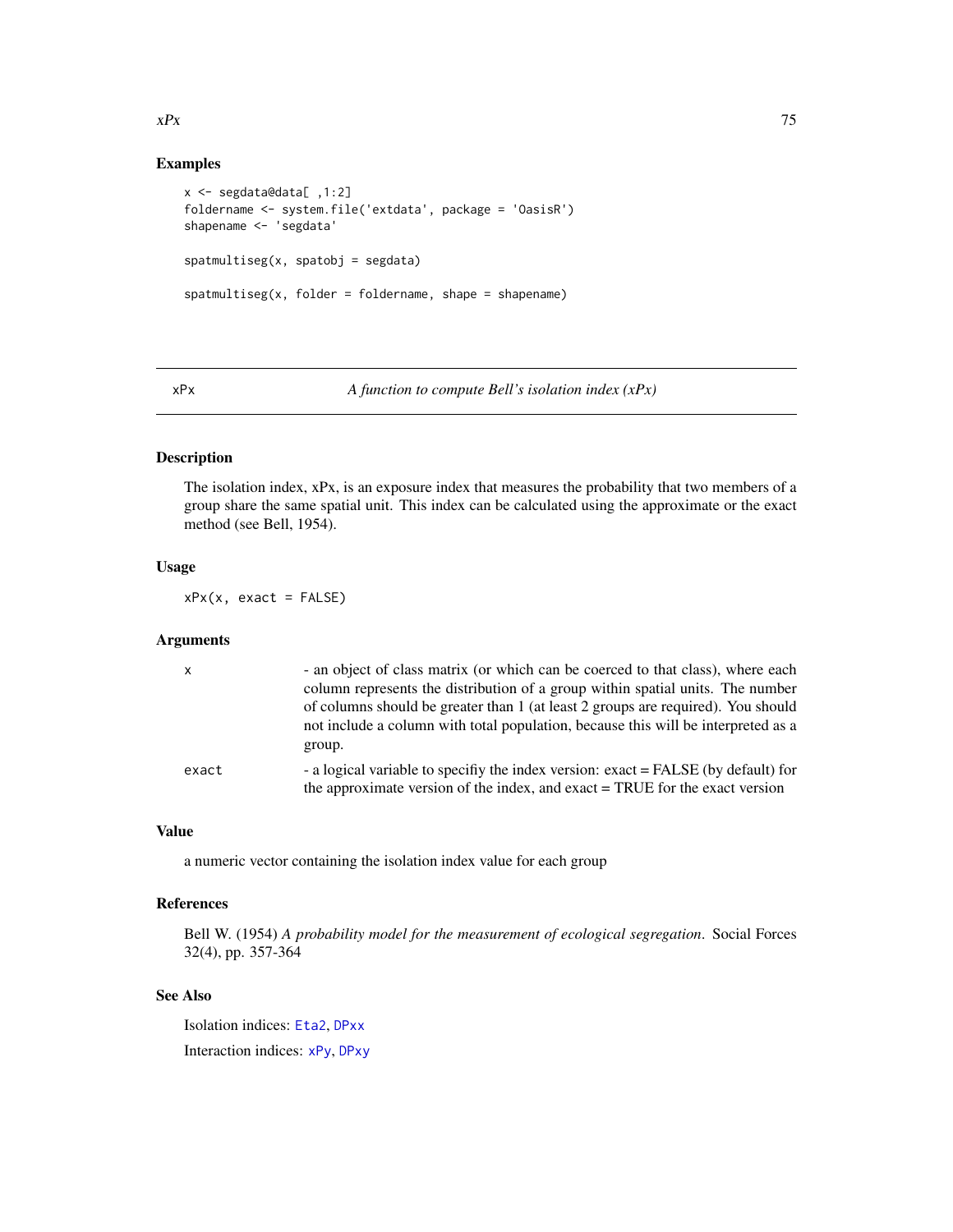#### Examples

```
x <- segdata@data[ ,7:8]
xPx(x)xPx(x, exact = TRUE)
```
<span id="page-75-0"></span>xPy *A function to compute interaction index (xPy)*

## Description

The interaction index, xPy, is an exposure between groups index which measures the probability that a member of a group shares the same spatial unit with a member of another group. The index can be calculated with the approximate or exact method (see Bell, 1954).

#### Usage

 $xPy(x, exact = FALSE)$ 

#### Arguments

| - an object of class matrix (or which can be coerced to that class), where each                                                                                    |
|--------------------------------------------------------------------------------------------------------------------------------------------------------------------|
| column represents the distribution of a group within spatial units. The number                                                                                     |
| of columns should be greater than 1 (at least 2 groups are required). You should                                                                                   |
| not include a column with total population, because this will be interpreted as a                                                                                  |
| group.                                                                                                                                                             |
| - a logical variable to specifiv the index version: exact = FALSE (by default) for<br>the approximate version of the index, and exact = TRUE for the exact version |
|                                                                                                                                                                    |

# Value

a matrix with interaction index values

#### References

Bell W. (1954) *A probability model for the measurement of ecological segregation*. Social Forces 32(4), pp. 357-364

#### See Also

Isolation indices: [xPx](#page-74-0), [Eta2](#page-28-0), [DPxx](#page-26-0)

Distance decay interaction index: [DPxy](#page-27-0)

## Examples

x <- segdata@data[ ,1:2] xPy(x)

<span id="page-75-1"></span>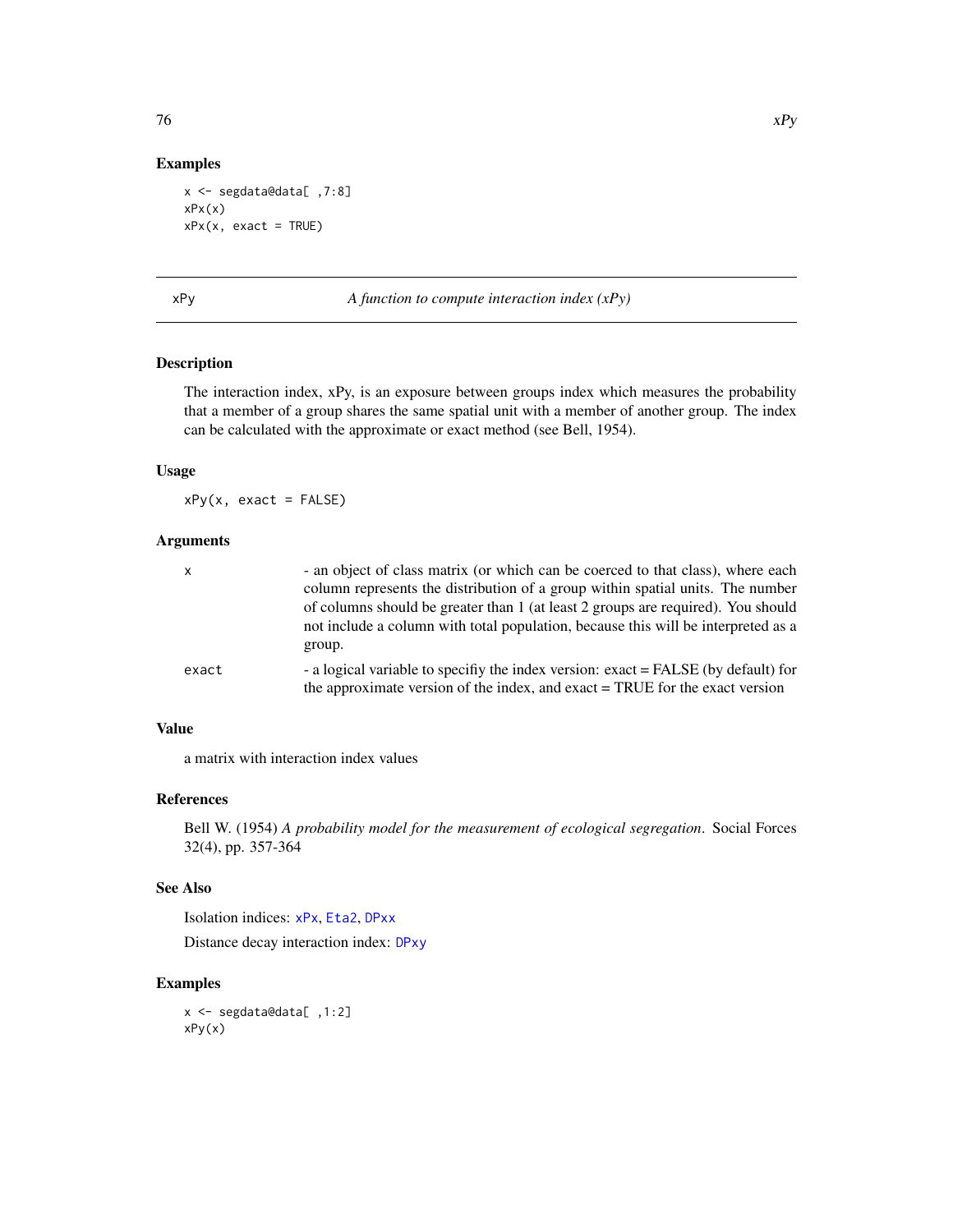# **Index**

\*Topic datasets

GreHSize, 34 segdata, 68 ACE, 3, 5, 6, 8, 10, 57, 59, 60 ACEDuncan, 4, 4, 6, 8, 10, 57, 59, 60 ACEDuncanPoly, 4, 5, 6, 8, 10, 57, 59, 60 ACEDuncanPolyK, 4-6, 7, 10, 57, 59, 60 ACEPoly, 4-6, 8, 9, 57, 59, 60 ACL, 10, 52, 53, 55, 62, 72 ACO, 12, 18, 63 area, 13, 15, 17, 23, 24, 49 Atkinson, 14, 19, 20, 22, 25, 31-33, 37, 38,  $40, 42, 43$ boundaries, 14, 15, 17, 23, 24, 49 CMulti, 16, 26, 32, 35, 36, 39, 47, 50, 64 contig, 14, 15, 17, 23, 24, 49 Delta, 13, 18, 63 DIDuncan, 15, 18, 19, 20, 22, 24-26, 31-33, 37, 38, 40, 42, 43 DIMorrill, 15, 19, 20, 22, 25, 31-33, 37, 38,  $40, 42, 43$ DIMorrillK, 15, 19, 20, 21, 25, 31-33, 37, 38,  $40, 42, 43$ distance, 14, 15, 17, 22, 24, 49 distcenter, 14, 15, 17, 23, 23, 49 DIWong, 15, 19, 20, 22, 24, 31-33, 37, 38, 40, 42, 43 DMulti, 16, 26, 35, 36, 39, 47, 50, 64, 73, 74 DPxx, 27, 29, 30, 75, 76 DPxy, 28, 28, 30, 75, 76 Eta2, 28, 29, 29, 75, 76 Gini, 15, 19, 20, 22, 25, 30, 32, 33, 37, 38, 40, 42, 43 Gini2, 15, 31, 31, 33, 37, 38, 40, 42, 43

GiniMulti, 16, 26, 32, 32, 35, 36, 39, 47, 50, 64, 73, 74 Gorard, 15, 19, 20, 22, 25, 31, 32, 33, 37, 38,  $40, 42, 43$ GreHSize, 34 HLoc. 34, 44-46, 70 HMulti, 16, 26, 32, 35, 36, 39, 47, 50, 64, 73,  $74$ HShannon, 16, 26, 32, 35, 36, 39, 47, 50, 64, 73, 74 HTheil, 15, 19, 20, 22, 25, 31-33, 35, 37, 38,  $40, 42, 43$ ISDuncan, 15, 19, 20, 22, 25, 31-33, 37, 38,  $40, 42, 43$ ISimpson, 16, 26, 32, 35, 36, 39, 47, 50, 63, 64, 73, 74 ISMorrill, 15, 19, 20, 22, 25, 31-33, 37, 38, 40, 42, 43 ISMorrillK, 15, 19, 20, 22, 25, 31-33, 37, 38,  $40, 41, 43$ ISWong, 15, 19, 20, 22, 25, 31-33, 37, 38, 40, 42, 42 LQ, 35, 44, 45, 46, 70 LShannon, 35, 44, 45, 46, 70 LSimpson, 35, 44, 45, 46 NShannon, 16, 26, 32, 34-36, 39, 47, 50, 64, 73, 74 ordinalseg, 48, 56 perimeter, 14, 15, 17, 23, 24, 49 PMulti, 16, 26, 32, 35, 36, 39, 47, 50, 64, 73, 74 Poo, 11, 51, 53, 55, 62, 72 Pxx, 11, 52, 52, 55, 62, 72 Pxy, 11, 52, 53, 54, 62, 72